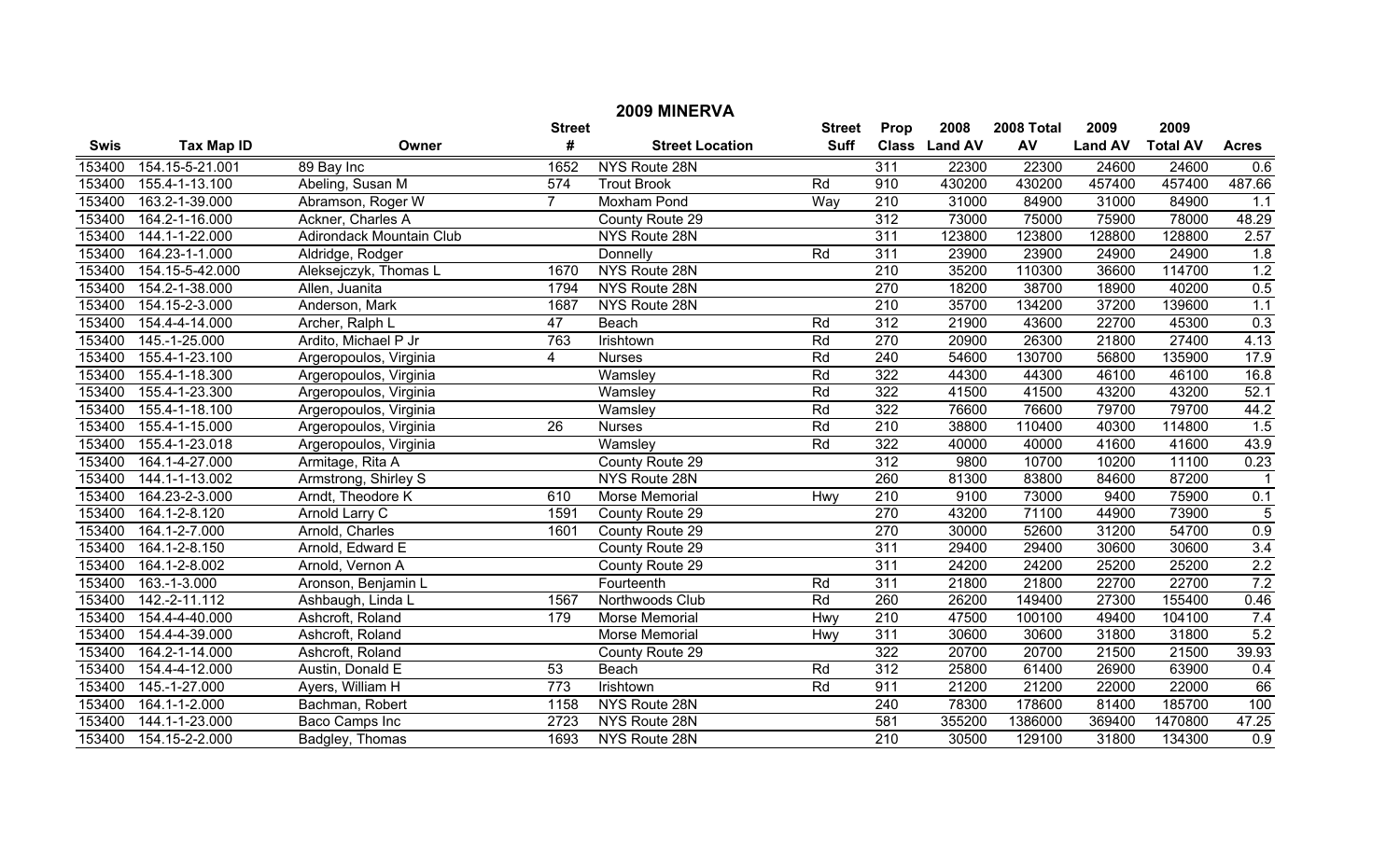| 2009 MINERVA |                   |                                  |                  |                        |               |                  |               |            |                |                 |                  |  |
|--------------|-------------------|----------------------------------|------------------|------------------------|---------------|------------------|---------------|------------|----------------|-----------------|------------------|--|
|              |                   |                                  | <b>Street</b>    |                        | <b>Street</b> | Prop             | 2008          | 2008 Total | 2009           | 2009            |                  |  |
| <b>Swis</b>  | <b>Tax Map ID</b> | Owner                            | #                | <b>Street Location</b> | <b>Suff</b>   |                  | Class Land AV | AV         | <b>Land AV</b> | <b>Total AV</b> | <b>Acres</b>     |  |
| 153400       | 164.23-3-25.001   | Bailey, William J                | 605              | <b>Morse Memorial</b>  | Hwy           | 210              | 6700          | 44100      | 7000           | 45900           | 0.1              |  |
| 153400       | 163.-1-15.002     | Balch, Daniel M                  |                  | Fourteenth             | Rd            | 312              | 21300         | 23000      | 22100          | 23900           | 4.99             |  |
| 153400       | 154.4-3-30.000    | Ball, James                      | 665              | Fourteenth             | Rd            | 270              | 34000         | 47300      | 35400          | 49200           | $\overline{1.3}$ |  |
| 153400       | 164.1-3-12.130    | Banola, Sam                      |                  | County Route 29        |               | 311              | 54600         | 54600      | 56800          | 56800           | 2.8              |  |
| 153400       | 154.-1-3.000      | <b>Barber Daniel R</b>           | 324              | Northwoods Club        | Rd            | 240              | 54700         | 272500     | 56900          | 283400          | 25               |  |
| 153400       | $154.-1-5.120$    | Barber, Charles                  | $\overline{248}$ | Northwoods Club        | Rd            | 240              | 41000         | 157700     | 42600          | 164000          | 12.33            |  |
| 153400       | 154.29-1-3.000    | Barber, Daniel R                 | $\overline{378}$ | Northwoods Club        | Rd            | $\overline{312}$ | 18000         | 36800      | 18700          | 38300           | 0.52             |  |
| 153400       | $154.-1-5.110$    | Barber, Helen J                  | 306              | Northwoods Club        | Rd            | 240              | 60200         | 168600     | 62600          | 175300          | 67.01            |  |
| 153400       | 144.-1-7.000      | Barber, Helen J                  |                  | NYS Route 28N          |               | 910              | 50200         | 50200      | 52200          | 52200           | 101.5            |  |
| 153400       | 154.4-1-13.000    | Barilli, Alfred S                | 1591             | NYS Route 28N          |               | 210              | 31200         | 111500     | 32500          | 116000          | 0.9              |  |
| 153400       | 154.4-4-59.000    | Bariteau, Henry A Jr             | 38               | <b>Town Shed</b>       | Rd            | $\overline{210}$ | 60200         | 106600     | 62600          | 110900          | $\overline{9}$   |  |
| 153400       | 164.1-2-1.200     | Barnes, Charles W                |                  | NYS Route 28N          |               | 314              | 33800         | 33800      | 35200          | 35200           | 7.5              |  |
| 153400       | 163.2-1-35.213    | Barnes, Charles W                | 1105             | NYS Route 28N          |               | 210              | 45800         | 136300     | 47700          | 141800          | 8.09             |  |
| 153400       | 163.2-1-35.111    | Barnes, Thomas W                 | 1093             | NYS Route 28N          |               | 260              | 26400         | 34200      | 27500          | 35600           | 1.29             |  |
| 153400       | 163.2-1-35.122    | Barnes, Thomas W                 | 1085             | NYS Route 28N          |               | 240              | 47400         | 136600     | 49300          | 142100          | 16.83            |  |
| 153400       | 154.15-1-14.002   | Barnett, Lance J                 | 1787             | NYS Route 28N          |               | 210              | 37200         | 101800     | 38700          | 105900          | 1.47             |  |
| 153400       | 154.15-1-3.000    | Barss, Frederick C Sr            |                  | NYS Route 28N          |               | 312              | 66500         | 70700      | 69100          | 73500           | 33.6             |  |
| 153400       | 155.3-1-2.000     | Bartolomeo, Margaret             |                  | <b>Federal Flats</b>   | Rd            | 322              | 51900         | 51900      | 54000          | 54000           | 95               |  |
| 153400       | 154.4-6-17.000    | Bassham, Heli LM                 | 48               | Morse Memorial         | Hwy           | 210              | 30700         | 184900     | 31900          | 192300          | 0.89             |  |
| 153400       | 154.4-4-32.000    | <b>Bayse James</b>               | 184              | Longs Hill             | Rd            | 240              | 33400         | 163400     | 34700          | 169900          | 13.3             |  |
| 153400       | 154.15-1-25.000   | Beale, David                     | 9                | Frazier                | Way           | 312              | 5400          | 26400      | 5700           | 29200           | 0.1              |  |
| 153400       | 154.31-1-10.000   | <b>Beauregard Christopher D</b>  | $\overline{20}$  | Beauregard             | <b>Way</b>    | 260              | 31200         | 91600      | 32500          | 95300           | 5.2              |  |
| 153400       | 154.2-1-8.000     | <b>Beaver Meadow Club</b>        |                  | NYS Route 28N          |               | 312              | 44800         | 49200      | 46600          | 51200           | 24.79            |  |
| 153400       | 164.2-1-23.001    | <b>Beckler Family Ltd Ptnshp</b> |                  | <b>Alder Brook</b>     | Rd            | 314              | 46500         | 46500      | 48400          | 48400           | 8.37             |  |
| 153400       | 155.3-1-24.000    | Belfance, Frederick J Jr         | 111              | <b>Trout Brook</b>     | Rd            | 312              | 10700         | 14200      | 11200          | 14800           | 0.2              |  |
| 153400       | 163.2-1-12.100    | Bennett, Lori                    | 145              | McKee                  | Rd            | $\overline{210}$ | 47000         | 89500      | 48900          | 95400           | 9.53             |  |
| 153400       | 154.15-1-8.002    | Bennett, Richard R               | 1811             | NYS Route 28N          |               | $\overline{210}$ | 34200         | 131300     | 35600          | 136600          | 1.6              |  |
| 153400       | 164.1-2-29.000    | Bennett, Ronald K                |                  | Morse Memorial         | Hwy           | $\overline{312}$ | 27800         | 32600      | 28900          | 33900           | 5.4              |  |
| 153400       | 164.1-3-12.140    | Bennett, Warren                  |                  | County Route 29        |               | 311              | 49500         | 49500      | 51500          | 51500           | 2.8              |  |
| 153400       | 154.2-1-34.120    | Bickford, Joseph B               | $\overline{25}$  | Ridge                  | Rd            | $\overline{210}$ | 46400         | 69700      | 48300          | 72500           | $\overline{5}$   |  |
| 153400       | 155.3-1-23.000    | Bing, Marie F                    | 117              | <b>Trout Brook</b>     | Rd            | 312              | 28500         | 31800      | 29700          | 33100           | $\overline{1}$   |  |
| 153400       | 154.29-1-2.100    | Birch, HV                        | 380              | Northwoods Club        | Rd            | 260              | 15300         | 55800      | 15900          | 58000           | 0.31             |  |
| 153400       | 155.3-2-2.000     | Birnhak, Carol M                 | 179              | Irishtown              | Rd            | 210              | 47400         | 145000     | 49300          | 150800          | 5.14             |  |
| 153400       | 164.23-5-4.000    | Blackburn, Richard               | 1335             | County Route 29        |               | $\overline{210}$ | 23800         | 82000      | 24800          | 85300           | 2.5              |  |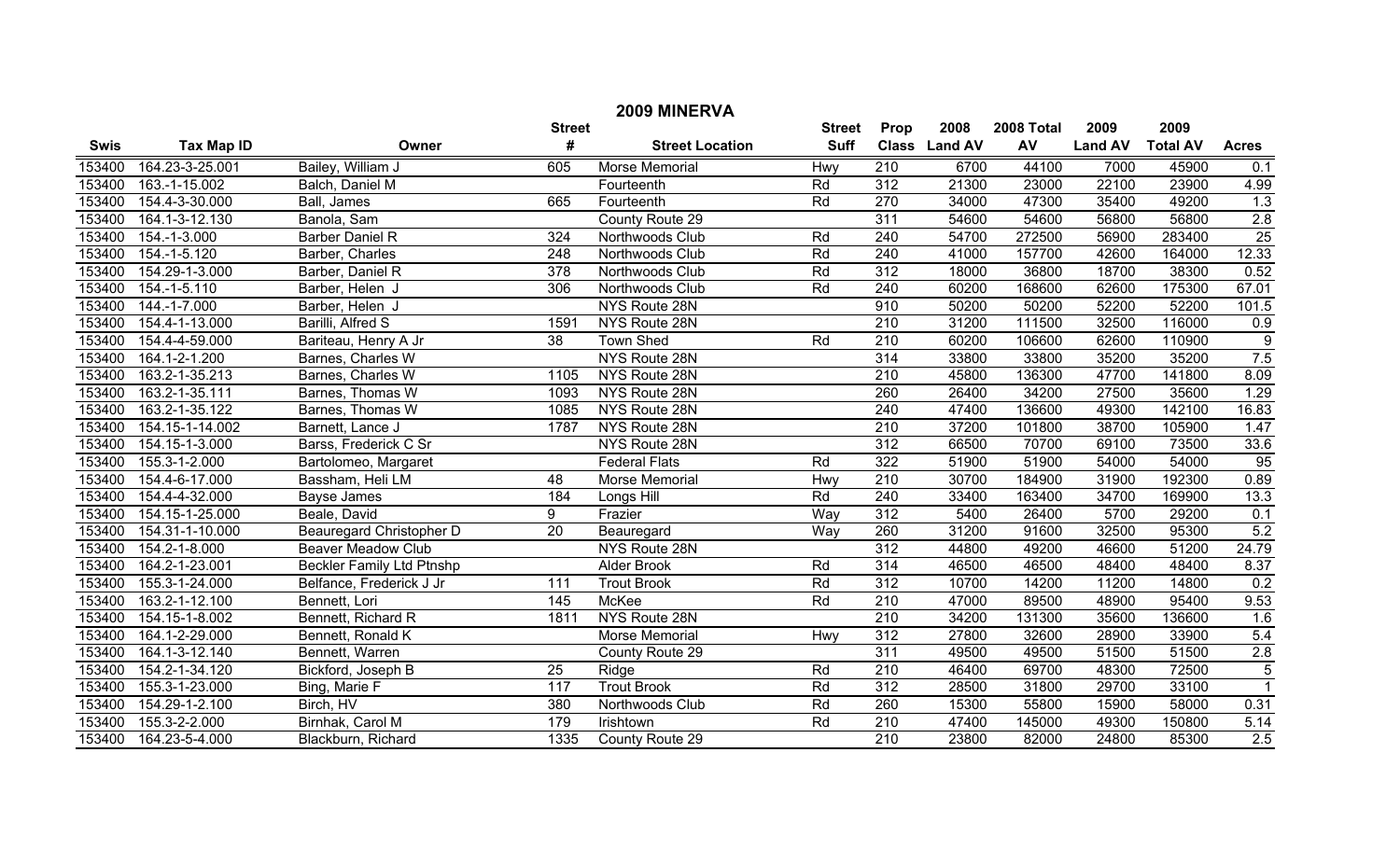| 2009 MINERVA |                   |                          |                 |                        |               |                  |               |            |                |                  |                 |
|--------------|-------------------|--------------------------|-----------------|------------------------|---------------|------------------|---------------|------------|----------------|------------------|-----------------|
|              |                   |                          | <b>Street</b>   |                        | <b>Street</b> | Prop             | 2008          | 2008 Total | 2009           | 2009             |                 |
| <b>Swis</b>  | <b>Tax Map ID</b> | Owner                    | #               | <b>Street Location</b> | <b>Suff</b>   |                  | Class Land AV | AV         | <b>Land AV</b> | <b>Total AV</b>  | <b>Acres</b>    |
| 153400       | 164.23-5-3.000    | Blackburn, Richard W     |                 | County Route 29        |               | 311              | 13400         | 13400      | 13900          | 13900            | 1.8             |
| 153400       | 163.2-1-40.100    | <b>BLC LLC</b>           |                 | NYS Route 28N          |               | 322              |               |            | 48200          | 48200            | 37              |
| 153400       | 154.4-4-42.130    | Bobowick, Richard J      |                 | Longs Hill             | Rd            | 311              | 49200         | 49200      | 51200          | 51200            | 2.91            |
| 153400       | 154.4-4-42.160    | Bobowick, Richard J      |                 | Longs Hill             | Rd            | 311              | 49500         | 49500      | 51500          | 51500            | 3.02            |
| 153400       | 164.1-1-22.000    | Bocchetti, Alfred        |                 | County Route 29        |               | 322              | 31900         | 31900      | 33200          | 33200            | $\overline{11}$ |
| 153400       | 164.1-4-4.100     | Bocchino, James R        | 102             | Donnelly               | Rd            | $\overline{210}$ | 46900         | 204600     | 48800          | 212800           | 8.1             |
| 153400       | 155.1-1-36.000    | Bonilla, Marie E         | 708             | Irishtown              | Rd            | 260              | 86900         | 114100     | 90400          | 118700           | 70.5            |
| 153400       | 164.1-2-28.200    | Bonner, Hugh             | 754             | Church                 | Rd            | $\overline{210}$ | 46700         | 144400     | 48600          | 150200           | 3.5             |
| 153400       | 164.1-1-8.000     | Booth, Nancy E           | 502             | Morse Memorial         | Hwy           | 240              | 69700         | 132700     | 72500          | 138000           | 11.8            |
| 153400       | 164.23-3-3.000    | Borchers, Michael M      |                 | Morse Memorial         | Hwy           | 311              | 20400         | 20400      | 21200          | 21200            | $\overline{2}$  |
| 153400       | 164.1-2-8.110     | Borner, Daniel R         |                 | County Route 29        |               | 311              | 13000         | 13000      | 13500          | 13500            | 1.1             |
| 153400       | 154.4-4-56.200    | Bosch, F Richard         | 12              | <b>Town Shed</b>       | Rd            | 210              | 21800         | 84700      | 22700          | 88100            | 0.57            |
| 153400       | 164.1-2-31.000    | Bottali, Joel P          | 798             | Church                 | Rd            | 240              | 55700         | 146700     | 58000          | 152600           | 28.5            |
| 153400       | 155.1-1-35.100    | Boustead, Douglas        | 748             | Irishtown              | Rd            | 240              | 65400         | 222200     | 68000          | 231100           | 62              |
| 153400       | 154.4-2-11.000    | Boyd, Bernard            |                 | NYS Route 28N          |               | 311              | 26100         | 26100      | 27100          | 27100            | 1.1             |
| 153400       | 144.1-1-26.000    | <b>Bradley Stephen D</b> | 2667            | NYS Route 28N          |               | 210              | 34500         | 99600      | 35900          | 103600           | 1.32            |
| 153400       | 155.1-1-42.310    | Brannon, Edward W        |                 | ONeil                  | Rd            | 314              | 35000         | 35000      | 36400          | 36400            | 8.05            |
| 153400       | 155.1-1-42.120    | Brannon, Kathleen        |                 | Irishtown              | Rd            | 312              | 80500         | 92500      | 83700          | 96200            | 127.71          |
| 153400       | 155.3-1-57.000    | Brannon, Kathleen G      |                 | <b>Federal Flats</b>   | Rd            | 322              | 36400         | 36400      | 37900          | 37900            | 15.4            |
| 153400       | 155.1-1-42.200    | Brannon, Kathleen G      | 401             | Irishtown              | Rd            | $\overline{210}$ | 56400         | 140200     | 58600          | 145800           | 9.5             |
| 153400       | 155.1-1-42.110    | Brannon, Teresa          | 404             | Irishtown              | Rd            | 240              | 71100         | 88600      | 73900          | 92100            | 53.03           |
| 153400       | 155.3-1-6.400     | Brannon, William E       |                 | Irishtown              | Rd            | 323              | 300           | 300        | 300            | $\overline{300}$ | 9.6             |
| 153400       | 133.-1-33.100     | Brassel, Elizabeth       |                 | NYS Route 28N          |               | 322              | 75400         | 75400      | 78400          | 78400            | 135.87          |
| 153400       | 133.4-1-2.004     | Brassel, Elizabeth       | 3112            | NYS Route 28N          |               | 912              | 83000         | 83000      | 98800          | 98800            | 68.01           |
| 153400       | 144.1-1-20.110    | Brassel, Elizabeth C     |                 | NYS Route 28N          |               | 311              | 43700         | 43700      | 45400          | 45400            | 2.7             |
| 153400       | 144.1-1-20.200    | Brassel, Elizabeth C     |                 | NYS Route 28N          |               | 311              | 89600         | 89600      | 93200          | 93200            | 6.33            |
| 153400       | 144.1-1-20.300    | Brassel, Elizabeth C     |                 | NYS Route 28N          |               | 311              | 72000         | 72000      | 74900          | 74900            | 8.05            |
| 153400       | 144.1-1-15.200    | Brassel, Michael P       |                 | NYS Route 28N          |               | 311              | 117300        | 117300     | 122000         | 122000           | 1.24            |
| 153400       | 144.1-1-19.000    | Brassell, Michael P      | 2783            | NYS Route 28N          |               | 260              | 146700        | 202700     | 152600         | 210800           | 6.61            |
| 153400       | 155.3-2-33.000    | Breason, Valerie         | $\overline{38}$ | <b>Federal Flats</b>   | Rd            | 270              | 36700         | 44300      | 38200          | 46100            | 1.31            |
| 153400       | 154.4-2-13.000    | Bredeck, Richard S       | 1545            | NYS Route 28N          |               | 270              | 36400         | 67000      | 37900          | 69700            | 1.16            |
| 153400       | 164.1-4-13.000    | Brennan John F           |                 | County Route 29        |               | 322              | 29800         | 29800      | 31000          | 31000            | 30.7            |
| 153400       | 164.1-4-26.003    | Brennan, John F          | 5               | Genesee                | Way           | 270              | 43200         | 47400      | 44900          | 49300            | 3.17            |
| 153400       | 163.2-1-45.000    | Brewer, Todd W           |                 | <b>McKee</b>           | Rd            | 314              | 19000         | 19000      | 19800          | 19800            | $\overline{20}$ |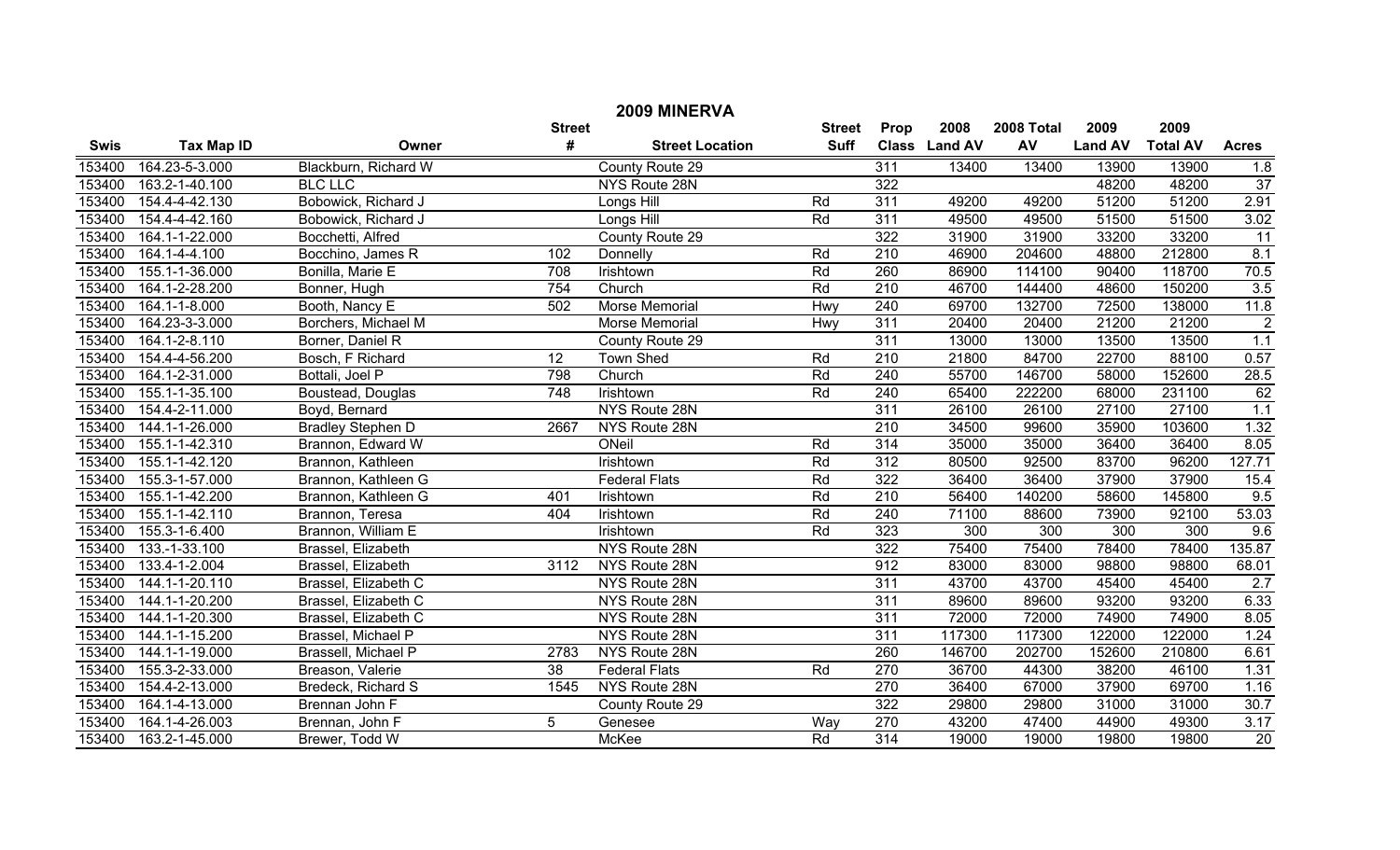| 2009 MINERVA  |                   |                              |                  |                        |                 |                  |                |            |                |                 |                |
|---------------|-------------------|------------------------------|------------------|------------------------|-----------------|------------------|----------------|------------|----------------|-----------------|----------------|
| <b>Street</b> |                   |                              |                  |                        | <b>Street</b>   | Prop             | 2008           | 2008 Total | 2009           | 2009            |                |
| <b>Swis</b>   | <b>Tax Map ID</b> | Owner                        | #                | <b>Street Location</b> | <b>Suff</b>     | <b>Class</b>     | <b>Land AV</b> | AV         | <b>Land AV</b> | <b>Total AV</b> | <b>Acres</b>   |
| 153400        | 154.10-1-2.000    | Bristol, Leslie A            | $\overline{240}$ | Ridge                  | Rd              | $\overline{210}$ | 36100          | 78900      | 36100          | 78900           | 1.7            |
| 153400        | 155.4-1-13.200    | Brown, Anne L                |                  | <b>Trout Brook</b>     | Rd              | 311              | 52900          | 52900      | 55000          | 55000           | 8.52           |
| 153400        | 154.2-1-32.000    | Bruce, Bryan                 | 1892             | NYS Route 28N          |                 | 210              | 29500          | 90200      | 30700          | 93800           | 0.9            |
| 153400        | 154.2-1-34.110    | Bruce, Bryan                 |                  | NYS Route 28N          |                 | 322              | 78200          | 78200      | 81300          | 81300           | 95.3           |
| 153400        | 142.12-1-16.000   | Brune, William HN            | 1567             | Northwoods Club        | Rd              | 260              | 38300          | 293300     | 39800          | 305000          | 0.5            |
| 153400        | 163.2-1-44.000    | Brunell, Todd                |                  | <b>McKee</b>           | Rd              | 322              | 43300          | 43300      | 45000          | 45000           | 20             |
| 153400        | 154.-1-43.002     | Brunn, Kurt                  | 2076             | NYS Route 28N          |                 | 418              | 86300          | 162500     | 89800          | 169000          | 15.53          |
| 153400        | 155.1-1-28.000    | Bryan, Lawrence              | 656              | Irishtown              | Rd              | $\overline{312}$ | 13500          | 21900      | 14100          | 22800           | 0.26           |
| 153400        | 164.1-3-27.200    | Bryceland, John              | 799              | Church                 | Rd              | 210              | 45600          | 169100     | 47500          | 175900          | $\overline{3}$ |
| 153400        | 154.2-1-2.000     | Buckley, Patrick J Jr        | 49               | Sawmill                | Way             | 210              | 40900          | 150400     | 42500          | 156400          | 2.73           |
| 153400        | 154.2-1-3.000     | Buckley, Patrick J Sr        |                  | NYS Route 28N          |                 | 322              | 99900          | 99900      | 103900         | 103900          | 113.8          |
| 153400        | 154.4-5-16.000    | Bueno, Elio R                |                  | Fourteenth             | Rd              | 311              | 6400           | 6400       | 6700           | 6700            | 0.98           |
| 153400        | 155.3-2-5.000     | Burkhardt, David P           | $\overline{118}$ | <b>Federal Flats</b>   | Rd              | $\overline{312}$ | 45900          | 61900      | 47800          | 64400           | 4.9            |
| 153400        | 164.1-3-12.200    | Burns, Colleen               | 1187             | County Route 29        |                 | 210              | 45000          | 106300     | 46800          | 110600          | 2.86           |
| 153400        | 164.1-4-40.000    | Burrows, James               |                  | County Route 29        |                 | 311              | 23100          | 23100      | 24000          | 24000           | 0.6            |
| 153400        | 164.1-3-28.000    | <b>Butler Cemetery</b>       | 745              | Church                 | Rd              | 695              | 29700          | 29700      | 30900          | 30900           | 0.75           |
| 153400        | 154.4-4-60.000    | Butler, Heather L            | 54               | <b>Town Shed</b>       | Rd              | 210              | 16500          | 68300      | 17100          | 71000           | 0.5            |
| 153400        | 163.2-1-27.000    | Buzzi, Anthony J             | 1341             | NYS Route 28N          |                 | 210              | 35900          | 96700      | 37400          | 96700           | 1.5            |
| 153400        | 155.3-1-11.003    | Byrne, Jeffrey M             | 11               | <b>Slippery Bank</b>   | Rd              | 270              | 37700          | 53700      | 39200          | 55800           | 18.77          |
| 153400        | 155.1-1-21.120    | Cadenhead, Steven P          | $\frac{175}{ }$  | John Brannon           | $\overline{Rd}$ | 240              | 64800          | 357300     | 67400          | 371600          | 10.48          |
| 153400        | 154.-1-58.000     | <b>Callihan Family Trust</b> | 420              | Ridge                  | Rd              | 240              | 104000         | 223200     | 108100         | 232100          | 107.5          |
| 153400        | 154.-1-66.000     | <b>Callihan Family Trust</b> |                  | Ridge                  | $\overline{Rd}$ | 322              | 55800          | 55800      | 58000          | 58000           | 108.1          |
| 153400        | 154.31-1-5.000    | Campbell-Sullivan, Valerie   | 120              | Northwoods Club        | $\overline{Rd}$ | 210              | 33700          | 84600      | 35100          | 88000           | 3.5            |
| 153400        | 154.4-4-54.000    | Campbell, Neal               | 1538             | NYS Route 28N          |                 | 270              | 24200          | 30300      | 25200          | 31500           | 2.5            |
| 153400        | 163.2-1-7.000     | Capozzelli, Gerald           | $\overline{743}$ | Fourteenth             | Rd              | 240              | 82300          | 118100     | 85600          | 122800          | 60             |
| 153400        | 155.3-1-38.500    | Capuano, Paul                | 208              | Irishtown              | $\overline{Rd}$ | 240              | 52200          | 121600     | 54300          | 129300          | 18.71          |
| 153400        | 154.10-1-11.000   | Carlin, George M             | 239              | Ridge                  | $\overline{Rd}$ | $\overline{210}$ | 43500          | 90600      | 45200          | 94200           | $\overline{3}$ |
| 153400        | 154.29-1-2.200    | Carpenter, Bruce             | 380              | Northwoods Club        | Rd              | 314              | 16600          | 16600      | 17300          | 17300           | 0.44           |
| 153400        | 154.29-1-5.000    | Carpenter, Bruce L           | 400              | Northwoods Club        | $\overline{Rd}$ | $\overline{312}$ | 65500          | 70200      | 68100          | 73000           | 37.4           |
| 153400        | 154.29-1-7.000    | Carpenter, Bruce L           |                  | Northwoods Club        | $\overline{Rd}$ | 314              | 7800           | 7800       | 8100           | 8100            | 0.3            |
| 153400        | 164.1-2-33.200    | Carroll, Pamela M            | 1607             | County Route 29        |                 | $\overline{210}$ | 37900          | 96500      | 39500          | 100400          | 2.1            |
| 153400        | 164.1-1-23.000    | Carroll, Timothy M           |                  | County Route 29        |                 | 322              | 55100          | 55100      | 57300          | 57300           | 27.1           |
| 153400        | 155.1-1-16.000    | Carter, Joseph A             | 158              | John Brannon           | Rd              | 210              | 44000          | 120700     | 45700          | 125500          | 4              |
| 153400        | 155.3-1-53.000    | Carver, David C              | $\overline{15}$  | <b>Federal Flats</b>   | $\overline{Rd}$ | $\overline{210}$ | 39100          | 132300     | 40700          | 137600          | 2.25           |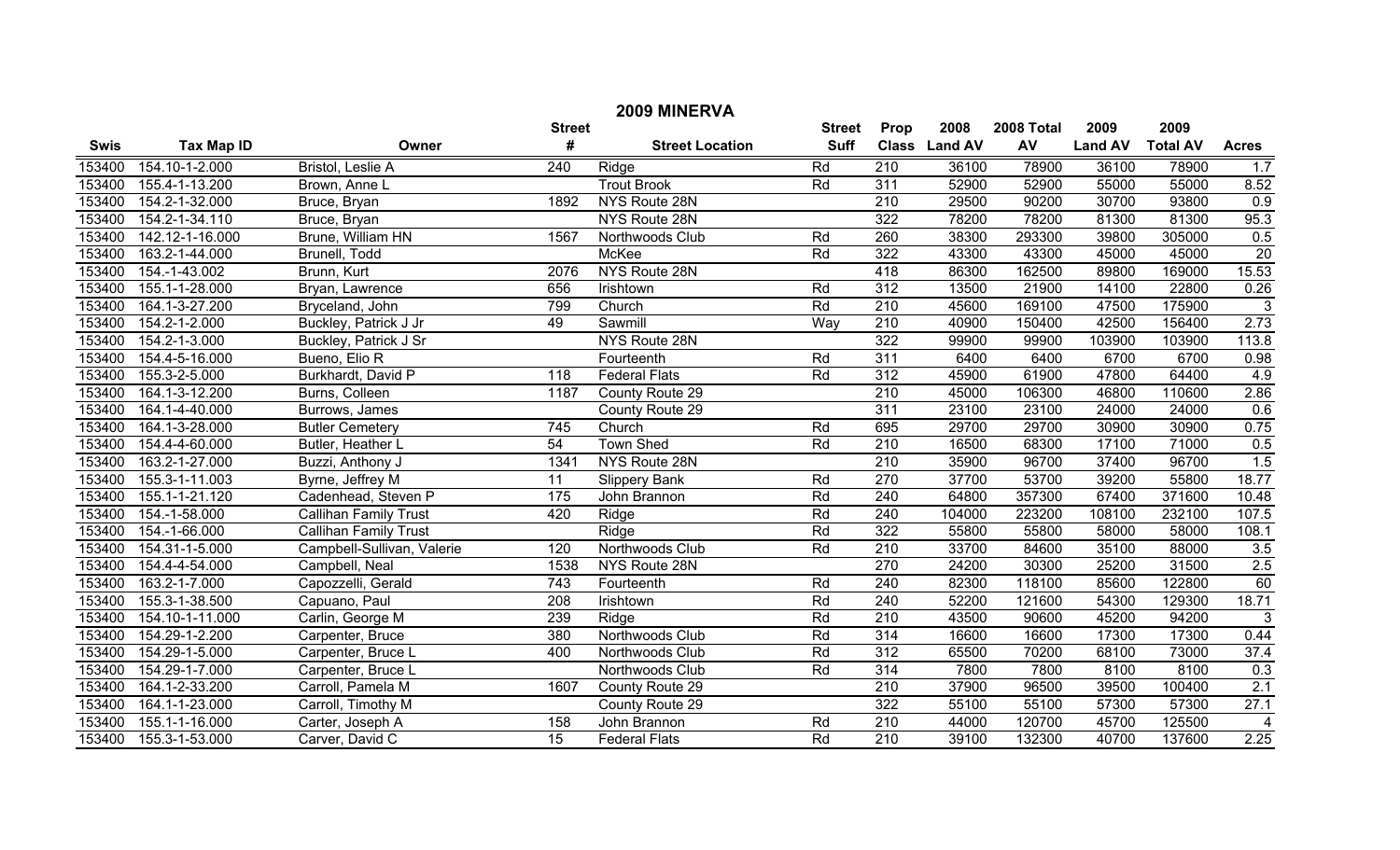|             | 2009 MINERVA           |                                 |                 |                        |               |                  |               |            |                |                 |                  |  |
|-------------|------------------------|---------------------------------|-----------------|------------------------|---------------|------------------|---------------|------------|----------------|-----------------|------------------|--|
|             |                        |                                 | <b>Street</b>   |                        | <b>Street</b> | Prop             | 2008          | 2008 Total | 2009           | 2009            |                  |  |
| <b>Swis</b> | <b>Tax Map ID</b>      | Owner                           | #               | <b>Street Location</b> | <b>Suff</b>   |                  | Class Land AV | AV         | <b>Land AV</b> | <b>Total AV</b> | <b>Acres</b>     |  |
| 153400      | 163.-1-13.120          | Chambers, John R                | 996             | Fourteenth             | Rd            | 210              | 40600         | 127800     | 42200          | 132900          | 2.76             |  |
| 153400      | 154.4-6-22.000         | Chambers, Patricia              | 1614            | NYS Route 28N          |               | 210              | 35300         | 110300     | 36700          | 114700          | 0.97             |  |
| 153400      | 164.1-4-7.000          | <b>Christian Community The</b>  |                 | <b>Trout Brook</b>     | Rd            | 620              | 60300         | 60300      | 65900          | 65900           | 7.2              |  |
| 153400      | 164.1-2-19.000         | Christian, Carl C               | 1427            | County Route 29        |               | 210              | 39800         | 57800      | 41400          | 60100           | $\overline{3.1}$ |  |
| 153400      | 164.23-1-9.200         | Cicero, Gregory F               | 10              | Donnelly               | Rd            | 210              | 15000         | 127500     | 15600          | 132600          | $\frac{0.2}{2}$  |  |
| 153400      | 164.1-4-30.000         | <b>Cimmeron Corporation</b>     | 1214            | County Route 29        |               | 260              | 36400         | 78400      | 38900          | 85400           |                  |  |
| 153400      | 164.1-2-20.200         | Citizens Telecomm Co NY Inc     | 648             | Church                 | Rd            | 831              | 2800          | 26800      | 2800           | 26800           | 0.07             |  |
| 153400      | 163.2-2-8.110          | Civarelli, Albert               |                 | Wilson                 | Rd            | 314              | 25400         | 25400      | 26400          | 26400           | 7.35             |  |
| 153400      | 154.2-1-1.000          | Clark, Kenneth E                | 2010            | NYS Route 28N          |               | 312              | 40900         | 50500      | 42500          | 52500           | 2.69             |  |
| 153400      | 155.3-2-10.000         | Clickner Paul E                 | 63              | Irishtown              | Rd            | 210              | 47700         | 64700      | 49600          | 67300           | 5.34             |  |
| 153400      | 155.3-1-31.000         | Clickner, Paul E                | 64              | Irishtown              | Rd            | $\overline{210}$ | 37800         | 123300     | 39300          | 128200          | 3.4              |  |
| 153400      | 164.23-5-6.000         | Cochran, Judith I               | 1321            | County Route 29        |               | $\overline{210}$ | 24600         | 71400      | 25600          | 74300           | 3.61             |  |
| 153400      | 154.4-4-21.000         | Cohen, Candace                  | $\overline{21}$ | Beach                  | Rd            | 260              | 26000         | 87800      | 27000          | 91300           | 0.7              |  |
| 153400      | 144.1-1-9.000          | Cohen, David M                  | 2973            | NYS Route 28N          |               | 240              | 278400        | 343900     | 289600         | 357700          | 63.55            |  |
| 153400      | 163.2-2-15.000         | Collard, Gerald R               |                 | NYS Route 28N          |               | 311              | 38100         | 38100      | 39600          | 39600           | 8.93             |  |
| 153400      | 163.2-2-16.000         | Collard, Gerald R               |                 | NYS Route 28N          |               | 311              | 20100         | 20100      | 20900          | 20900           | $\overline{2}$   |  |
| 153400      | 154.15-4-1.000         | Collard, Hilda                  | 1820            | NYS Route 28N          |               | 210              | 33900         | 74600      | 33900          | 74600           | $\overline{1}$   |  |
| 153400      | 154.-1-28.000          | Collett, Jeffrey M              | 119             | Northwoods Club        | Rd            | 210              | 55200         | 257100     | 57400          | 267400          | 10               |  |
| 153400      | 154.4-8-8.000          | Conklin, Ernest                 | 1569            | NYS Route 28N          |               | $\overline{210}$ |               |            | 34500          | 121900          | 1.1              |  |
| 153400      | 634.-9999-618.750/1881 | <b>Continental Telephone Co</b> |                 | <b>Outside Plant</b>   |               | 836              | $\mathbf 0$   | 35735      | $\mathbf 0$    | 31626           | 0.01             |  |
| 153400      | 155.3-1-36.000         | Coquet, Charles                 | $\frac{1}{172}$ | Irishtown              | Rd            | 312              | 43100         | 48500      | 44800          | 50400           | 3.2              |  |
| 153400      | 154.31-1-7.000         | Corcoran, Gertrude              |                 | Northwoods Club        | Rd            | 314              | 22800         | 22800      | 23700          | 23700           | 0.8              |  |
| 153400      | 154.15-1-18.110        | Corey, Michael E                | 1749            | NYS Route 28N          |               | $\overline{210}$ | 37900         | 131300     | 39500          | 136600          | 1.93             |  |
| 153400      | 155.4-1-14.000         | Cosimano, Patricia G            | 18              | <b>Nurses</b>          | Rd            | 210              | 37600         | 89000      | 39100          | 92600           | 2.07             |  |
| 153400      | 154.10-1-9.000         | Costello Kevin                  | 215             | Ridge                  | Rd            | 312              | 65300         | 67600      | 67900          | 70300           | 9.4              |  |
| 153400      | 154.10-1-10.000        | <b>Costello Kevin</b>           |                 | Ridge                  | Rd            | 314              | 19700         | 19700      | 20500          | 20500           | 0.7              |  |
| 153400      | 164.1-1-9.002          | Coughlin, Christopher H         | 1432            | County Route 29        |               | 260              | 64000         | 80400      | 66500          | 83600           | 10.78            |  |
| 153400      | 154.4-4-18.000         | Coughlin, Michael K             |                 | Beach                  | Rd            | 311              | 16100         | 16100      | 16700          | 16700           | 0.5              |  |
| 153400      | 154.4-3-16.000         | Cowden, William R Jr            | 63              | Plumley                | Way           | $\overline{210}$ | 33300         | 98000      | 34600          | 101900          | 0.9              |  |
| 153400      | 164.1-2-25.000         | Cowles, Leonard                 | 670             | Church                 | Rd            | 270              | 24300         | 28200      | 24300          | 32400           | 1.4              |  |
| 153400      | 133.4-1-12.000         | Cowles, Sage F                  | 122             | <b>Hewitt</b>          | Rd            | 280              | 109200        | 668800     | 113600         | 695600          | 1.79             |  |
| 153400      | 154.4-4-43.002         | Coyle, Corrine M                | 106             | Morse Memorial         | Hwy           | 210              | 28500         | 110600     | 29600          | 110600          | 1.8              |  |
| 153400      | 154.4-2-9.000          | Coyle, Margaret                 | 615             | Fourteenth             | Rd            | 260              | 34300         | 92600      | 35700          | 96300           | $\overline{1}$   |  |
| 153400      | 154.4-3-18.000         | Coyle, Marian                   | 76              | Plumley                | Way           | $\overline{210}$ | 34200         | 63900      | 35600          | 66500           | 1.2              |  |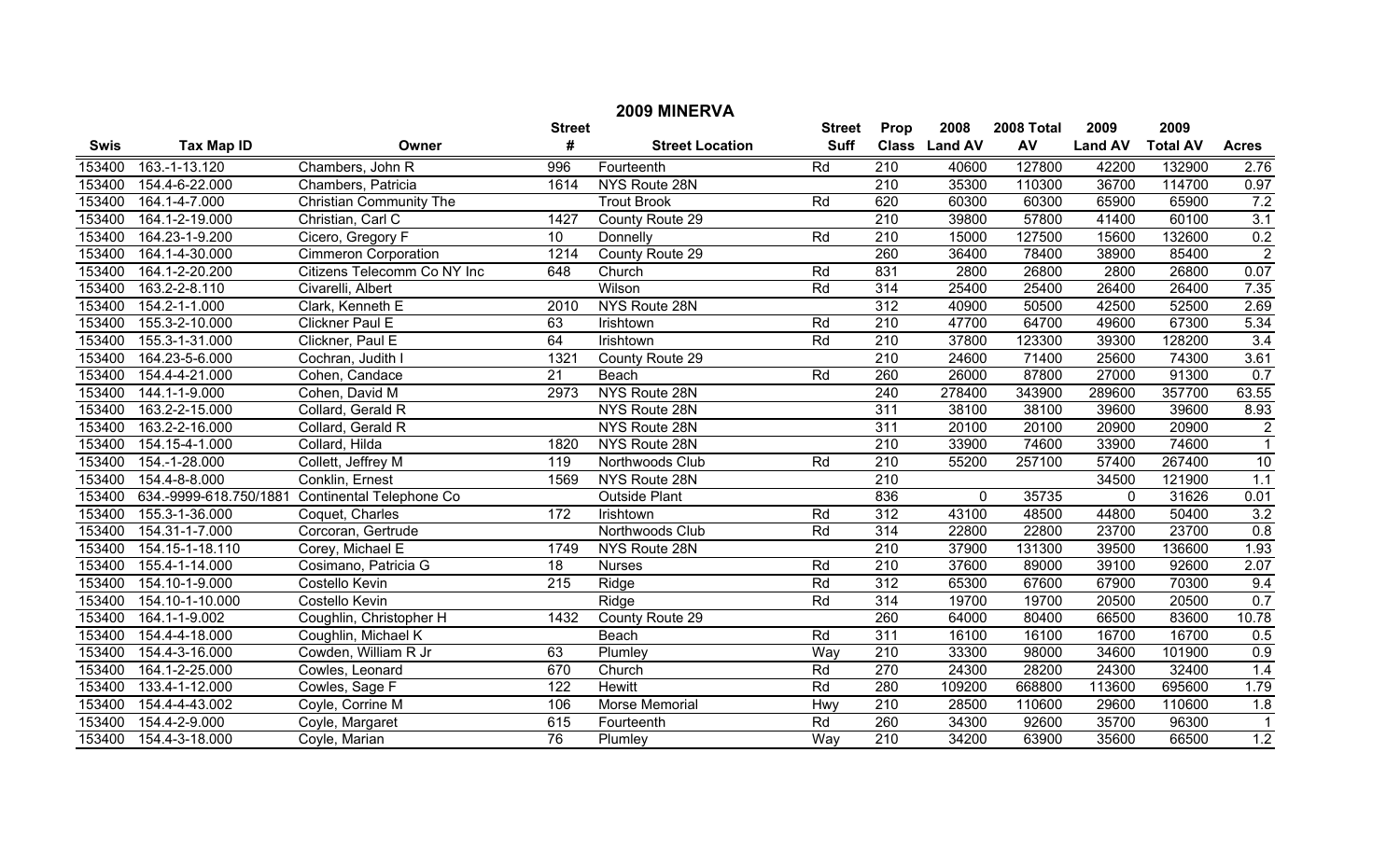| 2009 MINERVA<br><b>Street</b> |                     |                         |                  |                        |             |                  |                |        |                |                 |                  |  |
|-------------------------------|---------------------|-------------------------|------------------|------------------------|-------------|------------------|----------------|--------|----------------|-----------------|------------------|--|
|                               |                     |                         |                  | <b>Street</b>          | Prop        | 2008             | 2008 Total     | 2009   | 2009           |                 |                  |  |
| <b>Swis</b>                   | <b>Tax Map ID</b>   | Owner                   | #                | <b>Street Location</b> | <b>Suff</b> | <b>Class</b>     | <b>Land AV</b> | AV     | <b>Land AV</b> | <b>Total AV</b> | <b>Acres</b>     |  |
| 153400                        | 154.10-1-7.002      | Crammond, Richard D     | 132              | Ridge                  | Rd          | 312              | 27300          | 33400  | 28400          | 34700           | 1.28             |  |
| 153400                        | 154.15-5-27.000     | Creaser, Robert         | 91               | Shore                  | Way         | 260              | 90400          | 168800 | 94100          | 175600          | 0.5              |  |
| 153400                        | 155.1-1-21.130      | Crouse, Geoffrey        | 173              | John Brannon           | Rd          | 210              | 39800          | 95600  | 41400          | 99400           | 4.15             |  |
| 153400                        | 154.-1-2.000        | Crowe Arthur A          | $\overline{349}$ | Northwoods Club        | Rd          | 270              | 47500          | 49000  | 49400          | 51000           | 28.4             |  |
| 153400                        | 154.-1-53.000       | <b>Crowley Frank</b>    |                  | Northwoods Club        | Rd          | 920              | 41200          | 41200  | 42800          | 42800           | 52.3             |  |
| 153400                        | 163.2-1-28.000      | Crowley, Frank          | 1335             | NYS Route 28N          |             | 210              | 52500          | 122800 | 54600          | 131700          | 6.5              |  |
| 153400                        | $163.2 - 2 - 1.000$ | Crowley, Frank          |                  | NYS Route 28N          |             | 311              | 25000          | 25000  | 26000          | 26000           | 2.4              |  |
| 153400                        | 154.-1-51.000       | Crowley, Frank          | $\sqrt{274}$     | Ridge                  | Rd          | 240              | 129100         | 382800 | 134300         | 398100          | 108.9            |  |
| 153400                        | 154.-1-37.000       | Crowley, Frank          |                  | Ridge                  | Rd          | 322              | 56300          | 56300  | 58600          | 58600           | $\overline{112}$ |  |
| 153400                        | 154.4-4-27.000      | Curran, Mary J          |                  | Healey                 | Rd          | 911              | 378500         | 378500 | 416400         | 416400          | 53.4             |  |
| 153400                        | 145.-1-23.000       | Curran, Mary J          | 56               | Shevlin                | Rd          | 240              | 144100         | 209600 | 149900         | 218000          | 160              |  |
| 153400                        | 155.1-1-25.000      | Curran, Mary J          | 608              | Irishtown              | Rd          | 911              | 105400         | 142100 | 120600         | 156300          | 118              |  |
| 153400                        | 155.4-1-38.000      | Currier, David M        | 324              | <b>Trout Brook</b>     | Rd          | 210              | 55000          | 278300 | 57200          | 289400          | 5.25             |  |
| 153400                        | 154.2-1-30.000      | Curtis, Barbara P       | 1858             | NYS Route 28N          |             | $\overline{210}$ | 15000          | 73100  | 15600          | 76000           | 0.5              |  |
| 153400                        | 155.1-1-21.200      | Cuzzacrea, Stephen      | 174              | John Brannon           | Rd          | 240              | 52900          | 126900 | 55000          | 132000          | 12.5             |  |
| 153400                        | 164.1-2-35.001      | Cyr, Nola C             | 270              | Dell Culver            | Rd          | 270              | 50500          | 93700  | 52500          | 97400           | 6.52             |  |
| 153400                        | 154.4-2-22.200      | Daley, William N Sr     |                  | Cable Access           | Way         | 312              | 44200          | 47400  | 46000          | 49300           | 10               |  |
| 153400                        | 154.4-5-6.000       | Daly, Gerard            | 656              | Fourteenth             | Rd          | $\overline{210}$ | 42800          | 137600 | 44500          | 143100          | 2.5              |  |
| 153400                        | 163.2-1-29.000      | Darrow, Russell E       | 41               | Ken Mason              | Way         | 210              | 24700          | 119500 | 25700          | 124300          | 0.52             |  |
| 153400                        | 154.2-1-37.000      | Daunheimer Family Trust |                  | NYS Route 28N          |             | 910              | 23900          | 23900  | 24900          | 24900           | 45               |  |
| 153400                        | 154.-1-39.000       | Daunheimer, Paul        |                  | NYS Route 28N          |             | 322              | 24200          | 24200  | 25200          | 25200           | 37.3             |  |
| 153400                        | 154.-1-49.000       | Daunheimer, Paul B      |                  | NYS Route 28N          |             | 322              | 16700          | 16700  | 17400          | 17400           | 9.44             |  |
| 153400                        | 154.-1-38.000       | Davidson, Gwen E        | 182              | Ridge                  | Rd          | 240              | 77700          | 136400 | 80900          | 141900          | 107.9            |  |
| 153400                        | 155.4-1-23.022      | Davidson, Sean B        |                  | Wamsley                | Rd          | 322              | 41500          | 41500  | 43200          | 43200           | $\overline{21}$  |  |
| 153400                        | 155.4-1-22.000      | Davidson, Sean B        | 152              | Wamsley                | Rd          | 210              | 17700          | 74600  | 18400          | 77600           | 0.5              |  |
| 153400                        | 164.1-4-44.000      | Davis, Charles W        | $\overline{47}$  | Sullivan               | Way         | 312              | 18400          | 54800  | 19100          | 57000           | 0.23             |  |
| 153400                        | 155.3-2-31.000      | Davis, Paul M           | 32               | <b>Federal Flats</b>   | Rd          | $\overline{210}$ | 25800          | 109700 | 26800          | 114100          | 0.8              |  |
| 153400                        | 154.15-5-2.002      | Day Family Trust        | 1632             | NYS Route 28N          |             | 280              | 36500          | 148600 | 44000          | 157500          | 1.43             |  |
| 153400                        | 154.15-5-1.000      | Day Family Trust        | 1634             | NYS Route 28N          |             | 311              | 25600          | 25600  | 27900          | 27900           | 1.16             |  |
| 153400                        | 133.4-1-14.000      | Day, Julie S            |                  | NYS Route 28N          |             | $\overline{312}$ | 41100          | 44300  | 42800          | 46100           | 0.43             |  |
| 153400                        | 133.4-1-15.000      | Day, Julie S            | 122              | Hewitt                 | Rd          | $\overline{210}$ | 54300          | 170000 | 56500          | 176800          | 1.69             |  |
| 153400                        | 154.15-5-39.000     | Dayger, Peter B         | 1692             | NYS Route 28N          |             | 210              | 44700          | 118900 | 46500          | 123700          | 4.1              |  |
| 153400                        | 142.12-1-14.003     | Dean, Peter H           | 1567             | Northwoods Club        | Rd          | 260              | 56000          | 196700 | 58300          | 204600          | 1.9              |  |
| 153400                        | 154.2-1-28.000      | Decker, Gregory         | 1853             | NYS Route 28N          |             | $\overline{210}$ | 46200          | 106800 | 48100          | 111100          | 3.66             |  |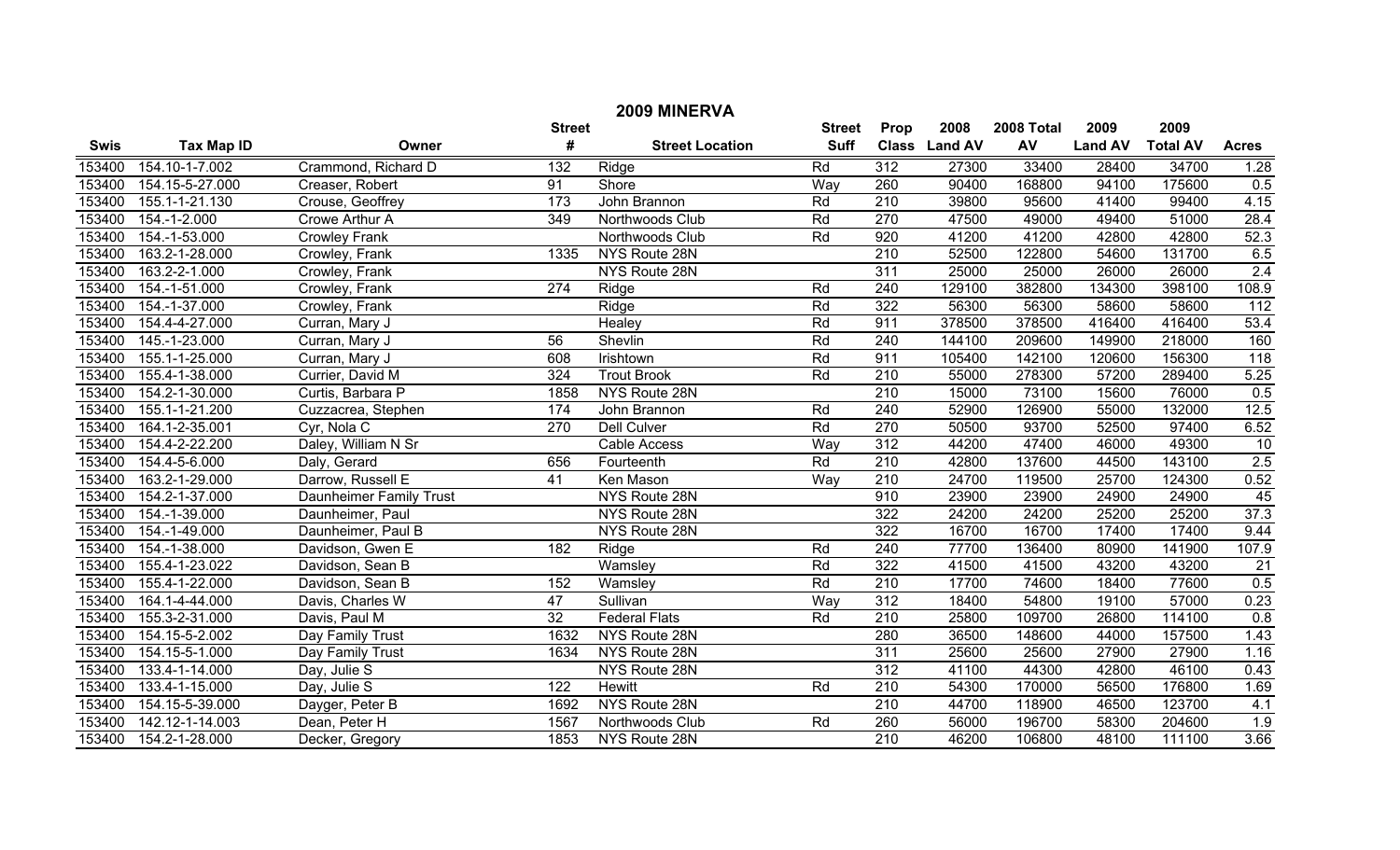| 2009 MINERVA |                       |                        |                  |                        |             |                  |               |        |                |                 |                  |
|--------------|-----------------------|------------------------|------------------|------------------------|-------------|------------------|---------------|--------|----------------|-----------------|------------------|
|              |                       | <b>Street</b>          | <b>Street</b>    | Prop                   | 2008        | 2008 Total       | 2009          | 2009   |                |                 |                  |
| <b>Swis</b>  | <b>Tax Map ID</b>     | Owner                  | #                | <b>Street Location</b> | <b>Suff</b> |                  | Class Land AV | AV     | <b>Land AV</b> | <b>Total AV</b> | <b>Acres</b>     |
| 153400       | 164.23-4-9.000        | Decker, Scott H        | 9                | Decker                 | Way         | 270              | 23000         | 95000  | 23900          | 98800           | 1.7              |
| 153400       | 155.3-1-33.000        | DeFlora Nicholas J     |                  | <b>Irishtown</b>       | Rd          | 910              | 140000        | 140000 | 145600         | 145600          | 111              |
| 153400       | 155.4-1-10.000        | DeGaramo, Peter J      | 14               | Wamsley                | Rd          | 240              | 158300        | 265400 | 164600         | 276000          | 131.28           |
| 153400       | 155.2-1-6.000         | DeGaramo, Peter J      |                  | <b>Trout Brook</b>     | Rd          | 322              | 36800         | 36800  | 38300          | 38300           | 50.9             |
| 153400       | 155.2-1-5.000         | DeGaramo, Peter J      |                  | <b>Trout Brook</b>     | Rd          | 322              | 69200         | 69200  | 72000          | 72000           | 105.4            |
| 153400       | 154.4-4-42.210        | DeGuilme, Kathleen     | 128              | Morse Memorial         | Hwy         | $\overline{210}$ | 42900         | 121800 | 44600          | 126700          | 3.59             |
| 153400       | 155.1-1-6.002         | Delor, Raymond A Jr    | 125              | John Brannon           | Rd          | 210              | 48700         | 93000  | 50600          | 96700           | 6.51             |
| 153400       | 164.23-3-5.000        | Demers, John F         | 87               | Donnelly               | Rd          | $\overline{312}$ | 20300         | 42000  | 20300          | 42000           | 0.58             |
| 153400       | 154.4-6-14.000        | Deshetsky, Ralph Jr    | 56               | <b>Morse Memorial</b>  | Hwy         | 210              | 39000         | 218000 | 40500          | 226700          | 2.86             |
| 153400       | 164.1-4-28.000        | Deshmukh, Shriniwas    |                  | County Route 29        |             | 311              | 7800          | 7800   | 8100           | 8100            | 0.6              |
| 153400       | 163.2-1-10.100        | Dietrich, Karl F       | 111              | McKee                  | Rd          | 312              | 54000         | 57200  | 59200          | 63500           | 31.62            |
| 153400       | 154.15-1-6.000        | Dimick, Gordon E       | 1817             | NYS Route 28N          |             | $\overline{210}$ | 18500         | 102900 | 19200          | 107000          | 0.5              |
| 153400       | 154.15-1-5.000        | Dimick, Harold E       | 1823             | NYS Route 28N          |             | 270              | 16300         | 41000  | 16900          | 42600           | 0.4              |
| 153400       | $163.2 - 2 - 3.000$   | Dinger, Aurelia        | 1332             | NYS Route 28N          |             | 210              | 25300         | 130300 | 27200          | 141600          | 0.7              |
| 153400       | 154.15-5-11.002       | Ditizio, Joseph A      | 1738             | NYS Route 28N          |             | 220              | 34900         | 116300 | 36300          | 121000          | 1.5              |
| 153400       | 142.12-1-21.000       | Dixon, Courtlandt P Jr | 1567             | Northwoods Club        | Rd          | 260              | 34500         | 139700 | 35900          | 145300          | 0.5              |
| 153400       | 142.12-1-22.000       | Dixon, Courtlandt P Jr |                  | Ridge                  | Rd          | 311              | 38900         | 38900  | 40500          | 40500           | 1.1              |
| 153400       | 155.1-1-12.000        | Doehring, Michael      |                  | John Brannon           | Rd          | 314              | 24400         | 24400  | 25400          | 25400           | 1.5              |
| 153400       | 155.1-1-13.000        | Doehring, Michael E    |                  | John Brannon           | Rd          | 314              | 24400         | 24400  | 25400          | 25400           | 1.5              |
| 153400       | 155.1-1-15.014        | Doehring, Michael E    | 159              | John Brannon           | Rd          | 312              | 49900         | 65000  | 51900          | 67600           | 6.39             |
| 153400       | 164.1-1-4.000         | Dombrosky, Michael J   |                  | Morse Memorial         | Hwy         | 322              | 27300         | 27300  | 28400          | 28400           | 44.7             |
| 153400       | 142.12-1-19.000       | Donahue, Charles       | 1567             | Northwoods Club        | Rd          | 210              | 31200         | 131300 | 32500          | 136600          | 0.4              |
| 153400       | 142.12-1-18.000       | Donahue, Charles       |                  | Northwoods Club        | Rd          | 311              | 23100         | 23100  | 24000          | 24000           | 0.4              |
| 153400       | 155.3-2-28.000        | Doty, Charles J        | 5                | Lafond                 | Way         | 270              | 22600         | 25200  | 23500          | 26200           | 1.3              |
| 153400       | 155.3-2-26.000        | Doty, Charles J        | 6                | Lafond                 | Way         | 270              | 10200         | 30500  | 10600          | 31700           | 0.21             |
| 153400       | 154.4-3-14.000        | Dougherty, Cynthia     |                  | Fourteenth             | Rd          | 314              | 31500         | 31500  | 32800          | 32800           | $\overline{1.9}$ |
| 153400       | 155.4-1-29.001        | Dovigh, Jeffrey T      | $\overline{347}$ | <b>Trout Brook</b>     | Rd          | $\overline{312}$ | 35800         | 39900  | 37200          | 41500           | 1.1              |
| 153400       | 154.4-4-19.000        | Dowd, Paul F           | 31               | Beach                  | Rd          | 210              | 28100         | 82300  | 29200          | 85600           | 0.8              |
| 153400       | 154.4-3-15.000        | Dowitsch, Donald R     | 51               | Plumley                | Way         | 312              | 45600         | 77100  | 47400          | 80200           | 3.67             |
| 153400       | 155.3-2-7.000         | Dowling, William J     | 129              | Irishtown              | Rd          | $\overline{210}$ | 50000         | 151600 | 52000          | 157700          | 5.55             |
| 153400       | 154.31-1-8.000        | Downs, Harry A II      | $\overline{5}$   | Beauregard             | Way         | 260              | 9800          | 59500  | 10200          | 61900           | 0.2              |
| 153400       | 164.1-3-6.310         | Draghi, David J        | 1295             | County Route 29        |             | 210              | 39500         | 197900 | 41100          | 212800          | 2.04             |
| 153400       | 155.4-1-19.000        | Drumm, Barney E        | 168              | Wamsley                | Rd          | $\overline{312}$ | 15100         | 51900  | 15700          | 54000           | 0.3              |
|              | 153400 155.3-1-63.000 | Dubay, Keith B         | $\overline{318}$ | Morse Memorial         | Hwy         | 270              | 65700         | 135400 | 68300          | 140800          | 38.2             |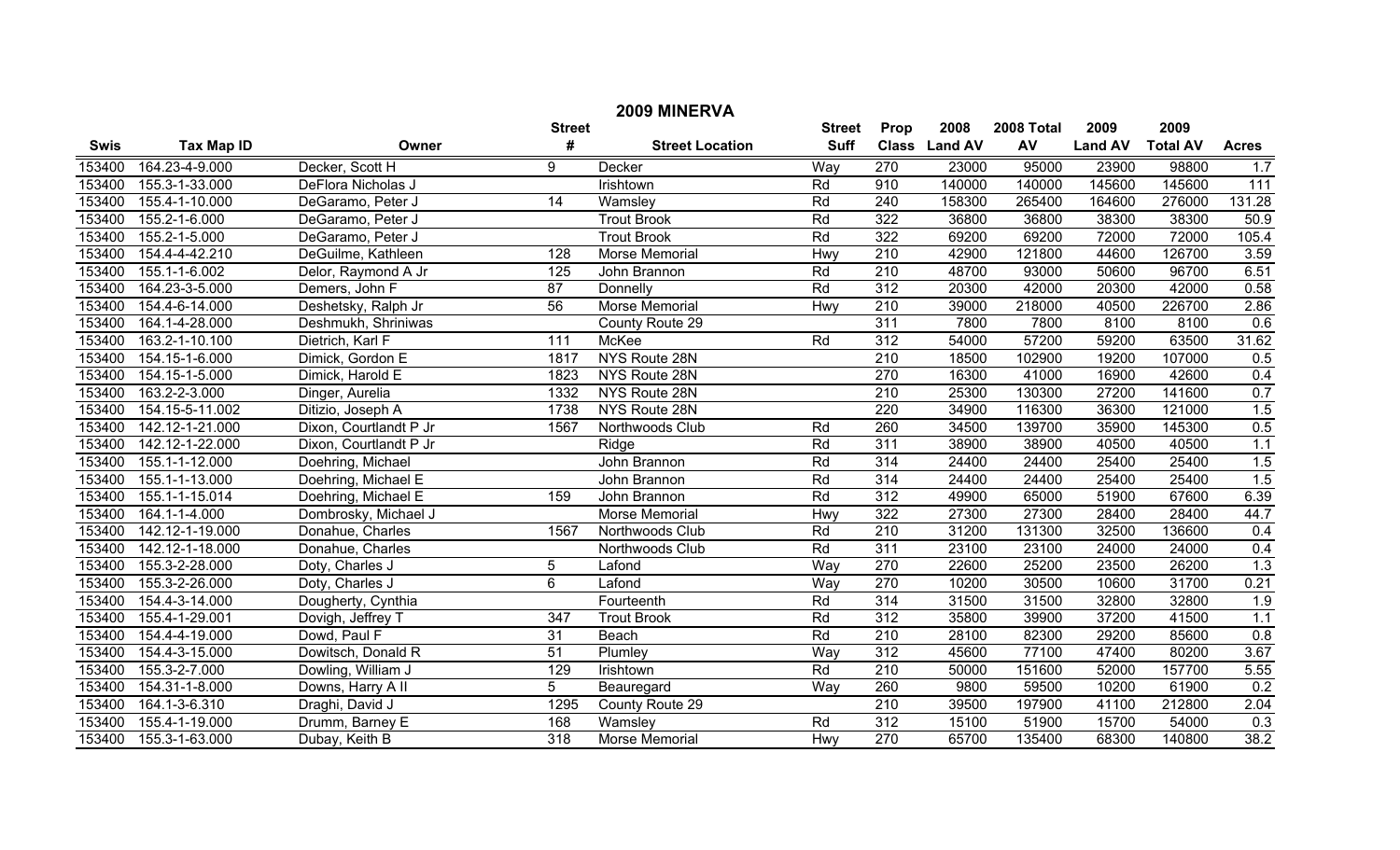| 2009 MINERVA  |                   |                                |                  |                        |               |                  |               |            |                |                 |                  |
|---------------|-------------------|--------------------------------|------------------|------------------------|---------------|------------------|---------------|------------|----------------|-----------------|------------------|
| <b>Street</b> |                   |                                |                  |                        | <b>Street</b> | Prop             | 2008          | 2008 Total | 2009           | 2009            |                  |
| <b>Swis</b>   | <b>Tax Map ID</b> | Owner                          | #                | <b>Street Location</b> | <b>Suff</b>   |                  | Class Land AV | AV         | <b>Land AV</b> | <b>Total AV</b> | <b>Acres</b>     |
| 153400        | 155.3-1-66.000    | Dubay, Keith E                 | 335              | <b>Morse Memorial</b>  | Hwy           | 312              | 12400         | 48600      | 12900          | 52900           | 0.34             |
| 153400        | 154.4-2-15.000    | Dudley, Mitchell               | 1505             | NYS Route 28N          |               | $\overline{210}$ | 18900         | 109400     | 19700          | 113800          | 0.5              |
| 153400        | 164.23-3-24.002   | Duffy, Darlene D               | 1396             | County Route 29        |               | 484              | 18700         | 99800      | 19500          | 103800          | 0.39             |
| 153400        | 164.1-1-15.000    | Duffy, Darlene D               | 1438             | County Route 29        |               | $\overline{210}$ | 30200         | 72900      | 31400          | 75800           |                  |
| 153400        | 155.3-2-18.000    | Duffy, Darlene D               | $\overline{7}$   | Irishtown              | Rd            | $\overline{210}$ | 37500         | 88000      | 39000          | 91500           | 2.1              |
| 153400        | 154.-1-47.200     | Duffy, Thomas                  |                  | Mallon                 | Rd            | 311              | 19600         | 19600      | 20400          | 20400           | 2.7              |
| 153400        | 154.-1-47.100     | Duffy, Thomas                  | $\overline{43}$  | Mallon                 | Rd            | 260              | 103300        | 164300     | 113600         | 182900          | 118.87           |
| 153400        | 154.-1-48.000     | Duffy, Thomas                  |                  | NYS Route 28N          |               | 312              | 41100         | 47500      | 42700          | 49400           | 8.2              |
| 153400        | 164.1-3-13.000    | Dufrain, Clifford M            |                  | West                   | Rd            | 311              | 14500         | 14500      | 15100          | 15100           | 1.1              |
| 153400        | 154.4-4-42.170    | duMoulin, Richard              |                  | Longs Hill             | Rd            | 311              | 49000         | 49000      | 51000          | 51000           | 2.8              |
| 153400        | 164.23-1-4.200    | DuMoulin, Richard              | 44               | Donnelly               | Rd            | 260              | 18600         | 56300      | 19400          | 60900           | 1.15             |
| 153400        | 164.23-1-4.100    | DuMoulin, Richard              | 30               | Donnelly               | Rd            | 210              | 30900         | 261100     | 32100          | 271500          | 2.98             |
| 153400        | 164.1-2-12.000    | Dunbar, Clyde W                | 1521             | County Route 29        |               | $\overline{210}$ | 54100         | 102500     | 56300          | 106600          | $\overline{1.9}$ |
| 153400        | 164.1-2-13.000    | Dunbar, Rebecca J              | 1503             | County Route 29        |               | 270              | 31300         | 35500      | 32500          | 36900           | 1.5              |
| 153400        | 155.3-1-52.000    | Dunkley, Anne M                | 471              | <b>Morse Memorial</b>  | Hwy           | $\overline{210}$ | 35500         | 140900     | 36900          | 146500          | 1.1              |
| 153400        | 163.-1-31.000     | Dunkley, Nathaniel             |                  | Fourteenth             | Rd            | 322              | 19900         | 19900      | 20700          | 20700           | 30               |
| 153400        | 163.-1-28.000     | Dunkley, Nathaniel             |                  | Fourteenth             | Rd            | 314              | 2500          | 2500       | 2600           | 2600            | 2.6              |
| 153400        | 164.1-2-3.000     | Dunkley, Nathaniel L Jr        | 1142             | NYS Route 28N          |               | $\overline{210}$ | 33700         | 107300     | 35100          | 111600          | 1.7              |
| 153400        | 164.23-4-14.000   | Dwyer, Richard P               | 640              | Church                 | Rd            | 210              | 20400         | 101400     | 21300          | 105500          | 0.69             |
| 153400        | 164.23-3-11.300   | Dwyer, Richard P               | 1322             | County Route 29        |               | 421              | 20700         | 115000     | 21500          | 119600          | 0.41             |
| 153400        | 163.2-2-17.100    | Eager, Jeffery A               | 1270             | NYS Route 28N          |               | 240              | 47500         | 115000     | 49400          | 126100          | 19.31            |
| 153400        | 164.1-4-6.000     | Eckelman, Paul                 | 51               | <b>Trout Brook</b>     | Rd            | 240              | 61500         | 208600     | 63900          | 216900          | 34.9             |
| 153400        | 164.23-3-9.100    | Eckert, Gene R                 | 41               | Donnelly               | Rd            | $\overline{210}$ | 10300         | 32000      | 10700          | 33300           | 0.3              |
| 153400        | 154.4-6-18.000    | <b>Eger Timothy</b>            | 1602             | NYS Route 28N          |               | $\overline{210}$ | 31500         | 125200     | 32800          | 130200          | 1.31             |
| 153400        | 154.4-5-17.000    | Eicher, Janice A               | 772              | Fourteenth             | Rd            | 210              | 41700         | 133900     | 43400          | 139300          | 9.66             |
| 153400        | 163.2-2-8.120     | Emelianoff, Michael            | $\overline{26}$  | Wilson                 | Rd            | 240              | 70400         | 107600     | 73200          | 111900          | 36.6             |
| 153400        | 163.2-2-8.130     | Emelianoff, Michael            |                  | Wilson                 | Rd            | $\overline{314}$ | 25100         | 25100      | 26100          | 26100           | 6.04             |
| 153400        | 163.2-2-5.000     | Emeloanoff, Sonia              |                  | Wilson                 | Rd            | 311              | 23000         | 23000      | 23900          | 23900           | 2.35             |
| 153400        | 163.2-2-9.000     | Emlianoff, Michael A           | 46               | Wilson                 | Rd            | 210              | 26200         | 99100      | 27300          | 137800          | 1.1              |
| 153400        | 155.3-1-38.300    | Epple, Elise A                 | $\overline{208}$ | Irishtown              | Rd            | 322              | 14000         | 14000      | 14000          | 14000           | 16.45            |
| 153400        | 155.3-1-38.400    | Epple, Elise A                 | 224              | Irishtown              | Rd            | $\overline{240}$ | 30500         | 92500      | 30500          | 92500           | 10.55            |
| 153400        | 155.3-2-1.000     | Epple, Elise A                 |                  | Irishtown              | Rd            | 322              | 14700         | 14700      | 15300          | 15300           | $\overline{21}$  |
| 153400        | 154.4-6-24.000    | <b>Essex Co Facilities Inc</b> | $\overline{30}$  | Morse Memorial         | Hwy           | 210              | 26000         | 137300     | 27000          | 158600          | 0.92             |
| 153400        | 122.-1-23.000     | Essex Co IDA                   |                  | NYS Route 28N          |               | 843              | 1400          | 1400       | 1500           | 1500            | 5.2              |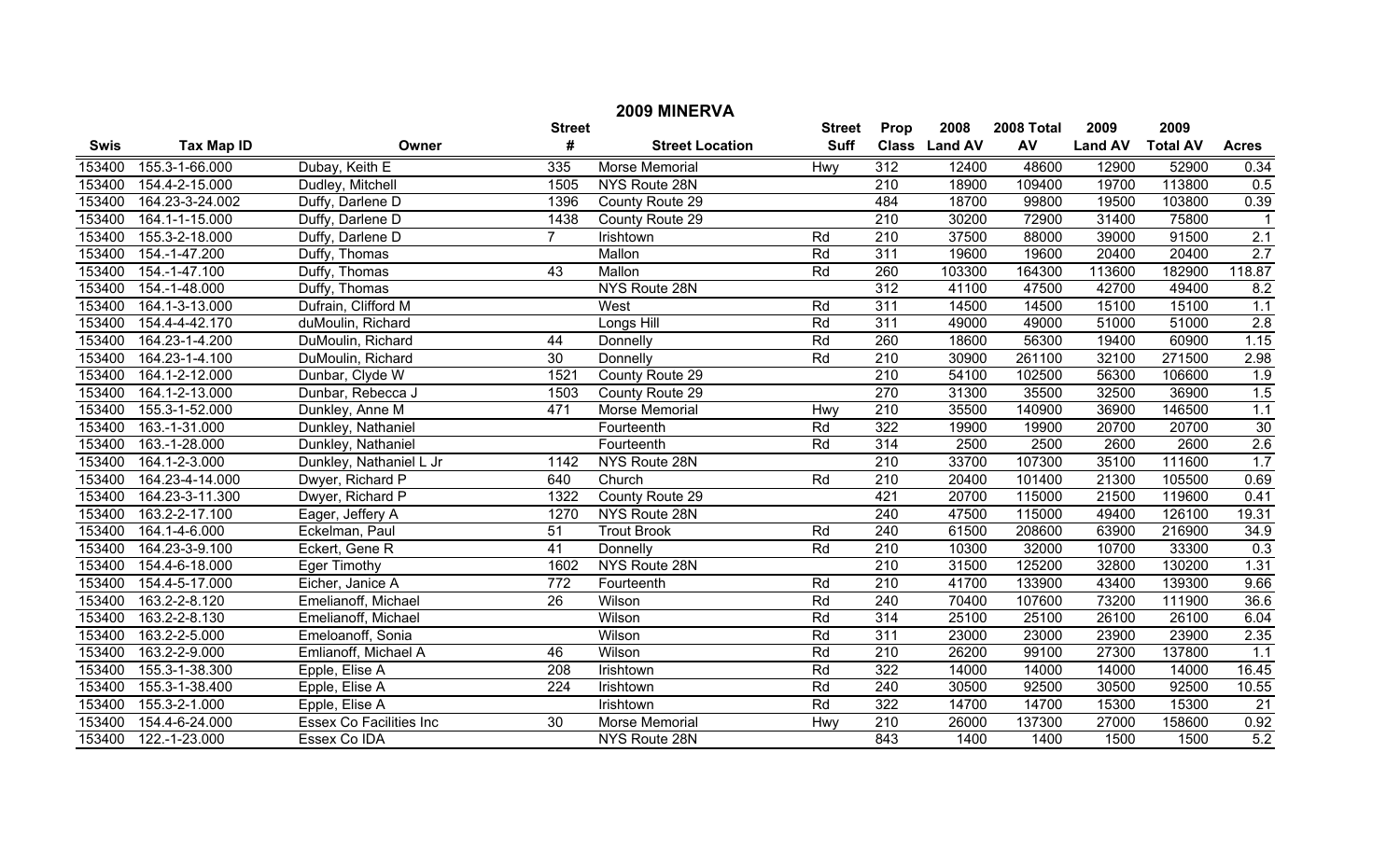|             | 2009 MINERVA      |                         |               |                           |               |                  |               |            |                |                 |                         |  |
|-------------|-------------------|-------------------------|---------------|---------------------------|---------------|------------------|---------------|------------|----------------|-----------------|-------------------------|--|
|             |                   |                         | <b>Street</b> |                           | <b>Street</b> | Prop             | 2008          | 2008 Total | 2009           | 2009            |                         |  |
| <b>Swis</b> | <b>Tax Map ID</b> |                         | #<br>Owner    | <b>Street Location</b>    | <b>Suff</b>   |                  | Class Land AV | AV         | <b>Land AV</b> | <b>Total AV</b> | <b>Acres</b>            |  |
| 153400      | 143.-1-16.000     | Essex Co IDA            |               | Northwoods Club           | Rd            | 843              | 100           | 100        | 100            | 100             | 3.2                     |  |
| 153400      | 153.-2-16.000     | Essex Co IDA            |               | Northwoods Club           | Rd            | 843              | 1800          | 1800       | 1900           | 1900            | 7.1                     |  |
| 153400      | 999.34-1-26.000   | Essex Co IDA            | 1095          | National Lead R R         |               | 843              | 3800          | 3800       | 3800           | 3800            | 0.01                    |  |
| 153400      | 143.-1-19.000     | Essex Co IDA            |               | Northwoods Club           | Rd            | 843              | 2200          | 2200       | 2300           | 2300            | 8.8                     |  |
| 153400      | 143.-1-29.000     | Essex Co IDA            |               | Northwoods Club           | Rd            | 843              | 2200          | 2200       | 2300           | 2300            | 8.8                     |  |
| 153400      | $122.-1-6.000$    | Essex Co IDA            |               | NYS Route 28N             |               | 843              | 11900         | 11900      | 12400          | 12400           | 46.3                    |  |
| 153400      | $122.-1-5.000$    | Essex Co IDA            |               | NYS Route 28N             |               | 843              | 3000          | 3000       | 3100           | 3100            | 11.6                    |  |
| 153400      | 999.34-1-25.000   | Essex Co IDA            |               | 12052 Main Tract Together |               | 843              | 669000        | 669000     | 669000         | 669000          | 0.01                    |  |
| 153400      | 143.-1-21.000     | Essex Co IDA            |               | Northwoods Club           | Rd            | 843              | 1300          | 1300       | 1400           | 1400            | 3.04                    |  |
| 153400      | 143.-1-44.000     | Essex Co IDA            |               | Northwoods Club           | Rd            | 843              | 100           | 100        | 100            | 100             | 0.3                     |  |
| 153400      | 143.-1-41.000     | Essex Co IDA            |               | Northwoods Club           | Rd            | 843              | 5200          | 5200       | 5400           | 5400            | 20.7                    |  |
| 153400      | 153.-2-15.000     | Essex Co IDA            |               | Northwoods Club           | Rd            | 843              | 1000          | 1000       | 1000           | 1000            | $\overline{3.4}$        |  |
| 153400      | 153.-2-2.000      | Essex Co IDA            |               | Northwoods Club           | Rd            | 843              | 3700          | 3700       | 3800           | 3800            | 14.8                    |  |
| 153400      | 143.-1-36.000     | Essex Co IDA            |               | Northwoods Club           | Rd            | 843              | 1900          | 1900       | 2000           | 2000            | 7.6                     |  |
| 153400      | 133.-1-15.000     | Essex Co IDA            |               | NYS Route 28N             |               | 843              | 300           | 300        | 300            | 300             | 8.38                    |  |
| 153400      | $133.-1-8.000$    | Essex Co IDA            |               | NYS Route 28N             |               | 843              | 1800          | 1800       | 1900           | 1900            | 2.38                    |  |
| 153400      | 133.-1-25.000     | Essex Co IDA            |               | NYS Route 28N             |               | 843              | 3000          | 3000       | 3100           | 3100            | 7.92                    |  |
| 153400      | 133.-1-5.000      | Essex Co IDA            |               | NYS Route 28N             |               | 843              | 5400          | 5400       | 5600           | 5600            | 5.49                    |  |
| 153400      | 143.-1-12.000     | Essex Co IDA            |               | Northwoods Club           | Rd            | 843              | 700           | 700        | 700            | 700             | $\overline{\mathbf{8}}$ |  |
| 153400      | 122.-1-25.000     | Essex Co IDA            |               | NYS Route 28N             |               | 843              | 3000          | 3000       | 3100           | 3100            | 0.7                     |  |
| 153400      | $133.-1-3.000$    | Essex Co IDA            |               | NYS Route 28N             |               | 843              | 700           | 700        | 700            | 700             | 7.29                    |  |
| 153400      | 133.-1-40.000     | Essex Co IDA            |               | NYS Route 28N             |               | 843              | 2600          | 2600       | 2700           | 2700            | 7.97                    |  |
| 153400      | 133.-1-28.000     | Essex Co IDA            |               | NYS Route 28N             |               | 843              | 1000          | 1000       | 1000           | 1000            | 1.43                    |  |
| 153400      | 133.-1-37.000     | Essex Co IDA            |               | NYS Route 28N             |               | 843              | 1200          | 1200       | 1200           | 1200            | 5.5                     |  |
| 153400      | 155.3-1-1.000     | <b>Essex County</b>     |               | Longs Hill                | Rd            | 942              | 32600         | 32600      | 33900          | 33900           | 47.14                   |  |
| 153400      | 154.4-5-5.000     | <b>Essex County</b>     | 652           | Fourteenth                | Rd            | 270              | 19000         | 29800      | 19800          | 31000           | 0.7                     |  |
| 153400      | 154.2-1-14.000    | <b>Essex County</b>     |               | Healey                    | Rd            | 942              | 110400        | 110400     | 114800         | 114800          | 188                     |  |
| 153400      | 154.4-4-31.000    | <b>Essex County</b>     |               | Longs Hill                | Rd            | 942              | 35500         | 35500      | 36900          | 36900           | 50.8                    |  |
| 153400      | 154.4-4-29.000    | <b>Essex County</b>     |               | Healey                    | Rd            | 942              | 208900        | 208900     | 217300         | 217300          | 98                      |  |
| 153400      | 162.-1-2.000      | <b>Essex County</b>     |               | Fourteenth                | Rd            | 312              | 7700          | 16400      | 8100           | 17100           | 0.4                     |  |
| 153400      | 153.-2-12.000     | <b>Essex County IDA</b> |               | Northwoods Club           | Rd            | 843              | 1800          | 1800       | 1900           | 1900            | 4.4                     |  |
| 153400      | $162.-1-1.000$    | Ettlinger, Todd W       |               | Fourteenth                | Rd            | 312              | 17200         | 23700      | 17800          | 24600           | 0.8                     |  |
| 153400      | 154.4-3-26.000    | Exner, William          |               | <b>McKee</b>              | Rd            | 311              | 10700         | 10700      | 11100          | 11100           | 0.23                    |  |
| 153400      | 155.4-1-34.002    | Fabin, Lisa             | 402           | <b>Trout Brook</b>        | Rd            | $\overline{240}$ | 52600         | 163800     | 54800          | 170400          | 18.98                   |  |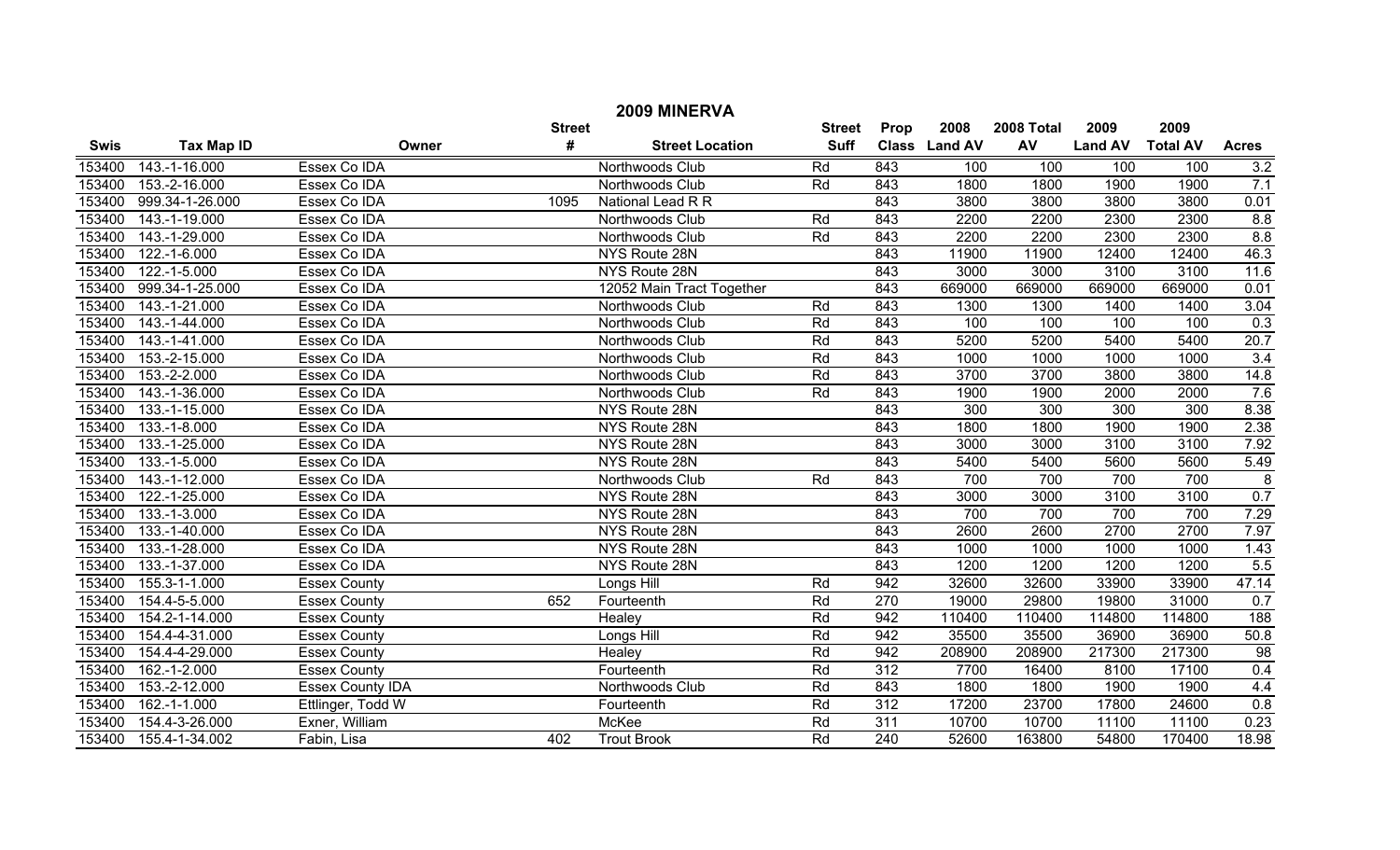| 2009 MINERVA |                     |                                |                 |                        |             |                  |               |        |                |                 |                  |  |
|--------------|---------------------|--------------------------------|-----------------|------------------------|-------------|------------------|---------------|--------|----------------|-----------------|------------------|--|
|              |                     | <b>Street</b>                  | <b>Street</b>   | Prop                   | 2008        | 2008 Total       | 2009          | 2009   |                |                 |                  |  |
| <b>Swis</b>  | <b>Tax Map ID</b>   | Owner                          | #               | <b>Street Location</b> | <b>Suff</b> |                  | Class Land AV | AV     | <b>Land AV</b> | <b>Total AV</b> | <b>Acres</b>     |  |
| 153400       | 163.-1-18.000       | Fagan, Paul R                  | 912             | Fourteenth             | Rd          | 260              | 45700         | 136500 | 47600          | 142000          | 4.46             |  |
| 153400       | 163.2-1-40.200      | Farinato, Kate                 |                 | NYS Route 28N          |             | 311              |               |        | 38500          | 38500           | 3.18             |  |
| 153400       | 142.12-1-2.000      | <b>Fayerweather Dorothy</b>    | 1567            | Northwoods Club        | Rd          | 260              | 27700         | 113700 | 28800          | 118200          | 0.3              |  |
| 153400       | 154.15-5-16.112     | Feck, Gerald C                 | $\overline{24}$ | Shore                  | Way         | $\overline{210}$ | 83400         | 208000 | 86700          | 216300          | 0.56             |  |
| 153400       | 155.3-1-55.000      | <b>Federal Flats Cemetery</b>  |                 | <b>Federal Flats</b>   | Rd          | 695              | 4800          | 4800   | 5000           | 5000            | 1.3              |  |
| 153400       | 154.4-2-7.200       | Feeney, James                  | 14              | <b>Cable Access</b>    | Way         | 312              | 18500         | 26500  | 19300          | 27600           | 0.52             |  |
| 153400       | 164.1-2-5.110       | Feeney, Robert J               | 1637            | County Route 29        |             | 314              | 31400         | 31400  | 32700          | 32700           | 6.7              |  |
| 153400       | 164.1-2-9.002       | Feenstra, Stuart               | 1583            | County Route 29        |             | 270              | 34300         | 48200  | 35600          | 97700           | 2.7              |  |
| 153400       | 164.1-3-5.000       | Feiden, John J                 | 1245            | County Route 29        |             | 240              | 75800         | 202000 | 78900          | 210100          | 34.7             |  |
| 153400       | 154.-1-27.000       | Feiden, John J II              | 2143            | NYS Route 28N          |             | 240              | 118700        | 173800 | 123500         | 180800          | 83.7             |  |
| 153400       | 154.15-1-4.000      | Feiden, Katherine              | 1835            | NYS Route 28N          |             | 210              | 34900         | 94100  | 36300          | 97900           | 1.1              |  |
| 153400       | 164.1-3-9.200       | Feiden, Tamerlane J            |                 | County Route 29        |             | 322              | 26500         | 26500  | 27600          | 27600           | 14.4             |  |
| 153400       | 154.4-5-9.000       | Feldsine, John C               |                 | Fourteenth             | Rd          | 311              | 4200          | 4200   | 4400           | 4400            | 4.6              |  |
| 153400       | 154.4-3-28.000      | Feldsine, John E               | 697             | Fourteenth             | Rd          | 260              | 38400         | 62500  | 39900          | 65000           | 2.06             |  |
| 153400       | 164.1-4-11.100      | Ferron, Maurice F              | 1226            | County Route 29        |             | 240              | 62100         | 88500  | 64500          | 88500           | 52.4             |  |
| 153400       | 164.1-2-32.000      | Filipelli, Jenine M            |                 | Hardscrabble           | Rd          | 311              | 900           | 900    | 900            | 900             | 1.2              |  |
| 153400       | 155.3-1-6.300       | Fiore, Gail                    |                 | Irishtown              | Rd          | 322              | 39500         | 39500  | 41100          | 41100           | 12.45            |  |
| 153400       | 154.4-4-20.000      | Fiorello, Mary K               |                 | Beach                  | Rd          | 311              | 43500         | 43500  | 45200          | 45200           | 0.9              |  |
| 153400       | 154.15-5-4.001      | First Baptist Church Minerva   | 10              | Morse Memorial         | Hwy         | 620              | 25500         | 202200 | 26500          | 210300          | 0.44             |  |
| 153400       | 154.4-1-8.000       | First Baptist Church of Minerv |                 | NYS Route 28N          |             | 695              | 4500          | 4500   | 4700           | 4700            | $\overline{1.2}$ |  |
| 153400       | 163.2-2-2.000       | Fish, Aaron M                  | $\overline{17}$ | Wilson                 | Rd          | $\overline{210}$ | 34200         | 66000  | 35500          | 68600           | 4.75             |  |
| 153400       | 163.2-1-13.000      | Fish, Jonathan L               | 154             | McKee                  | Rd          | 270              | 67200         | 80600  | 69900          | 83800           | 14.36            |  |
| 153400       | $163.2 - 2 - 4.000$ | Fish, Jonathan L               | 1322            | NYS Route 28N          |             | $\overline{210}$ | 37000         | 75400  | 38500          | 78400           | $\overline{2}$   |  |
| 153400       | 155.4-1-26.001      | Fisher, Robert E               | $\overline{31}$ | Gouchie                | Rd          | $\overline{210}$ | 64000         | 84900  | 66600          | 88300           | 6.01             |  |
| 153400       | 155.3-2-21.000      | Flynn, Eleanora C              | 523             | Morse Memorial         | Hwy         | 210              | 26200         | 83600  | 27200          | 86900           | 0.7              |  |
| 153400       | 155.3-2-17.000      | Flynn, Nina                    | $\overline{13}$ | Irishtown              | Rd          | $\overline{210}$ | 14800         | 45900  | 14800          | 45900           | 0.37             |  |
| 153400       | 154.15-5-36.000     | Flynn, Patrick                 | 1706            | NYS Route 28N          |             | $\overline{210}$ | 18600         | 63800  | 19400          | 66400           | 0.49             |  |
| 153400       | 155.1-1-10.002      | Foley, Robert J                | $\frac{135}{1}$ | John Brannon           | Rd          | 210              | 50000         | 166200 | 52000          | 172800          | 1.68             |  |
| 153400       | 155.1-1-43.000      | Foley, Robert J                |                 | John Brannon           | Rd          | 314              | 7700          | 7700   | 8000           | 8000            | 2.67             |  |
| 153400       | 154.4-4-46.000      | Foote, Robert A                | 162             | Morse Memorial         | Hwy         | $\overline{210}$ | 40100         | 124900 | 41700          | 129900          | 2.6              |  |
| 153400       | 155.1-1-2.200       | Forcier, James P               |                 | John Brannon           | Rd          | 312              | 33700         | 43200  | 35000          | 44900           | 20               |  |
| 153400       | 142.12-1-8.000      | Fosburgh, Elizabeth E          |                 | Northwoods Club        | Rd          | 311              | 19200         | 19200  | 20000          | 20000           | 0.4              |  |
| 153400       | 142.12-1-9.000      | Fosburgh, Elizabeth E          | 1567            | Northwoods Club        | Rd          | 260              | 32000         | 160600 | 33300          | 167000          | 0.4              |  |
| 153400       | 142.12-1-10.000     | Fosburgh, Pieter W             | 1567            | Northwoods Club        | Rd          | 260              | 35000         | 157100 | 36400          | 163400          | 0.5              |  |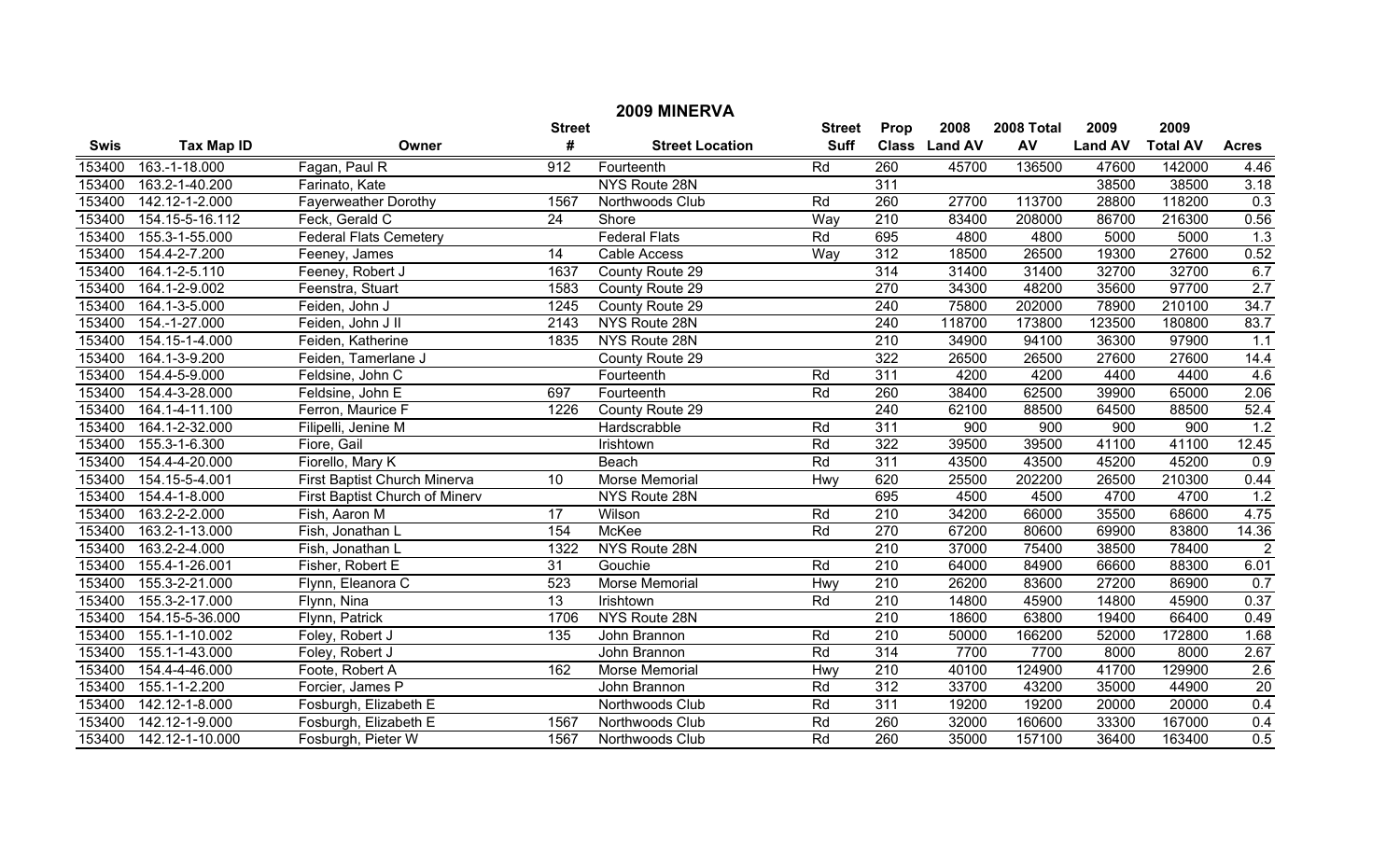| 2009 MINERVA |                   |                       |                 |                        |             |                  |               |        |                |                 |                  |
|--------------|-------------------|-----------------------|-----------------|------------------------|-------------|------------------|---------------|--------|----------------|-----------------|------------------|
|              |                   | <b>Street</b>         | <b>Street</b>   | Prop                   | 2008        | 2008 Total       | 2009          | 2009   |                |                 |                  |
| <b>Swis</b>  | <b>Tax Map ID</b> | Owner                 | #               | <b>Street Location</b> | <b>Suff</b> |                  | Class Land AV | AV     | <b>Land AV</b> | <b>Total AV</b> | <b>Acres</b>     |
| 153400       | 154.4-4-56.100    | Fountain, Robert J    | $\overline{16}$ | <b>Town Shed</b>       | Rd          | 270              | 20500         | 36000  | 21300          | 41400           | 0.57             |
| 153400       | 133.4-1-13.000    | Fox, Jill             | 122             | <b>Hewitt</b>          | Rd          | $\overline{210}$ | 94300         | 171600 | 98100          | 178500          | 1.89             |
| 153400       | 164.1-2-24.000    | Frasier, Verma L      |                 | Church                 | Rd          | 311              | 6500          | 6500   | 6800           | 6800            | 0.3              |
| 153400       | 164.1-2-23.000    | Frasier, Verma L      | 668             | Church                 | Rd          | 270              | 13100         | 15600  | 13600          | 16200           | 0.3              |
| 153400       | 154.15-1-21.002   | Frazier, Norman       | $\overline{22}$ | Frazier                | Way         | 240              | 41100         | 112500 | 46900          | 117000          | 11.84            |
| 153400       | 155.4-1-20.000    | Freehill, Arthur M    |                 | Wamsley                | Rd          | 314              | 17900         | 17900  | 18600          | 18600           | 3.2              |
| 153400       | 163.2-1-18.001    | Freestone, Alan R     | 162             | <b>McKee</b>           | Rd          | 312              | 72300         | 74600  | 75200          | 77600           | 50               |
| 153400       | 163.2-1-22.001    | Frenger, Henry        |                 | Fourteenth             | Rd          | 910              | 52300         | 52300  | 54400          | 54400           | 50               |
| 153400       | 163.2-1-11.200    | Frenger, Henry L Sr   | 140             | <b>McKee</b>           | Rd          | 270              | 47700         | 53500  | 49600          | 55600           | 5.5              |
| 153400       | 154.4-2-22.110    | Fresca, Gregory J Sr  | 11              | Cable Access           | Way         | 322              | 28600         | 28600  | 29700          | 29700           | 28.15            |
| 153400       | 154.4-2-7.120     | Fresca, Gregory J Sr  | $\overline{26}$ | Cable Access           | Way         | 271              | 37900         | 93000  | 39400          | 96700           | $\overline{1.3}$ |
| 153400       | 154.4-4-49.180    | Gallagher, Bridget    |                 | Wilson                 | Rd          | 311              | 36200         | 36200  | 37600          | 37600           | 5.23             |
| 153400       | 154.15-1-29.000   | Gallagher, Laneta B   | 1709            | NYS Route 28N          |             | 484              | 35700         | 87600  | 45000          | 114200          | 0.7              |
| 153400       | 154.4-3-24.000    | Galt, Frederick       |                 | McKee                  | Rd          | 311              | 23000         | 23000  | 23900          | 23900           | 0.9              |
| 153400       | 164.1-3-3.200     | Galusha, Daniel R     |                 | Church                 | Rd          | 314              | 35000         | 35000  | 36400          | 36400           | 10               |
| 153400       | 164.1-3-3.100     | Galusha, Dennis       |                 | Church                 | Rd          | 322              | 38100         | 38100  | 39600          | 39600           | 20.56            |
| 153400       | 164.1-3-2.000     | Galusha, Dennis       | 671             | Church                 | Rd          | 210              | 38700         | 67600  | 40200          | 70300           | 2.6              |
| 153400       | 164.1-3-3.300     | Galusha, Dennis R     |                 | Church                 | Rd          | 311              | 38000         | 38000  | 39500          | 39500           | 6.79             |
| 153400       | 164.1-2-27.000    | Galusha, Dennis R     | 732             | Church                 | Rd          | 270              | 116800        | 130200 | 121500         | 135400          | 132.9            |
| 153400       | 164.1-3-1.000     | Galusha, Gerald       | 653             | Church                 | Rd          | $\overline{210}$ | 38500         | 80000  | 38500          | 80000           | 2.6              |
| 153400       | 164.23-4-8.000    | Galusha, Gerald J     | 1377            | County Route 29        |             | 210              | 12900         | 28400  | 13400          | 29500           | 0.3              |
| 153400       | 154.15-3-1.000    | Galusha, Theresa A    | 1842            | NYS Route 28N          |             | 210              | 38800         | 120500 | 40300          | 126200          | $\overline{2}$   |
| 153400       | 163.2-1-14.100    | Gardinier, John E     | 166             | <b>McKee</b>           | Rd          | 240              | 57600         | 128000 | 59900          | 133100          | 14.6             |
| 153400       | 154.15-1-19.000   | Gardner, Simon        | 1743            | NYS Route 28N          |             | 210              | 36400         | 83800  | 37900          | 87200           | 2.22             |
| 153400       | 164.1-4-5.000     | Gardner, William G II | 76              | Donnelly               | Rd          | 210              | 35200         | 75800  | 36600          | 83600           | 1.46             |
| 153400       | 164.1-4-4.200     | Gardner, William G II |                 | Donnelly               | Rd          | 322              | 30900         | 30900  | 32100          | 32100           | 44.4             |
| 153400       | 142.-2-15.000     | Gay, William C Jr     | 1567            | Northwoods Club        | Rd          | $\overline{210}$ | 52800         | 242600 | 54900          | 252300          |                  |
| 153400       | 155.1-1-4.000     | Geiselhart, Joseph    | 109             | John Brannon           | Rd          | 210              | 25500         | 63900  | 26600          | 66500           | 0.75             |
| 153400       | 155.3-1-29.000    | Gelber, Eric A        | $\overline{30}$ | Irishtown              | Rd          | $\overline{210}$ | 42600         | 143500 | 44300          | 149200          | 2.28             |
| 153400       | 145.-1-14.200     | Gervais, Norman K     | 260             | Cheney Pond            | Rd          | 312              | 47600         | 48700  | 49500          | 50600           | 23.44            |
| 153400       | 145.-1-15.200     | Gervais, Norman K     |                 | <b>Cheney Pond</b>     | Rd          | 322              | 24200         | 24200  | 25200          | 25200           | 23.54            |
| 153400       | 154.4-8-17.000    | Giovine, Richard      |                 | Fourteenth             | Rd          | 311              |               |        | 15000          | 15000           | 0.3              |
| 153400       | 143.-1-26.000     | Golden, Daniel        |                 | Northwoods Club        | Rd          | 312              | 52800         | 59800  | 54900          | 62200           | 60               |
| 153400       | 154.15-5-12.000   | Gonyo, Mabel V        | 1736            | NYS Route 28N          |             | $\overline{210}$ | 31800         | 60700  | 33000          | 63100           | 1.4              |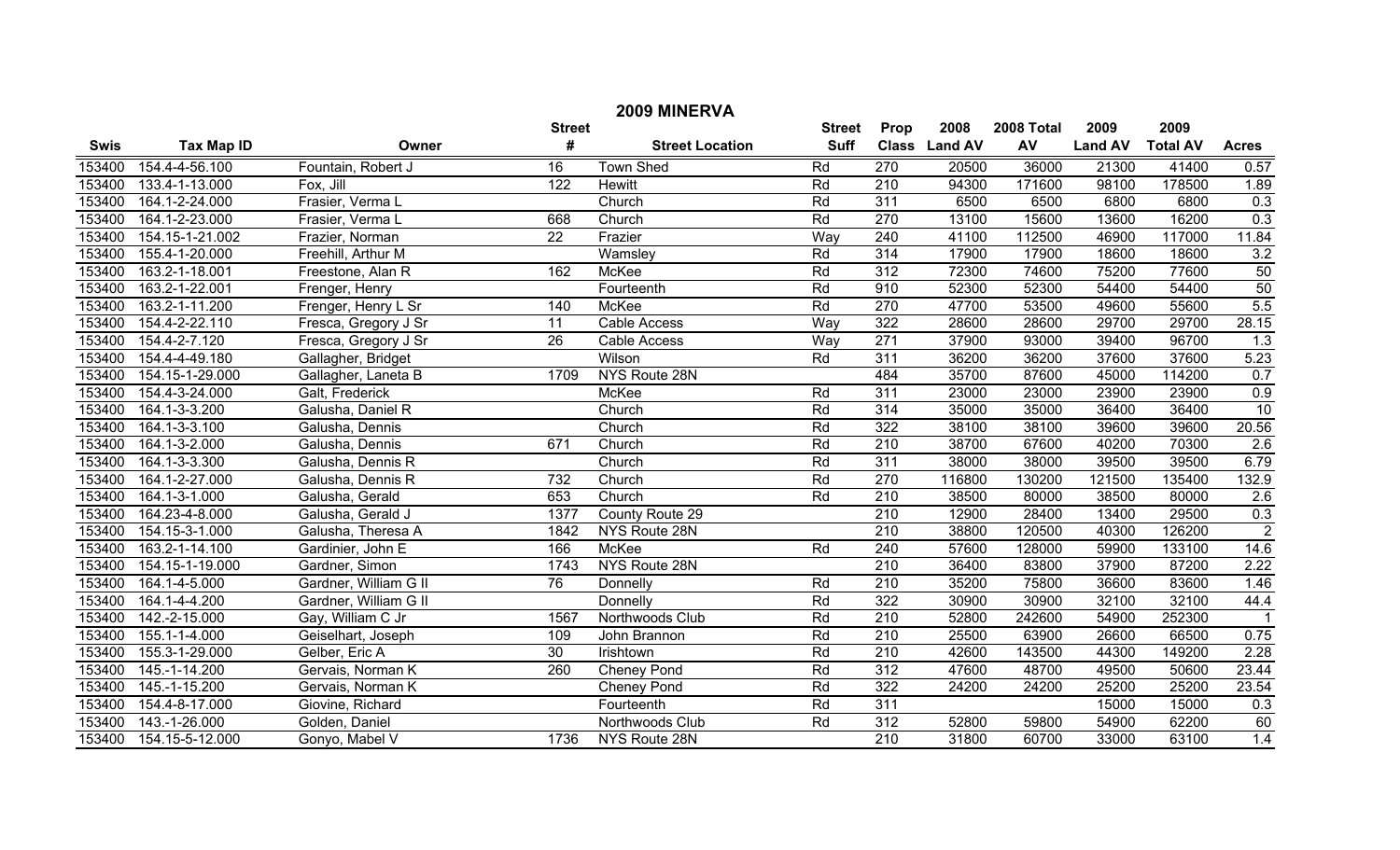|             | 2009 MINERVA      |                              |                  |                        |               |                  |               |            |                |                 |                |  |  |
|-------------|-------------------|------------------------------|------------------|------------------------|---------------|------------------|---------------|------------|----------------|-----------------|----------------|--|--|
|             |                   |                              | <b>Street</b>    |                        | <b>Street</b> | Prop             | 2008          | 2008 Total | 2009           | 2009            |                |  |  |
| <b>Swis</b> | <b>Tax Map ID</b> | Owner                        | #                | <b>Street Location</b> | <b>Suff</b>   |                  | Class Land AV | AV         | <b>Land AV</b> | <b>Total AV</b> | <b>Acres</b>   |  |  |
| 153400      | 163.2-1-32.000    | Gonyo, Marvin R              | 1277             | NYS Route 28N          |               | 270              | 47200         | 57800      | 47200          | 57800           | 30             |  |  |
| 153400      | 164.1-4-37.000    | Goodspeed, Howard W          | 1284             | County Route 29        |               | $\overline{210}$ | 29400         | 57000      | 30600          | 57000           | 0.86           |  |  |
| 153400      | 154.4-4-9.000     | Gorges, Gregory              | 69               | Beach                  | Rd            | 260              | 17200         | 77500      | 17900          | 80600           | 0.2            |  |  |
| 153400      | 164.1-1-21.000    | <b>Gorman Thomas S</b>       | 1552             | County Route 29        |               | 270              | 19200         | 24200      | 20000          | 64100           | 0.6            |  |  |
| 153400      | $163.-1-1.000$    | Graham, Neil                 |                  | Fourteenth             | Rd            | 314              | 14700         | 14700      | 15300          | 15300           | $\overline{3}$ |  |  |
| 153400      | 155.3-1-4.200     | <b>Gramlich George</b>       | 291              | Longs Hill             | Rd            | 240              | 62700         | 230700     | 65200          | 239900          | 24.13          |  |  |
| 153400      | 154.15-5-34.100   | Gramlich, George             |                  | NYS Route 28N          |               | 311              | 15800         | 15800      | 16400          | 16400           | 1.49           |  |  |
| 153400      | 154.15-5-30.000   | Gramlich, George             | $\overline{48}$  | Minerva Lake           | Rd            | 260              | 66100         | 135100     | 68700          | 146800          | 2.8            |  |  |
| 153400      | 154.31-1-9.000    | Gravino, Joseph A            | $\overline{11}$  | Beauregard             | Way           | 210              | 26600         | 106700     | 27700          | 120700          | 0.8            |  |  |
| 153400      | 142.12-1-15.001   | Gray, Sherman                |                  | Ridge                  | Rd            | 314              | 23100         | 23100      | 24000          | 24000           | 0.5            |  |  |
| 153400      | 142.12-1-23.000   | Gray, Sherman                |                  | Ridge                  | Rd            | 311              | 25600         | 25600      | 26600          | 26600           | 0.5            |  |  |
| 153400      | 142.12-1-24.000   | Gray, Sherman                | 1567             | Northwoods Club        | Rd            | 210              | 31400         | 129900     | 32700          | 135100          | 0.4            |  |  |
| 153400      | 154.4-4-17.000    | Graziano, John W             | $\overline{39}$  | Beach                  | Rd            | 260              | 20000         | 91000      | 20800          | 109900          | 0.5            |  |  |
| 153400      | 164.1-3-6.100     | Grecsek, John J              |                  | County Route 29        |               | 311              | 25200         | 25200      | 26200          | 26200           | 1.75           |  |  |
| 153400      | 164.1-3-6.200     | Grecsek, John J              | 1285             | County Route 29        |               | $\overline{210}$ | 37800         | 252200     | 39300          | 268000          | 1.75           |  |  |
| 153400      | 164.1-3-6.320     | Grecsek, John J              |                  | County Route 29        |               | 311              | 25200         | 25200      | 26200          | 26200           | 1.75           |  |  |
| 153400      | 164.23-1-6.001    | <b>Green Tree Credit LLC</b> | 1292             | County Route 29        |               | 210              | 24300         | 98500      | 25200          | 104300          | 1.46           |  |  |
| 153400      | 154.15-1-9.000    | Green, Douglas R             | 1799             | NYS Route 28N          |               | $\overline{210}$ | 30100         | 55600      | 31300          | 57800           | 0.9            |  |  |
| 153400      | 154.15-5-43.002   | Green, Douglas R             | 1662             | NYS Route 28N          |               | 210              | 42800         | 133400     | 44500          | 138700          | 3.39           |  |  |
| 153400      | 164.1-2-5.122     | Green, Jack E                | 541              | Hardscrabble           | Rd            | $\overline{210}$ | 10900         | 46500      | 11400          | 48400           | 0.2            |  |  |
| 153400      | 154.15-1-12.000   | Green, Timothy K             | 1797             | NYS Route 28N          |               | 270              | 26400         | 39800      | 27500          | 41400           | 0.8            |  |  |
| 153400      | 155.3-2-8.000     | Greet, Donald B              | 103              | Irishtown              | Rd            | 240              | 59200         | 117800     | 61600          | 122500          | 31.2           |  |  |
| 153400      | 164.1-2-17.000    | Gregory, David M             | 1471             | County Route 29        |               | $\overline{210}$ | 17400         | 73500      | 18100          | 76400           | 0.4            |  |  |
| 153400      | 164.1-4-15.200    | Gregson, Carol               | 1116             | County Route 29        |               | $\overline{210}$ | 61700         | 109300     | 64200          | 113700          | 9.4            |  |  |
| 153400      | 154.4-2-20.021    | Griffen Eric E               | 1423             | NYS Route 28N          |               | 210              | 31700         | 93200      | 32900          | 96900           | 0.92           |  |  |
| 153400      | 154.4-2-22.300    | Griffen, Eric E              |                  | Cable Access           | Way           | 322              | 30800         | 30800      | 32000          | 32000           | 30.4           |  |  |
| 153400      | 155.3-1-20.000    | Griffin, James R             | 191              | <b>Trout Brook</b>     | Rd            | 240              | 80700         | 298400     | 83900          | 310300          | 52.71          |  |  |
| 153400      | 163.-1-22.110     | Gundrum, Edward H            | 931              | Fourteenth             | Rd            | 240              |               |            | 78000          | 259700          | 58.7           |  |  |
| 153400      | 163.2-1-49.000    | Gundrum, Edward H            |                  | Fourteenth             | Rd            | 314              |               |            | 18500          | 18500           | 3.22           |  |  |
| 153400      | 154.10-1-3.000    | Hackett, Daniel              | $\overline{212}$ | Ridge                  | Rd            | 312              | 50500         | 51900      | 52500          | 54000           | 12.9           |  |  |
| 153400      | 154.10-1-12.000   | Hagemann, John W             | 249              | Ridge                  | Rd            | 312              | 44900         | 78000      | 46700          | 81100           | 3.5            |  |  |
| 153400      | 154.2-1-35.200    | Hagen, Edmond                |                  | NYS Route 28N          |               | 322              | 32900         | 32900      | 34200          | 34200           | 31.7           |  |  |
| 153400      | 155.1-1-11.000    | Halbing, Roy                 | 145              | John Brannon           | Rd            | 210              | 41100         | 111800     | 42800          | 159700          | 2.73           |  |  |
| 153400      | 155.3-1-58.000    | Hall, Mary S                 | $\overline{25}$  | <b>Slippery Bank</b>   | Rd            | 312              | 108800        | 115100     | 113100         | 119700          | 80.6           |  |  |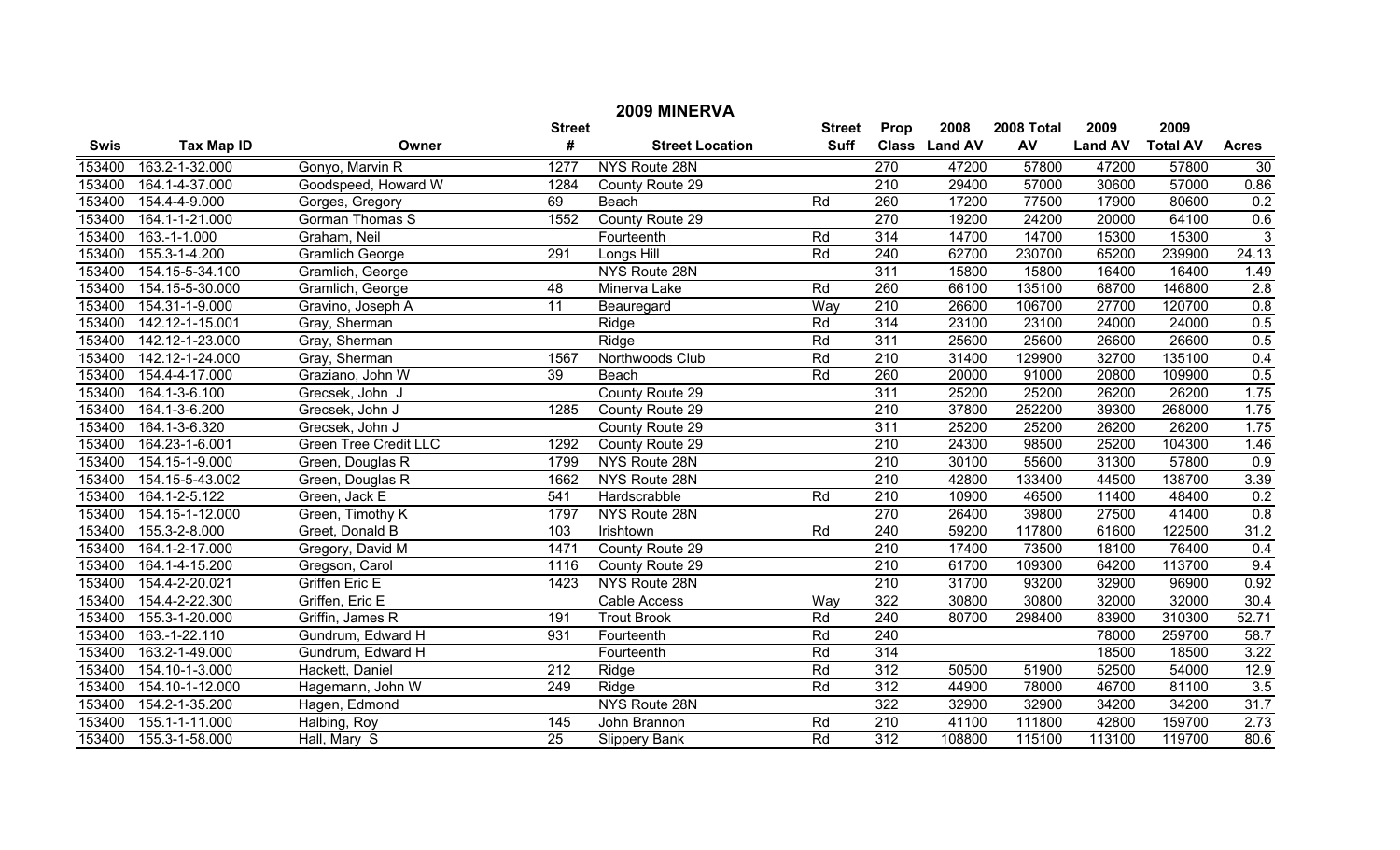|             | 2009 MINERVA      |                       |                 |                        |               |                  |               |            |                |                 |                 |  |
|-------------|-------------------|-----------------------|-----------------|------------------------|---------------|------------------|---------------|------------|----------------|-----------------|-----------------|--|
|             |                   |                       | <b>Street</b>   |                        | <b>Street</b> | Prop             | 2008          | 2008 Total | 2009           | 2009            |                 |  |
| <b>Swis</b> | <b>Tax Map ID</b> | Owner                 | #               | <b>Street Location</b> | <b>Suff</b>   |                  | Class Land AV | AV         | <b>Land AV</b> | <b>Total AV</b> | <b>Acres</b>    |  |
| 153400      | 154.-1-18.002     | Halloran, Andrew      |                 | Northwoods Club        | Rd            | 322              | 43600         | 43600      | 45300          | 45300           | 56.4            |  |
| 153400      | 145.-1-26.000     | Halloran, Andrew      |                 | <b>Cheney Pond</b>     | Rd            | 911              | 44800         | 44800      | 49300          | 49300           | 50              |  |
| 153400      | 164.1-3-17.000    | Halloran, Andrew      | 1087            | County Route 29        |               | 240              | 71500         | 156100     | 74300          | 162300          | 12.2            |  |
| 153400      | 154.4-4-47.000    | Halloran, Andrew      | 168             | Morse Memorial         | Hwy           | $\overline{210}$ | 43900         | 124400     | 45700          | 129400          | 3.83            |  |
| 153400      | 155.1-1-31.002    | Halloran, Andrew      | $\overline{23}$ | Cheney Pond            | Rd            | 210              | 52300         | 88700      | 54300          | 92200           | 10              |  |
| 153400      | 154.2-1-15.000    | Halloran, Andrew      |                 | Healey                 | Rd            | 910              | 7400          | 7400       | 7700           | 7700            | 12.2            |  |
| 153400      | 155.1-1-2.110     | Halloran, Andrew      | $\overline{87}$ | John Brannon           | Rd            | 312              | 100600        | 104800     | 104600         | 109000          | 107.34          |  |
| 153400      | 164.23-4-2.000    | Halloran, George      |                 | County Route 29        |               | 311              | 7300          | 7300       | 7600           | 7600            | 0.6             |  |
| 153400      | 155.1-1-14.046    | Halloran, George      | 11              | John Brannon           | Rd            | 240              | 123000        | 183700     | 127900         | 191000          | 115.94          |  |
| 153400      | 155.3-1-5.000     | Halloran, George      |                 | Longs Hill             | Rd            | 314              | 35200         | 35200      | 36600          | 36600           | 3               |  |
| 153400      | 155.1-1-22.002    | Halloran, Katherine S | 549             | Irishtown              | Rd            | 911              | 27200         | 27200      | 29200          | 29200           | 27.5            |  |
| 153400      | 145.-1-17.000     | Halloran, Katherine S |                 | Cheney Pond            | Rd            | 911              | 12100         | 12100      | 13300          | 13300           | 18              |  |
| 153400      | 154.4-4-53.000    | Halloran, Katherine S |                 | NYS Route 28N          |               | 911              | 43000         | 43000      | 47300          | 47300           | 37.7            |  |
| 153400      | 145.-1-19.000     | Halloran, Katherine S |                 | Cheney Pond            | Rd            | 911              | 16100         | 16100      | 17700          | 17700           | $\overline{24}$ |  |
| 153400      | 164.23-3-11.120   | Hammond, Bruce L      | $\overline{17}$ | Donnelly               | Rd            | $\overline{210}$ | 22800         | 118100     | 23700          | 122800          | 1.39            |  |
| 153400      | 164.23-3-19.000   | Hammond, Bruce L      | 1372            | County Route 29        |               | 270              | 14600         | 26500      | 15200          | 27600           | 0.62            |  |
| 153400      | 155.1-1-1.000     | Hanley, James         |                 | John Brannon           | Rd            | 312              | 22500         | 30000      | 23400          | 31200           | $\overline{20}$ |  |
| 153400      | 154.4-5-4.000     | Hanley, James M       | 69              | Stewart                | Rd            | 210              | 16900         | 50100      | 17600          | 52100           | 0.5             |  |
| 153400      | 163.2-1-1.000     | Hare, Gary H          | 882             | Fourteenth             | Rd            | $\overline{210}$ | 53800         | 197100     | 56800          | 215200          | 8.7             |  |
| 153400      | 163.-1-16.000     | Harris, Joel C        | 54              | <b>Burdick</b>         | Rd            | $\overline{210}$ | 31500         | 76200      | 32700          | 79200           | 2.5             |  |
| 153400      | 145.-1-15.300     | Harris, Thomas        | 232             | <b>Cheney Pond</b>     | Rd            | 270              | 42900         | 46000      | 44600          | 47800           | 25.43           |  |
| 153400      | 145.-1-14.300     | Harris, Thomas        |                 | Cheney Pond            | Rd            | 311              | 11300         | 11300      | 11800          | 11800           | 11.12           |  |
| 153400      | 164.1-4-1.000     | Harrison, Susan M     | 559             | Morse Memorial         | Hwy           | $\overline{210}$ | 42100         | 116600     | 43800          | 121300          | 3.34            |  |
| 153400      | 163.-1-14.200     | Hassett, Francis T    |                 | Fourteenth             | Rd            | 322              | 34200         | 34200      | 35600          | 35600           | 12.38           |  |
| 153400      | 163.-1-14.004     | Hassett, Francis T    | 61              | Hassett                | Way           | 240              | 155000        | 298300     | 161200         | 310200          | 123.56          |  |
| 153400      | 154.31-1-6.000    | Hazeltine, L Walter D | 100             | Northwoods Club        | Rd            | $\overline{210}$ | 30600         | 76900      | 31800          | 80000           | 1.01            |  |
| 153400      | 154.2-1-18.000    | Healey, Thomas F      |                 | NYS Route 28N          |               | 910              | 30400         | 30400      | 31600          | 31600           | 53.2            |  |
| 153400      | 154.2-1-12.000    | Healey, Thomas F      |                 | Healey                 | Rd            | 322              | 56300         | 56300      | 58600          | 58600           | 77.9            |  |
| 153400      | 154.2-1-24.000    | Healey, Thomas F      |                 | Healey                 | Rd            | 311              | 9600          | 9600       | 10000          | 10000           | 0.5             |  |
| 153400      | 154.2-1-10.000    | Healey, Thomas F      |                 | <b>NYS Route 28N</b>   |               | 322              | 18600         | 18600      | 19300          | 19300           | 30              |  |
| 153400      | 154.2-1-16.000    | Healey, Thomas F      |                 | Healey                 | Rd            | 322              | 85500         | 85500      | 88900          | 88900           | 100             |  |
| 153400      | 154.2-1-13.000    | Healey, Thomas F Jr   | 251             | Healey                 | Rd            | 240              | 44000         | 112900     | 45700          | 117400          | 16.6            |  |
| 153400      | 155.3-1-22.000    | Healy, Edward E       | 164             | <b>Trout Brook</b>     | Rd            | 240              | 44300         | 106000     | 46000          | 110200          | 10.1            |  |
| 153400      | 164.23-4-6.000    | Heffernan, Margot A   | 1389            | County Route 29        |               | $\overline{210}$ | 11200         | 56100      | 11600          | 58300           | 0.2             |  |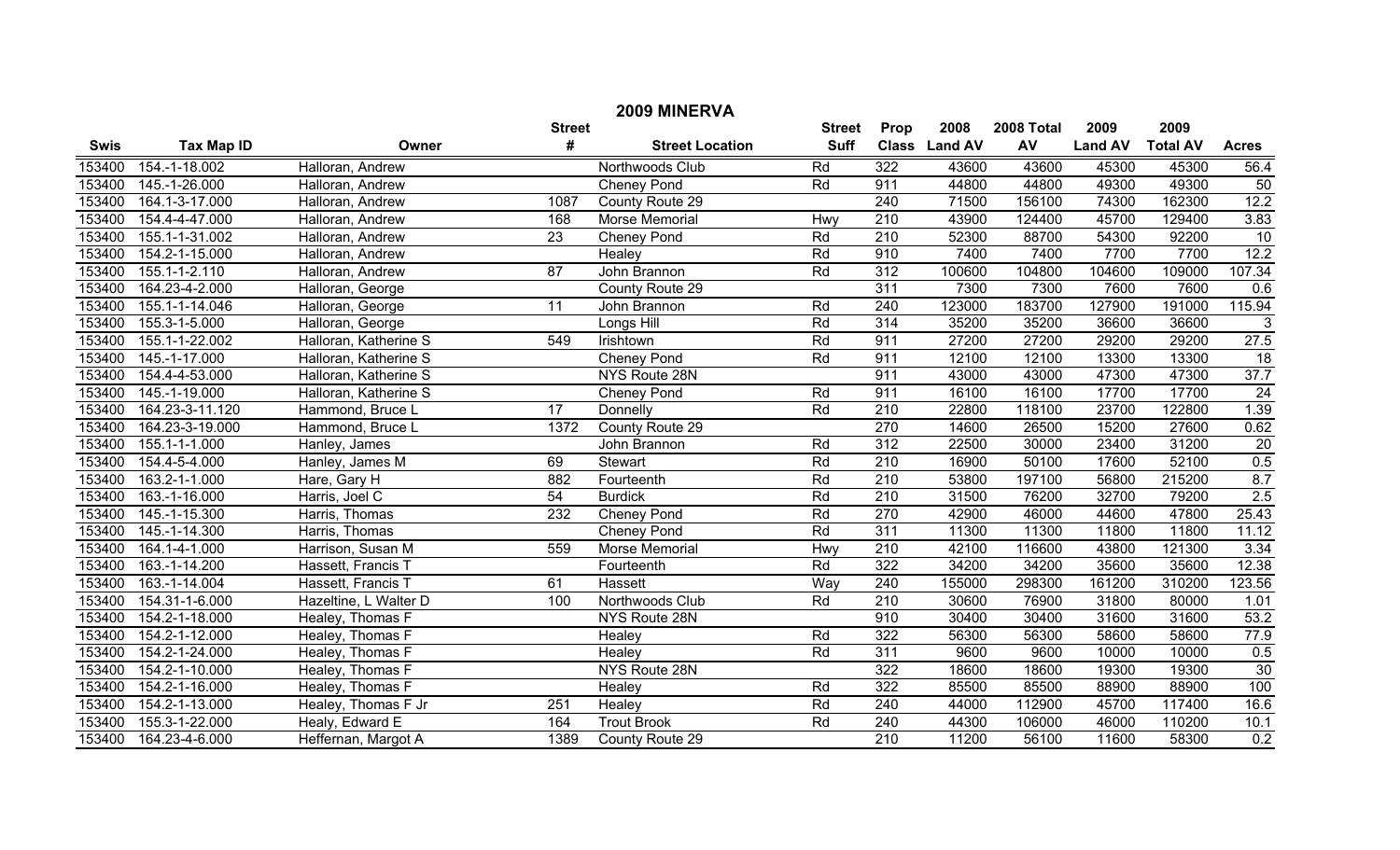|             | 2009 MINERVA      |                         |                  |                        |               |                  |               |            |                |                 |                 |  |
|-------------|-------------------|-------------------------|------------------|------------------------|---------------|------------------|---------------|------------|----------------|-----------------|-----------------|--|
|             |                   |                         | <b>Street</b>    |                        | <b>Street</b> | <b>Prop</b>      | 2008          | 2008 Total | 2009           | 2009            |                 |  |
| <b>Swis</b> | <b>Tax Map ID</b> | Owner                   | #                | <b>Street Location</b> | <b>Suff</b>   |                  | Class Land AV | AV         | <b>Land AV</b> | <b>Total AV</b> | <b>Acres</b>    |  |
| 153400      | 164.23-4-15.000   | Heffernan, Margot A     |                  | Church                 | Rd            | $\overline{311}$ | 16500         | 16500      | 17200          | 17200           | 1.72            |  |
| 153400      | 154.15-5-20.002   | Hegeman, Frederick      | 50               | Shore                  | Way           | 260              | 112600        | 159000     | 117100         | 171300          | 1.2             |  |
| 153400      | 154.4-4-13.000    | Hein, Clifford W        | $\overline{51}$  | Beach                  | Rd            | 312              | 21900         | 37000      | 22800          | 38500           | 0.3             |  |
| 153400      | 154.4-5-11.000    | Hensel, Mary K          |                  | Fourteenth             | Rd            | 311              | 4200          | 4200       | 4400           | 4400            | 4.3             |  |
| 153400      | 164.1-4-34.002    | Herbst, Frank           |                  | County Route 29        |               | 312              | 53900         | 55400      | 56000          | 57600           | 14.72           |  |
| 153400      | 164.1-4-10.200    | Herbst, Frank R         |                  | NYS Route 28N          |               | 311              | 47400         | 47400      | 49300          | 49300           | $\overline{12}$ |  |
| 153400      | 164.1-4-35.000    | Herbst, Frank R         |                  | County Route 29        |               | 311              | 23100         | 23100      | 24000          | 24000           | 0.82            |  |
| 153400      | 133.4-1-6.003     | <b>Hewitt Lake Club</b> | 122              | Hewitt                 | Rd            | 910              | 581800        | 581800     | 605100         | 605100          | 220.4           |  |
| 153400      | 133.4-1-16.000    | <b>Hewitt Lake Club</b> |                  | NYS Route 28N          |               | 311              | 53100         | 53100      | 55200          | 55200           | 1.33            |  |
| 153400      | 154.-1-20.200     | <b>High Peaks LLC</b>   | 808              | Fourteenth             | Rd            | 314              | 31900         | 31900      | 33200          | 33200           | 3.42            |  |
| 153400      | 154.-1-20.300     | <b>High Peaks LLC</b>   | 828              | Fourteenth             | Rd            | 314              | 31900         | 31900      | 33200          | 33200           | 3.22            |  |
| 153400      | 155.3-1-30.000    | Hill, Richard M         | $\overline{56}$  | Irishtown              | Rd            | 240              | 50800         | 123000     | 52800          | 127900          | $\overline{11}$ |  |
| 153400      | 164.1-2-4.000     | Hitchcock, Desmond      | 1657             | County Route 29        |               | 270              | 16300         | 29200      | 17000          | 30400           | 0.4             |  |
| 153400      | 163.2-1-37.000    | Hitchcock, Robert R Jr  | $\overline{10}$  | Moxham Pond            | Way           | $\overline{210}$ | 22600         | 123000     | 23500          | 152900          | 0.6             |  |
| 153400      | 164.1-4-39.000    | Hodgson, George         |                  | County Route 29        |               | 311              | 17900         | 17900      | 18600          | 18600           | 0.7             |  |
| 153400      | 154.15-1-17.000   | Hofler, Keith           | 1769             | NYS Route 28N          |               | 210              | 34900         | 89800      | 36300          | 93400           | 1.28            |  |
| 153400      | 164.23-4-7.000    | Hogan Sean P            | 1385             | County Route 29        |               | 422              | 15500         | 109200     | 16200          | 113600          | 0.2             |  |
| 153400      | 164.1-3-27.111    | Hogan, Sean P           | 759              | Church                 | Rd            | 240              | 72000         | 192900     | 74900          | 200600          | 42.4            |  |
| 153400      | 154.4-5-1.000     | Holmes, Roy E           |                  | Fourteenth             | Rd            | 311              | 37700         | 37700      | 39200          | 39200           | 7.2             |  |
| 153400      | 155.3-1-18.400    | Hornbeck, Peter L       | 101              | <b>Trout Brook</b>     | Rd            | 311              | 37500         | 37500      | 39800          | 39800           | 4.8             |  |
| 153400      | 155.3-1-18.300    | Hornbeck, Peter L       | 103              | <b>Trout Brook</b>     | Rd            | 311              | 13500         | 13500      | 14000          | 14000           | 0.43            |  |
| 153400      | 155.3-1-18.100    | Hornbeck, Peter L       |                  | <b>Trout Brook</b>     | Rd            | 322              | 47900         | 47900      | 51800          | 51800           | 81.5            |  |
| 153400      | 155.3-1-18.200    | Hornbeck, Peter L       | 141              | <b>Trout Brook</b>     | Rd            | 240              | 68200         | 276500     | 71000          | 287600          | 49.01           |  |
| 153400      | 155.3-2-3.000     | Hotetz, Barbara J       | $\overline{171}$ | Irishtown              | Rd            | 270              | 55900         | 78200      | 58100          | 81300           | $\overline{25}$ |  |
| 153400      | 154.-1-44.000     | Houghton, Kurtiss       | 2054             | NYS Route 28N          |               | 312              | 38900         | 110900     | 40400          | 115300          | 8.3             |  |
| 153400      | 164.1-4-18.200    | Howe, Daniel D          | 1102             | County Route 29        |               | 270              | 15100         | 30500      | 15700          | 31700           | 0.4             |  |
| 153400      | 164.1-3-27.112    | Howe, Joshua W          | 811              | Church                 | Rd            | 270              | 41700         | 67200      | 43400          | 69900           | 4.17            |  |
| 153400      | 164.1-4-17.000    | Howe, Ronnie W Sr       | 1100             | County Route 29        |               | 270              | 21700         | 31400      | 22600          | 32700           | 0.6             |  |
| 153400      | 164.1-4-16.100    | Howe, Steven S          |                  | County Route 29        |               | 322              | 40700         | 40700      | 43200          | 43200           | 23.22           |  |
| 153400      | 164.1-4-18.100    | Howe, Steven S          | 1108             | County Route 29        |               | 270              | 10900         | 23900      | 11400          | 24900           | 0.2             |  |
| 153400      | 154.31-1-2.003    | Hults, Clark L          | 167              | Northwoods Club        | Rd            | 210              | 59100         | 117200     | 61500          | 121900          | 9.37            |  |
| 153400      | 155.3-2-23.000    | Hunt, Raymond           |                  | Morse Memorial         | Hwy           | 311              | 23500         | 23500      | 24400          | 24400           | 1.3             |  |
| 153400      | 163.2-2-10.000    | Iversen, Keith A        |                  | Wilson                 | Rd            | 311              | 17200         | 17200      | 17900          | 17900           | 1.87            |  |
| 153400      | 163.2-2-8.200     | Iversen, Keith A        | $\overline{58}$  | Wilson                 | Rd            | 270              | 20400         | 30600      | 21200          | 31800           | 1.67            |  |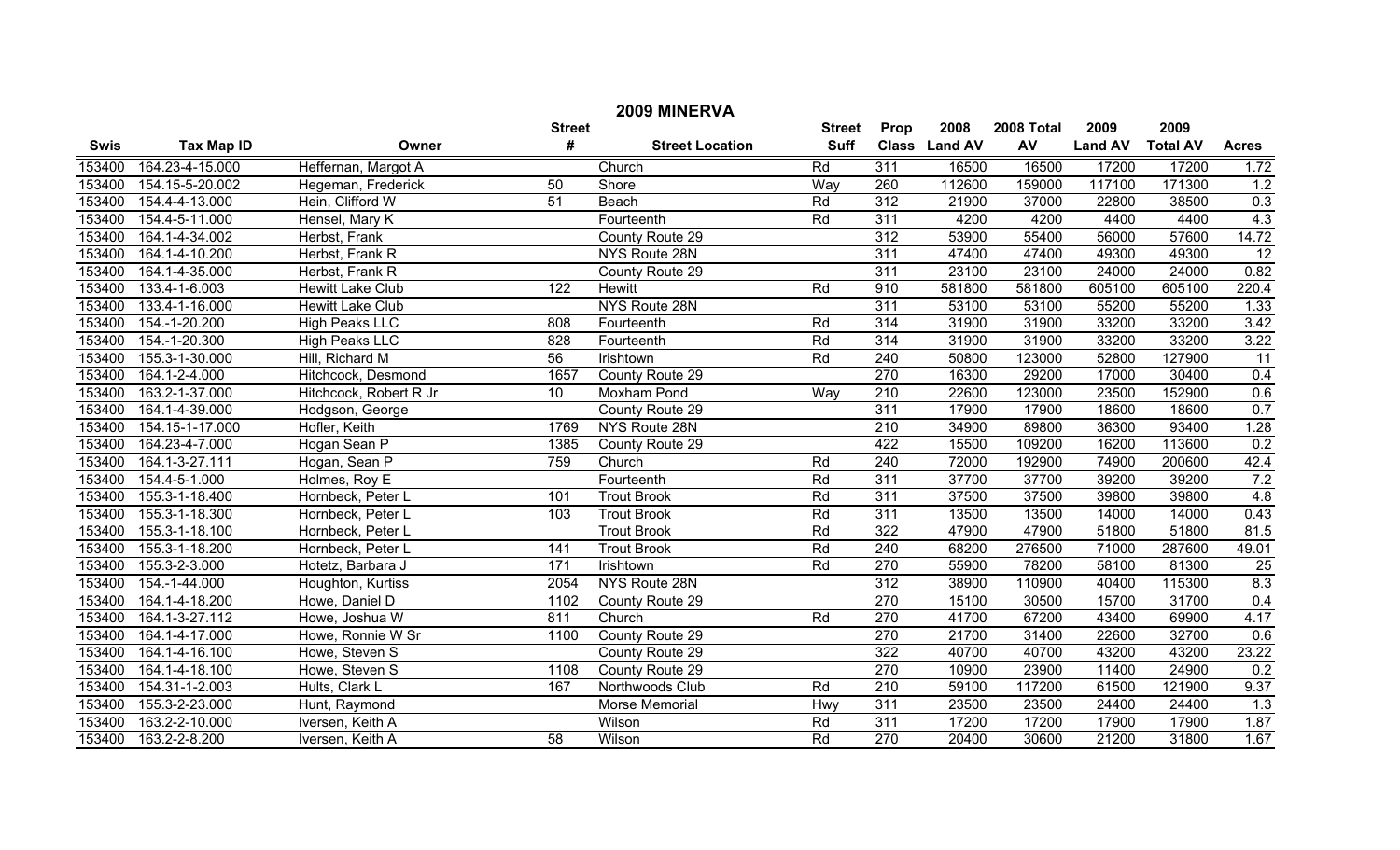| 2009 MINERVA |                   |                      |                 |                        |                 |                  |               |            |                |                 |                           |
|--------------|-------------------|----------------------|-----------------|------------------------|-----------------|------------------|---------------|------------|----------------|-----------------|---------------------------|
|              |                   |                      | <b>Street</b>   |                        | <b>Street</b>   | Prop             | 2008          | 2008 Total | 2009           | 2009            |                           |
| <b>Swis</b>  | <b>Tax Map ID</b> | Owner                | #               | <b>Street Location</b> | <b>Suff</b>     |                  | Class Land AV | AV         | <b>Land AV</b> | <b>Total AV</b> | <b>Acres</b>              |
| 153400       | 163.2-1-26.000    | Iverson, Keith A     | 1349            | NYS Route 28N          |                 | $\overline{210}$ | 40800         | 125200     | 42400          | 132300          | 2.86                      |
| 153400       | 164.1-3-15.000    | Jacunski, Lynn A     | 1129            | County Route 29        |                 | $\overline{210}$ | 41000         | 113600     | 42600          | 118100          | $\ensuremath{\mathsf{3}}$ |
| 153400       | 164.23-3-9.200    | Jaeckel, Walter      | 43              | Donnelly               | Rd              | 312              | 14700         | 23100      | 15300          | 24000           | $\overline{1}$            |
| 153400       | 164.1-4-20.000    | Jason, Robert M      | 5               | Stillwater             | Way             | 311              | 11800         | 11800      | 12300          | 12300           | 0.54                      |
| 153400       | 154.15-5-15.002   | Jeffery, Kent        | $\overline{51}$ | Minerva Lake           | Rd              | 210              | 43600         | 90100      | 45300          | 93700           | 3.94                      |
| 153400       | 155.3-2-13.000    | Jenkins, Walter J    | $\overline{21}$ | Irishtown              | Rd              | $\overline{210}$ | 51400         | 245700     | 53400          | 255500          | 9.18                      |
| 153400       | 164.1-2-5.200     | Jenks, Vernon C      | 539             | Hardscrabble           | Rd              | 270              | 16700         | 36400      | 17400          | 37900           | 0.5                       |
| 153400       | 163.2-1-25.000    | Jerome, Samuel       | 6               | Ken Mason              | Way             | 270              | 38700         | 77400      | 41900          | 83200           | 1.8                       |
| 153400       | 154.4-3-19.000    | Jerome, Samuel C     | 64              | Plumley                | Way             | 210              | 37100         | 107800     | 38600          | 112100          | 1.1                       |
| 153400       | 164.23-2-1.100    | Jewell, Millard D    | 600             | Morse Memorial         | Hwy             | 210              | 22100         | 49100      | 23000          | 49100           | 0.6                       |
| 153400       | 164.23-3-2.000    | Jewell, Penelope S   | 599             | Morse Memorial         | Hwy             | 210              | 25100         | 29000      | 25100          | 29000           | 0.96                      |
| 153400       | 163.2-2-12.001    | Johnson, Philip F    | 1240            | NYS Route 28N          |                 | 240              | 35700         | 105100     | 37100          | 109300          | 17.23                     |
| 153400       | 154.4-1-2.000     | Johnson, Thomas B    |                 | Fourteenth             | Rd              | 314              | 12200         | 12200      | 12700          | 12700           | 6.9                       |
| 153400       | 154.4-1-1.000     | Johnson, Thomas B    |                 | Fourteenth             | Rd              | 322              | 52800         | 52800      | 54900          | 54900           | 92.5                      |
| 153400       | 154.-1-26.001     | Johnson, Thomas B    |                 | Fourteenth             | $\overline{Rd}$ | 322              | 51900         | 51900      | 54000          | 54000           | 91.5                      |
| 153400       | 154.4-1-3.000     | Johnson, Thomas B    | $\overline{77}$ | <b>Stewart</b>         | $\overline{Rd}$ | 240              | 58500         | 106700     | 60900          | 111000          | 25                        |
| 153400       | 155.4-1-4.000     | Johnson, Vincent R   | 349             | <b>Trout Brook</b>     | Rd              | 312              | 102400        | 111500     | 106500         | 116000          | 100                       |
| 153400       | 154.29-1-6.000    | Jones, Christopher W | 423             | Northwoods Club        | Rd              | $\overline{210}$ | 15600         | 81400      | 16300          | 84700           | 0.35                      |
| 153400       | 164.1-1-6.000     | Jones, Levie         |                 | Morse Memorial         | Hwy             | 311              | 13400         | 13400      | 13900          | 13900           | 0.67                      |
| 153400       | 154.4-4-49.200    | Jordan, Charles      | 110             | Wilson                 | Rd              | $\overline{210}$ | 14900         | 86900      | 15500          | 90400           | 0.3                       |
| 153400       | 163.2-1-12.200    | Jordan, Lawrence M   | 150             | McKee                  | Rd              | 270              | 39100         | 52900      | 40600          | 55000           | 4.8                       |
| 153400       | 155.3-2-4.000     | Julian, Michael F    | 156             | <b>Federal Flats</b>   | Rd              | 240              | 57200         | 108000     | 59500          | 112300          | 10.18                     |
| 153400       | 154.29-1-1.000    | Kardash, Frank S Jr  | 404             | Northwoods Club        | Rd              | 260              | 10600         | 52800      | 11000          | 54900           | 0.2                       |
| 153400       | 154.4-4-45.000    | Kaskewsky, Walter A  | 148             | Morse Memorial         | Hwy             | 210              | 45800         | 95500      | 47600          | 99300           | 4.5                       |
| 153400       | 164.1-4-14.110    | Katz, Andrew         |                 | County Route 29        |                 | 311              | 1700          | 1700       | 1800           | 1800            | 0.5                       |
| 153400       | 164.1-4-21.000    | Katz, Andrew         | $\overline{30}$ | Stillwater             | Way             | 210              | 35300         | 114700     | 36700          | 119300          | 2.2                       |
| 153400       | 164.1-4-45.002    | Katz, Andrew         |                 | County Route 29        |                 | 311              | 30000         | 30000      | 31200          | 31200           | 2.24                      |
| 153400       | 122.-1-20.000     | Kays Hill Club Inc   | 3820            | NYS Route 28N          |                 | 260              | 15900         | 35500      | 15900          | 35500           | 0.5                       |
| 153400       | 164.23-3-1.000    | Kays, Charles E      | $\overline{98}$ | Donnelly               | Rd              | 210              | 20100         | 70300      | 20900          | 73100           | 1.4                       |
| 153400       | 164.1-2-34.000    | Kays, Mary E         |                 | <b>Dell Culver</b>     | $\overline{Rd}$ | 910              | 32100         | 32100      | 36900          | 36900           | 28.8                      |
| 153400       | 164.1-2-33.100    | Kays, Mary E         | 499             | Hardscrabble           | Rd              | 910              | 83600         | 139500     | 89500          | 155100          | 71.7                      |
| 153400       | 164.2-1-22.002    | Kazmierczak, Mark S  | $\overline{32}$ | Sullivan               | Way             | 260              | 37500         | 107800     | 39000          | 112100          | 0.68                      |
| 153400       | 154.4-4-42.140    | Keegan, C Daniel     |                 | Longs Hill             | Rd              | 311              | 48600         | 48600      | 50500          | 50500           | 2.8                       |
| 153400       | 154.4-4-42.150    | Keegan, C Daniel     | 49              | Woodlot                | Rd              | $\overline{210}$ | 55300         | 260700     | 57500          | 271100          | 2.8                       |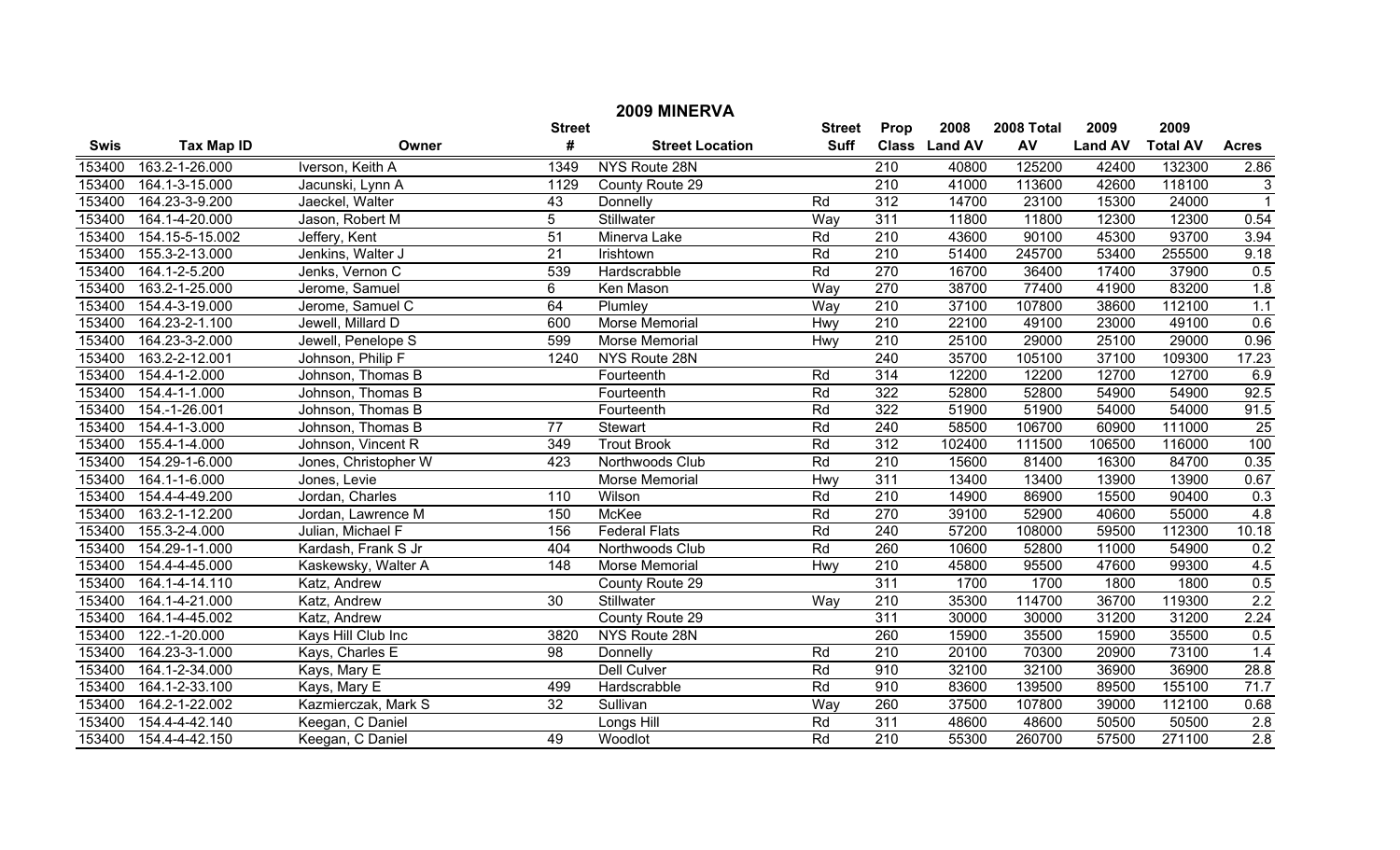| 2009 MINERVA |                   |                           |                  |                        |               |                  |                |            |                |                 |                |
|--------------|-------------------|---------------------------|------------------|------------------------|---------------|------------------|----------------|------------|----------------|-----------------|----------------|
|              |                   |                           | <b>Street</b>    |                        | <b>Street</b> | Prop             | 2008           | 2008 Total | 2009           | 2009            |                |
| <b>Swis</b>  | <b>Tax Map ID</b> | Owner                     | #                | <b>Street Location</b> | <b>Suff</b>   | <b>Class</b>     | <b>Land AV</b> | AV         | <b>Land AV</b> | <b>Total AV</b> | <b>Acres</b>   |
| 153400       | 154.15-5-14.000   | Kellogg, Clarence         | $\overline{43}$  | Minerva Lake           | Rd            | 312              | 20300          | 35200      | 21100          | 36600           | 0.7            |
| 153400       | 154.4-6-13.000    | <b>Kelly Kevin</b>        | 1594             | NYS Route 28N          |               | 210              | 32900          | 91200      | 34200          | 85800           |                |
| 153400       | 164.23-3-27.000   | Kelly, Caroline           | 607              | Morse Memorial         | Hwy           | 210              | 15600          | 78600      | 16200          | 93600           | 0.19           |
| 153400       | 164.23-3-26.000   | Kelly, Caroline           |                  | Morse Memorial         | Hwy           | 311              | 6900           | 6900       | 7200           | 7200            | 0.17           |
| 153400       | 154.4-4-49.130    | Kelly, Joseph W           | 56               | Lynn                   | Rd            | 210              | 43600          | 221700     | 45400          | 230600          | 5.19           |
| 153400       | 154.4-7-5.000     | Kelly, Matthew            |                  | <b>Morse Memorial</b>  | Hwy           | $\overline{210}$ | 30900          | 137500     | 32100          | 172100          | 1.5            |
| 153400       | 154.4-4-49.190    | Kelly, Matthew J          |                  | Morse Memorial         | Hwy           | 311              | 35800          | 35800      | 37200          | 37200           | 5.07           |
| 153400       | 154.4-4-49.002    | Kelly, Matthew J          | 107              | Wilson                 | Rd            | 240              | 67100          | 202000     | 69800          | 210100          | 10.46          |
| 153400       | 164.23-3-23.000   | Kelly, Michael            | 1390             | County Route 29        |               | $\overline{210}$ | 17700          | 88100      | 18400          | 91600           | 0.63           |
| 153400       | 154.4-4-49.110    | Kelly, Michael R          | 280              | Morse Memorial         | Hwy           | 240              | 70000          | 146200     | 72800          | 152000          | 14.96          |
| 153400       | 154.4-7-4.000     | Kelly, Michael R          | 117              | Morse Memorial         | Hwy           | 311              | 23200          | 23200      | 24100          | 24100           | $\frac{2}{2}$  |
| 153400       | 154.4-7-3.000     | Kelly, Theresa            | 129              | Morse Memorial         | Hwy           | 210              | 36600          | 160400     | 38000          | 166800          |                |
| 153400       | 154.4-4-49.170    | Kelly, Thomas             |                  | Wilson                 | Rd            | 311              | 28400          | 28400      | 29500          | 29500           | 5.23           |
| 153400       | 155.3-1-38.200    | Kenealy, Thomas R Jr      | $\overline{216}$ | Irishtown              | Rd            | 322              | 32000          | 32000      | 33300          | 33300           | 11.52          |
| 153400       | 164.1-2-28.100    | Kennedy, James            | 782              | Church                 | Rd            | 240              | 68200          | 136000     | 70900          | 141400          | 47.3           |
| 153400       | 154.-1-46.000     | Kenny, Carol A            | 2024             | NYS Route 28N          |               | 312              | 30700          | 36800      | 32000          | 38300           | 0.87           |
| 153400       | 155.3-1-61.000    | Kent, Deborah L           | 411              | Morse Memorial         | Hwy           | 312              | 42100          | 43600      | 43700          | 45300           | $\frac{3}{3}$  |
| 153400       | 155.1-1-17.000    | Kessler, LuAnn M          |                  | John Brannon           | Rd            | 314              | 32900          | 32900      | 34200          | 34200           |                |
| 153400       | 154.15-5-19.000   | Kiely, June H             | 46               | Shore                  | Way           | 210              | 74900          | 155500     | 77900          | 164800          | 0.7            |
| 153400       | 164.1-4-23.000    | Killon, Hayley D          | 1144             | County Route 29        |               | 270              | 33500          | 60300      | 34800          | 62700           |                |
| 153400       | 164.1-1-19.300    | Killon, Robert W          | 1530             | County Route 29        |               | 270              | 41400          | 46800      | 43100          | 48700           | 5.78           |
| 153400       | 155.3-2-14.000    | King, Laura               | $\overline{43}$  | Irishtown              | Rd            | 210              | 31000          | 89000      | 31000          | 89000           | $\overline{1}$ |
| 153400       | 154.-1-20.100     | Klippel, Eric T           | 784              | Fourteenth             | Rd            | $\overline{312}$ | 64600          | 97600      | 67200          | 101500          | 46.62          |
| 153400       | 154.4-6-4.000     | Klippel, Eric T           | 23               | <b>Morse Memorial</b>  | Hwy           | 210              | 52800          | 297900     | 54900          | 309800          | 5.5            |
| 153400       | 155.3-2-15.000    | Koch, Ernest J            | $\overline{37}$  | Irishtown              | Rd            | 210              | 34400          | 76000      | 34400          | 76000           | 1.1            |
| 153400       | 154.4-3-13.000    | Kohrman, Joseph D         | 44               | Plumley                | Way           | 260              | 35200          | 124500     | 36600          | 129500          | 1.2            |
| 153400       | 154.4-3-20.000    | Kohrman, Joseph D         |                  | Fourteenth             | Rd            | 311              | 17900          | 17900      | 18600          | 18600           | $\overline{9}$ |
| 153400       | 154.4-3-12.000    | Kohrman, Robert J Jr      | $\overline{32}$  | Plumley                | Way           | 210              | 30300          | 74700      | 31500          | 77700           | 1.2            |
| 153400       | 154.4-1-5.000     | Kotula, Robert T Jr       |                  | NYS Route 28N          |               | 321              | 49100          | 49100      | 51100          | 51100           | 68.2           |
| 153400       | 154.4-1-6.000     | Kotula, Robert T Jr       | 1649             | NYS Route 28N          |               | $\overline{210}$ | 39200          | 139000     | 40800          | 144600          | 2.9            |
| 153400       | 154.4-1-7.000     | Kotula, Robert T Jr       |                  | NYS Route 28N          |               | 322              | 21900          | 21900      | 22800          | 22800           | 30.93          |
| 153400       | 142.12-1-17.000   | Krause, William P         | 1567             | Northwoods Club        | Rd            | 260              | 35100          | 157600     | 36500          | 163900          | 0.5            |
| 153400       | 154.4-4-5.000     | Labar Family Ltd Lblty Co | 67               | Beach                  | Rd            | 417              | 293200         | 926600     | 305000         | 977700          | 86.1           |
| 153400       | 154.4-6-23.000    | Labar, Bruce A            |                  | NYS Route 28N          |               | 311              | 22200          | 22200      | 23100          | 23100           | 1.39           |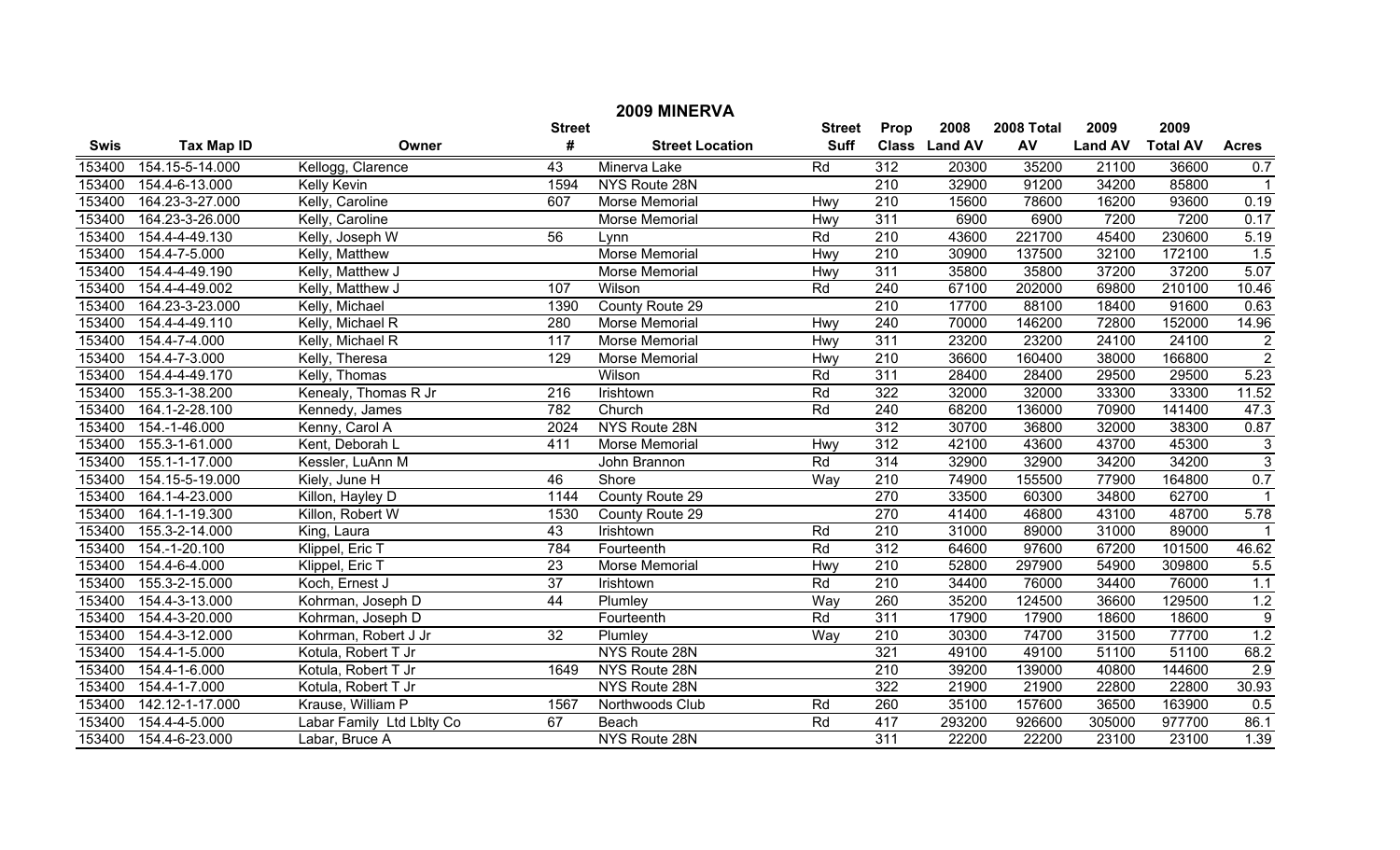|             | 2009 MINERVA      |                      |                  |                        |               |                  |               |            |                |                 |                |  |
|-------------|-------------------|----------------------|------------------|------------------------|---------------|------------------|---------------|------------|----------------|-----------------|----------------|--|
|             |                   |                      | <b>Street</b>    |                        | <b>Street</b> | Prop             | 2008          | 2008 Total | 2009           | 2009            |                |  |
| <b>Swis</b> | <b>Tax Map ID</b> | Owner                | #                | <b>Street Location</b> | <b>Suff</b>   |                  | Class Land AV | AV         | <b>Land AV</b> | <b>Total AV</b> | <b>Acres</b>   |  |
| 153400      | 154.4-1-4.000     | LaBar, Christopher A |                  | Fourteenth             | Rd            | 910              | 70800         | 70800      | 73600          | 73600           | 74.61          |  |
| 153400      | 154.4-6-3.000     | Labar, Frank A       | $\overline{15}$  | Morse Memorial         | Hwy           | $\overline{210}$ | 44000         | 245100     | 45800          | 254900          | $\overline{2}$ |  |
| 153400      | 154.15-5-23.130   | LaBar, John H        | $\overline{92}$  | Shore                  | Way           | 210              | 112100        | 195700     | 116600         | 213600          | 1.53           |  |
| 153400      | 154.15-5-32.200   | LaBrecque, Mark      |                  | Minerva Lake           | Rd            | 311              | 26800         | 26800      | 28900          | 28900           | 1.47           |  |
| 153400      | 154.15-5-32.110   | LaBrecque, Mark      | 9                | Minerva Lake           | Rd            | 311              | 15000         | 15000      | 16100          | 16100           | 0.39           |  |
| 153400      | 155.3-2-32.000    | LaFond, Alec         |                  | Irishtown              | Rd            | 311              | 37400         | 37400      | 38900          | 38900           | 5.02           |  |
| 153400      | 164.1-4-9.200     | LaFond, Alec         | $\overline{32}$  | <b>Trout Brook</b>     | Rd            | 270              | 35200         | 53700      | 36600          | 55800           | 1.58           |  |
| 153400      | 155.3-2-9.000     | LaFond, Benoit       |                  | Irishtown              | Rd            | 311              | 37300         | 37300      | 38800          | 38800           | 5.25           |  |
| 153400      | 155.3-2-34.000    | LaFond, Benoit       |                  | Irishtown              | Rd            | 311              | 35100         | 35100      | 36500          | 36500           | 5.32           |  |
| 153400      | 164.23-3-7.000    | LaFond, Eric V       | 65               | Donnelly               | Rd            | 210              | 25100         | 177300     | 26100          | 184400          | 1.2            |  |
| 153400      | 163.2-1-14.200    | Laisdell, Lynn E     | 168              | <b>McKee</b>           | Rd            | 260              | 42400         | 89800      | 44100          | 93400           | 10.68          |  |
| 153400      | 154.4-6-12.000    | Lampson, Paul D      | 1590             | NYS Route 28N          |               | 210              | 33300         | 98500      | 34600          | 102400          | 1.1            |  |
| 153400      | 133.4-1-11.000    | Landon, Henry H      | 122              | <b>Hewitt</b>          | Rd            | 280              | 142500        | 374700     | 148200         | 389700          | 3.08           |  |
| 153400      | 164.1-4-14.120    | Langworthy, Virginia |                  | County Route 29        |               | 314              | 23300         | 23300      | 24200          | 24200           | 6.2            |  |
| 153400      | 154.4-3-5.000     | Lanphear, Gary C     | 637              | Fourteenth             | Rd            | $\overline{210}$ | 10300         | 80100      | 10700          | 83300           | 0.22           |  |
| 153400      | 154.4-5-3.000     | Lanphear, Larry      | $\overline{11}$  | Stewart                | Rd            | 210              | 26300         | 102900     | 27300          | 107000          | 0.8            |  |
| 153400      | 154.15-5-35.000   | LaPelle, David J     | 1710             | NYS Route 28N          |               | 210              | 36400         | 81100      | 37800          | 87400           | $\mathbf{1}$   |  |
| 153400      | 154.-1-4.000      | Larkin, William T    | 267              | Northwoods Club        | Rd            | 260              | 39500         | 65600      | 41100          | 68200           | $\frac{2}{2}$  |  |
| 153400      | 154.-1-11.000     | Larkin, William T    |                  | Northwoods Club        | Rd            | 314              | 5300          | 5300       | 5500           | 5500            |                |  |
| 153400      | 154.2-1-4.000     | Latella, Christina   | 2022             | NYS Route 28N          |               | 312              | 56000         | 70000      | 58200          | 72800           | 51.75          |  |
| 153400      | 154.-1-10.000     | LaValley, Forrest S  | 229              | Northwoods Club        | Rd            | 312              | 28700         | 32300      | 29900          | 33600           | $\overline{1}$ |  |
| 153400      | 154.4-4-38.200    | Lease, Richard F     |                  | Morse Memorial         | Hwy           | 311              | 54800         | 54800      | 57000          | 57000           | 8.46           |  |
| 153400      | 154.4-4-38.100    | Lease, Richard F     | $\overline{225}$ | Morse Memorial         | Hwy           | 240              | 56000         | 126500     | 58300          | 131600          | 10.23          |  |
| 153400      | 164.1-4-32.000    | Leddick, John M      | 1250             | County Route 29        |               | 210              | 36700         | 112600     | 38200          | 117100          | 1.7            |  |
| 153400      | 154.4-3-6.000     | Lee, Caroline        | 6                | Plumley                | Way           | 312              | 10400         | 35800      | 10800          | 37200           | 0.2            |  |
| 153400      | 142.12-3-1.000    | Lee, George W Jr     | 1567             | Northwoods Club        | Rd            | $\overline{210}$ | 35400         | 176600     | 36900          | 183700          | 0.5            |  |
| 153400      | 154.4-4-51.200    | Lee, Mary I          | 1430             | NYS Route 28N          |               | $\overline{210}$ | 36100         | 126900     | 37600          | 132000          | 1.36           |  |
| 153400      | 154.4-3-3.000     | Lee, William J       | 8                | Plumley                | Way           | 270              | 13400         | 26200      | 13900          | 27200           | 0.27           |  |
| 153400      | 154.4-5-8.000     | LeMay, John          | 676              | Fourteenth             | Rd            | $\overline{210}$ | 34700         | 107600     | 36100          | 111900          | 2.3            |  |
| 153400      | 163.2-1-23.002    | Lepsik, Paul         | 1385             | NYS Route 28N          |               | $\overline{240}$ | 47900         | 131200     | 49800          | 140200          | 19.6           |  |
| 153400      | 155.3-1-35.000    | LeRoy, Mary C        |                  | Irishtown              | Rd            | 322              | 57400         | 57400      | 59700          | 59700           | 31.7           |  |
| 153400      | 164.1-1-12.100    | Liberty, Arthur      | 574              | Morse Memorial         | Hwy           | 210              | 62100         | 155800     | 64600          | 162000          | 4.27           |  |
| 153400      | 155.4-1-2.000     | Lincoln, Thomas      | 267              | <b>Trout Brook</b>     | Rd            | 240              | 73100         | 164800     | 76000          | 171400          | 50.5           |  |
| 153400      | 154.15-5-16.200   | Lindsay, Thomas D    | 30               | Shore                  | Way           | $\overline{210}$ | 83900         | 212500     | 87300          | 221000          | $\mathbf{1}$   |  |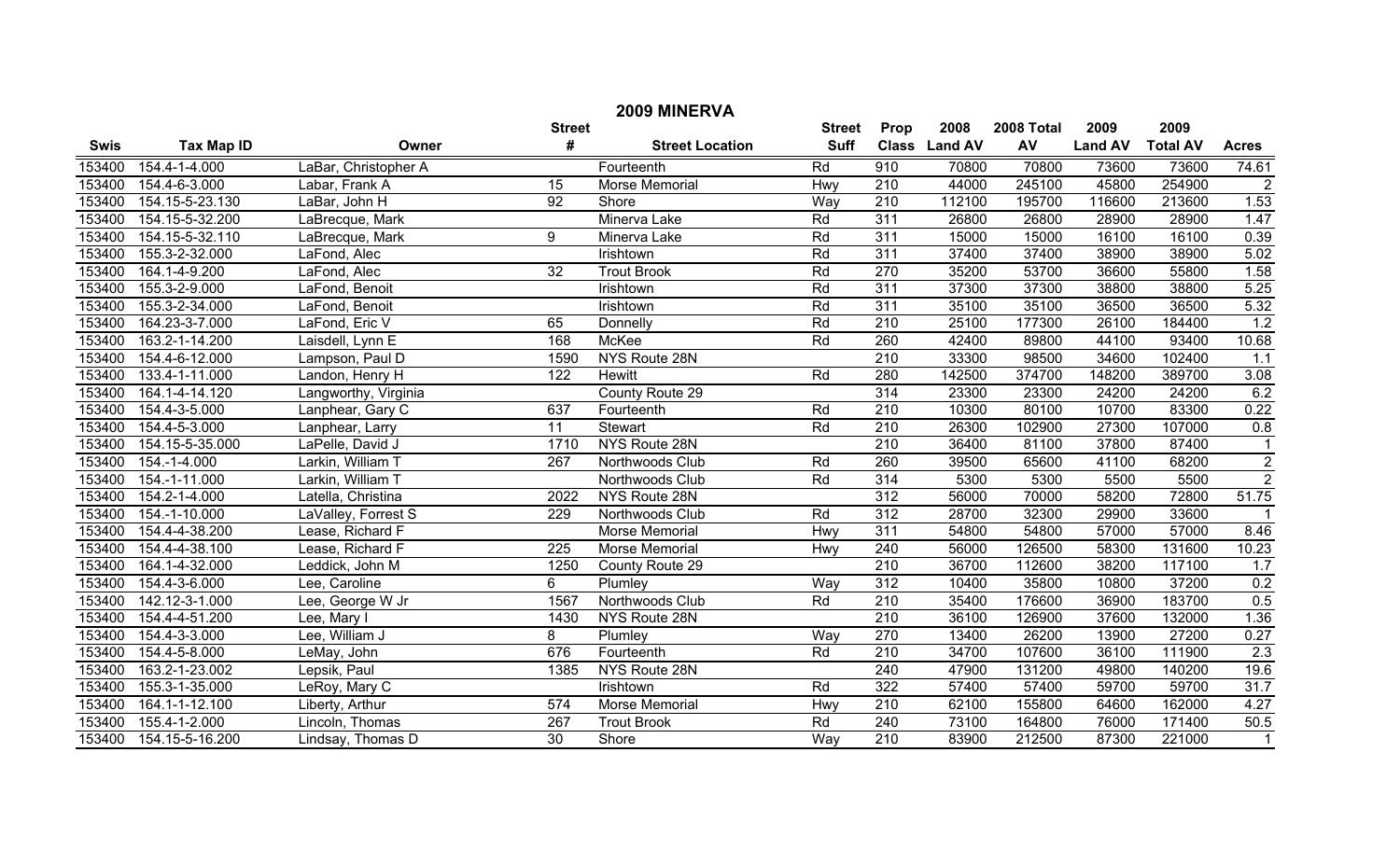|             | 2009 MINERVA      |                            |                 |                        |                 |                  |                |            |                |                 |                   |  |
|-------------|-------------------|----------------------------|-----------------|------------------------|-----------------|------------------|----------------|------------|----------------|-----------------|-------------------|--|
|             |                   |                            | <b>Street</b>   |                        | <b>Street</b>   | Prop             | 2008           | 2008 Total | 2009           | 2009            |                   |  |
| <b>Swis</b> | <b>Tax Map ID</b> | Owner                      | #               | <b>Street Location</b> | <b>Suff</b>     | <b>Class</b>     | <b>Land AV</b> | AV         | <b>Land AV</b> | <b>Total AV</b> | <b>Acres</b>      |  |
| 153400      | 154.15-5-28.000   | Lindsay, Thomas D          | 59              | Minerva Lake           | Rd              | 270              | 72700          | 77100      | 75600          | 83200           | 1.1               |  |
| 153400      | 154.-1-21.000     | Linen Jonathan S           | 2301            | NYS Route 28N          |                 | 250              | 855600         | 3340600    | 889800         | 3474200         | 403.04            |  |
| 153400      | 154.4-4-15.002    | <b>Liston Family Trust</b> | 43              | Beach                  | Rd              | 260              | 28300          | 55100      | 29400          | 57300           | 0.46              |  |
| 153400      | 144.-1-26.000     | Litts, Warren C            |                 | NYS Route 28N          |                 | 910              | 54800          | 54800      | 57000          | 57000           | 95.5              |  |
| 153400      | 144.-1-27.000     | Litts, Warren C            | 2394            | NYS Route 28N          |                 | 260              | 260000         | 352600     | 270400         | 366700          | 78.1              |  |
| 153400      | 164.1-1-13.200    | Loiselle, Natalie R        | 1418            | County Route 29        |                 | $\overline{210}$ | 45300          | 118900     | 47200          | 123700          | 1.51              |  |
| 153400      | 155.3-1-39.000    | Lokey, Laura               | 210             | <b>Federal Flats</b>   | Rd              | 312              | 52000          | 65800      | 54000          | 68400           | 15.7              |  |
| 153400      | 155.3-2-12.000    | Long, Albert S             | 59              | Irishtown              | $\overline{Rd}$ | $\overline{210}$ | 37900          | 113000     | 39400          | 117500          | $\frac{2}{8}$     |  |
| 153400      | 155.3-1-40.200    | Longrun Associates LLC     | 169             | <b>Federal Flats</b>   | Rd              | 314              | 44200          | 44200      | 29500          | 29500           |                   |  |
| 153400      | 154.-1-61.000     | Lovett, Gary M             | 285             | Ridge                  | Rd              | 312              | 75700          | 84200      | 78800          | 87600           | 53.99             |  |
| 153400      | $145.-1-15.100$   | Lundy, Dennis              |                 | <b>Cheney Pond</b>     | $\overline{Rd}$ | 322              | 21400          | 21400      | 22300          | 22300           | 21.22             |  |
| 153400      | 145.-1-14.100     | Lundy, Dennis              |                 | Cheney Pond            | $\overline{Rd}$ | 314              | 37700          | 37700      | 39200          | 39200           | 8.24              |  |
| 153400      | 122.-1-14.000     | Lynch, Daniel A            | 1431            | <b>Blue Ridge</b>      | Rd              | 912              | 114900         | 114900     | 119500         | 119500          | 106.9             |  |
| 153400      | 122.-1-15.000     | Lynch, Daniel A            | 1408            | <b>Blue Ridge</b>      | Rd              | 240              | 187000         | 294900     | 194500         | 306700          | 95.5              |  |
| 153400      | 154.4-4-50.000    | Lynn, Bernard P            | $\overline{37}$ | Lynn                   | Rd              | 240              | 91700          | 140200     | 95400          | 156100          | 81.2              |  |
| 153400      | 163.2-1-47.000    | Lynn, Bernard P            |                 | <b>McKee</b>           | Rd              | 322              | 69400          | 69400      | 72200          | 72200           | 100.5             |  |
| 153400      | 155.3-1-67.002    | Lynn, Ernest M             | 323             | Morse Memorial         | Hwy             | 270              | 36900          | 73900      | 38400          | 76900           | $\overline{2}$    |  |
| 153400      | 154.15-1-7.001    | Lynn, James                | 1703            | NYS Route 28N          |                 | 210              | 33900          | 85100      | 35300          | 88500           | $\overline{1}$    |  |
| 153400      | 154.4-4-52.000    | Lynn, Terrance A           | 1486            | NYS Route 28N          |                 | 210              | 14700          | 43000      | 15300          | 52600           | 0.4               |  |
| 153400      | 154.4-4-7.000     | MacBrien, Lewis A Sr       | $\overline{75}$ | Beach                  | Rd              | 260              | 21700          | 59300      | 22600          | 61700           | 0.19              |  |
| 153400      | 144.1-1-16.172    | Macbro Ventures            | 2883            | NYS Route 28N          |                 | $\overline{312}$ | 97400          | 112400     | 101300         | 116900          | 1.03              |  |
| 153400      | 164.23-4-4.000    | Magdovitz, Lawrence M      | 622             | Church                 | Rd              | 484              | 7800           | 64600      | 8100           | 67200           | $\overline{0.08}$ |  |
| 153400      | 154.-1-24.000     | Magee, Daniel P            |                 | NYS Route 28N          |                 | 322              | 29300          | 29300      | 30500          | 30500           | 49.9              |  |
| 153400      | 154.-1-23.100     | Magee, Daniel P            | 2216            | NYS Route 28N          |                 | 240              | 72000          | 213200     | 74900          | 221700          | 49                |  |
| 153400      | 134.-2-13.000     | Magee, Thomas W            |                 | Cheney Pond            | Rd              | 314              | 9600           | 9600       | 10000          | 10000           | 0.5               |  |
| 153400      | 155.3-1-32.000    | MaGuire, John F            | 84              | Irishtown              | $\overline{Rd}$ | $\overline{210}$ | 64400          | 196200     | 66900          | 204000          | 9.7               |  |
| 153400      | 155.3-1-27.000    | MaGuire, John F            |                 | Irishtown              | $\overline{Rd}$ | 322              | 14000          | 14000      | 14600          | 14600           | 31.04             |  |
| 153400      | 164.23-2-5.002    | MaGuire, William B         | 1410            | County Route 29        |                 | 210              | 22300          | 117300     | 23200          | 122000          | $\mathbf{1}$      |  |
| 153400      | 164.1-2-1.100     | MaGuire, William B         |                 | NYS Route 28N          |                 | 322              | 35800          | 35800      | 37200          | 37200           | 37.5              |  |
| 153400      | 154.4-3-4.000     | Main, Ethel                | 641             | Fourteenth             | Rd              | 260              | 9800           | 41000      | 10200          | 42600           | 0.2               |  |
| 153400      | 154.4-3-9.000     | Main, Ethel                |                 | Fourteenth             | Rd              | 311              | 22800          | 22800      | 23700          | 23700           | 2.4               |  |
| 153400      | 154.4-4-36.000    | Maita, Dominick            | 255             | Morse Memorial         | Hwy             | 210              | 37000          | 209900     | 38500          | 218300          | 2.2               |  |
| 153400      | 154.4-4-35.000    | Maita, Dominick            |                 | Morse Memorial         | Hwy             | 311              | 49700          | 49700      | 51700          | 51700           | $\overline{10}$   |  |
| 153400      | 163.-1-12.000     | Maita, Dominick            |                 | Fourteenth             | Rd              | $\overline{322}$ | 49900          | 49900      | 53800          | 53800           | 65.4              |  |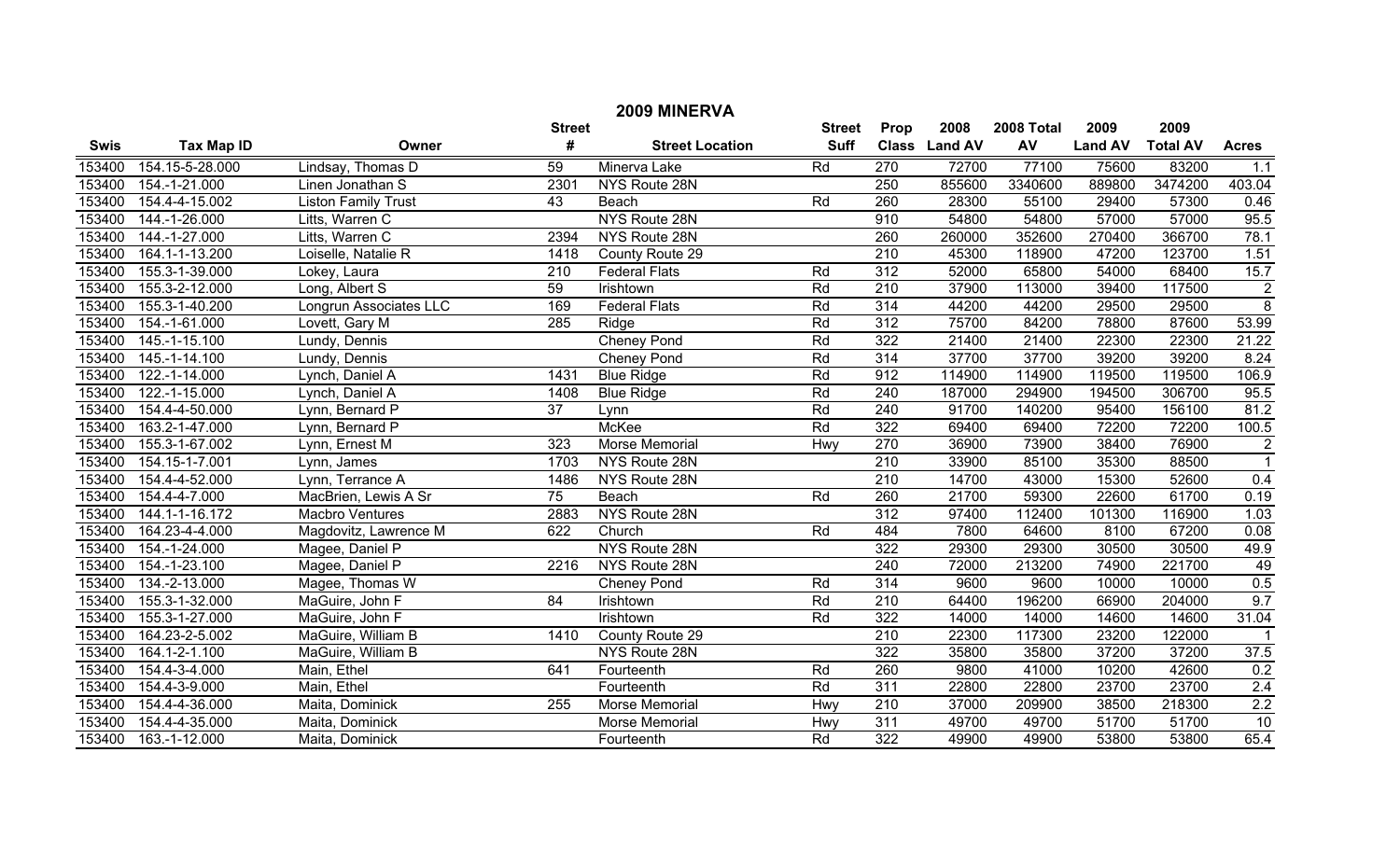| 2009 MINERVA |                   |                       |                 |                        |                 |                  |                |            |                |                 |                |
|--------------|-------------------|-----------------------|-----------------|------------------------|-----------------|------------------|----------------|------------|----------------|-----------------|----------------|
|              |                   |                       | <b>Street</b>   |                        | <b>Street</b>   | Prop             | 2008           | 2008 Total | 2009           | 2009            |                |
| <b>Swis</b>  | <b>Tax Map ID</b> | Owner                 | #               | <b>Street Location</b> | <b>Suff</b>     | <b>Class</b>     | <b>Land AV</b> | AV         | <b>Land AV</b> | <b>Total AV</b> | <b>Acres</b>   |
| 153400       | 164.1-4-9.100     | Malady, Kyle J        | $\overline{34}$ | <b>Trout Brook</b>     | Rd              | $\overline{210}$ | 79900          | 470100     | 83100          | 488900          | 8.26           |
| 153400       | 163.2-1-36.000    | Malahias, Nicholas A  | 1061            | NYS Route 28N          |                 | $\overline{210}$ | 19600          | 89400      | 20400          | 93000           | 0.5            |
| 153400       | 154.4-6-15.000    | Mangine, E Westcott   | 64              | Morse Memorial         | Hwy             | 210              | 29800          | 129700     | 31000          | 134900          | 0.86           |
| 153400       | 154.4-4-8.000     | Mangold, Harold       | $\overline{71}$ | Beach                  | Rd              | 312              | 22500          | 54750      | 23400          | 56900           | 0.31           |
| 153400       | 163.2-1-38.000    | Marinara, Richard A   | $\overline{15}$ | <b>Moxham Pond</b>     | Way             | 210              | 16900          | 104900     | 17600          | 119200          | 0.4            |
| 153400       | 154.4-3-23.000    | Marshall, David J     | $\overline{11}$ | McKee                  | Rd              | 210              | 28700          | 177000     | 29900          | 184100          | 4.9            |
| 153400       | 164.1-4-42.000    | Marshall, Phillip W   |                 | County Route 29        |                 | 311              | 4200           | 4200       | 4400           | 4400            | 0.2            |
| 153400       | 164.2-1-7.000     | Martin, Ernest        |                 | Gouchie                | Rd              | 314              | 58100          | 58100      | 63200          | 63200           | 3.67           |
| 153400       | 164.2-1-8.000     | Martin, Ernest        |                 | Gouchie                | Rd              | 322              | 127100         | 127100     | 139700         | 139700          | 150            |
| 153400       | 155.4-1-36.000    | Martin, Ernst         | 53              | Gouchie                | Rd              | 322              | 75400          | 75400      | 79500          | 79500           | 41.77          |
| 153400       | 154.4-8-7.000     | Martuscello, Edward P | 1577            | NYS Route 28N          |                 | $\overline{210}$ |                |            | 23700          | 101000          | 0.6            |
| 153400       | 164.23-1-2.000    | Mason, Randolph W     | 56              | Donnelly               | Rd              | $\overline{210}$ | 23800          | 111200     | 24700          | 115600          | 0.5            |
| 153400       | 155.4-1-24.001    | Matawa, Jeffrey R     | 53              | Gouchie                | Rd              | 210              | 54300          | 127500     | 56500          | 132600          | 4.04           |
| 153400       | 154.4-3-31.000    | Mather, Agnes         | 659             | Fourteenth             | Rd              | 210              | 37900          | 79400      | 39400          | 82600           | 1.5            |
| 153400       | 164.1-2-5.121     | Mather, Michael C     | 1637            | County Route 29        |                 | $\overline{210}$ | 10900          | 48000      | 11300          | 49900           | 0.2            |
| 153400       | 163.2-2-7.000     | Matos, Susan M        | $\overline{14}$ | Wilson                 | Rd              | $\overline{210}$ | 13300          | 32500      | 13800          | 33800           | 0.5            |
| 153400       | 163.2-2-6.000     | Matos, Susan M        | 12              | Wilson                 | Rd              | 312              | 8800           | 11900      | 9200           | 12400           | 0.5            |
| 153400       | 163.-1-17.200     | McCabe, David L       | $\overline{7}$  | <b>Burdick</b>         | Rd              | $\overline{210}$ | 48500          | 287100     | 50500          | 298600          | 3.22           |
| 153400       | 155.3-2-19.000    | McCaffrey, Timothy G  |                 | <b>Morse Memorial</b>  | Hwy             | 311              | 19900          | 19900      | 26800          | 26800           | 4.36           |
| 153400       | 154.-1-20.400     | McCall, Douglas       | 830             | Fourteenth             | Rd              | 322              | 44700          | 44700      | 46500          | 46500           | 24.26          |
| 153400       | 164.23-4-3.000    | McCall, Douglas       | 1401            | County Route 29        |                 | 411              | 20400          | 127400     | 21200          | 132500          | 0.4            |
| 153400       | 164.1-2-15.000    | McCall, Douglas S     | 1485            | County Route 29        |                 | 210              | 39500          | 168600     | 41000          | 175300          | 1.2            |
| 153400       | 164.1-2-16.000    | McCall, Douglas S     |                 | County Route 29        |                 | 311              | 11600          | 11600      | 12100          | 12100           | 0.9            |
| 153400       | 164.1-1-19.100    | McCall, Douglas S     | 1502            | County Route 29        |                 | 220              | 39800          | 85700      | 41400          | 125700          | 5.91           |
| 153400       | 164.1-3-11.200    | McCarthy, Eugene      | 1193            | County Route 29        |                 | 210              | 43300          | 123800     | 45100          | 128800          | 2.8            |
| 153400       | 155.3-1-3.000     | McCormack Joseph P Jr | $\overline{25}$ | Owens                  | Rd              | $\overline{210}$ | 51900          | 125300     | 54000          | 130300          | 5.28           |
| 153400       | 154.4-6-11.000    | McCormick, Kathryn A  | $\overline{72}$ | <b>Morse Memorial</b>  | Hwy             | 210              | 39500          | 114200     | 41100          | 118800          | $\overline{3}$ |
| 153400       | 155.3-1-70.100    | McDonald, Diane       |                 | Smith                  | Rd              | 120              | 44100          | 44100      | 45900          | 45900           | 50.18          |
| 153400       | 155.3-1-70.200    | McDonald, Diane       | $\overline{32}$ | Smith                  | Rd              | $\overline{210}$ | 61600          | 157400     | 64100          | 163700          | 9.53           |
| 153400       | 154.4-4-34.000    | McDonald, Diane       |                 | <b>Morse Memorial</b>  | Hwy             | 120              | 72900          | 72900      | 75800          | 75800           | 96.7           |
| 153400       | 154.29-1-9.000    | McDonald, Kristy      | 430             | Northwoods Club        | Rd              | $\overline{210}$ | 27800          | 66400      | 29000          | 69100           | 0.9            |
| 153400       | 163.-1-4.000      | McElwee, Kenneth      |                 | Fourteenth             | Rd              | 322              | 98000          | 98000      | 106200         | 106200          | 152.1          |
| 153400       | 155.3-1-26.000    | McGinn, Bruce W       |                 | Irishtown              | $\overline{Rd}$ | 910              | 57000          | 70200      | 59300          | 74200           | 60             |
| 153400       | 164.23-1-7.000    | McGinn, Bruce W       | $\overline{27}$ | <b>Trout Brook</b>     | $\overline{Rd}$ | $\overline{210}$ | 24400          | 153200     | 25300          | 179200          | 1.6            |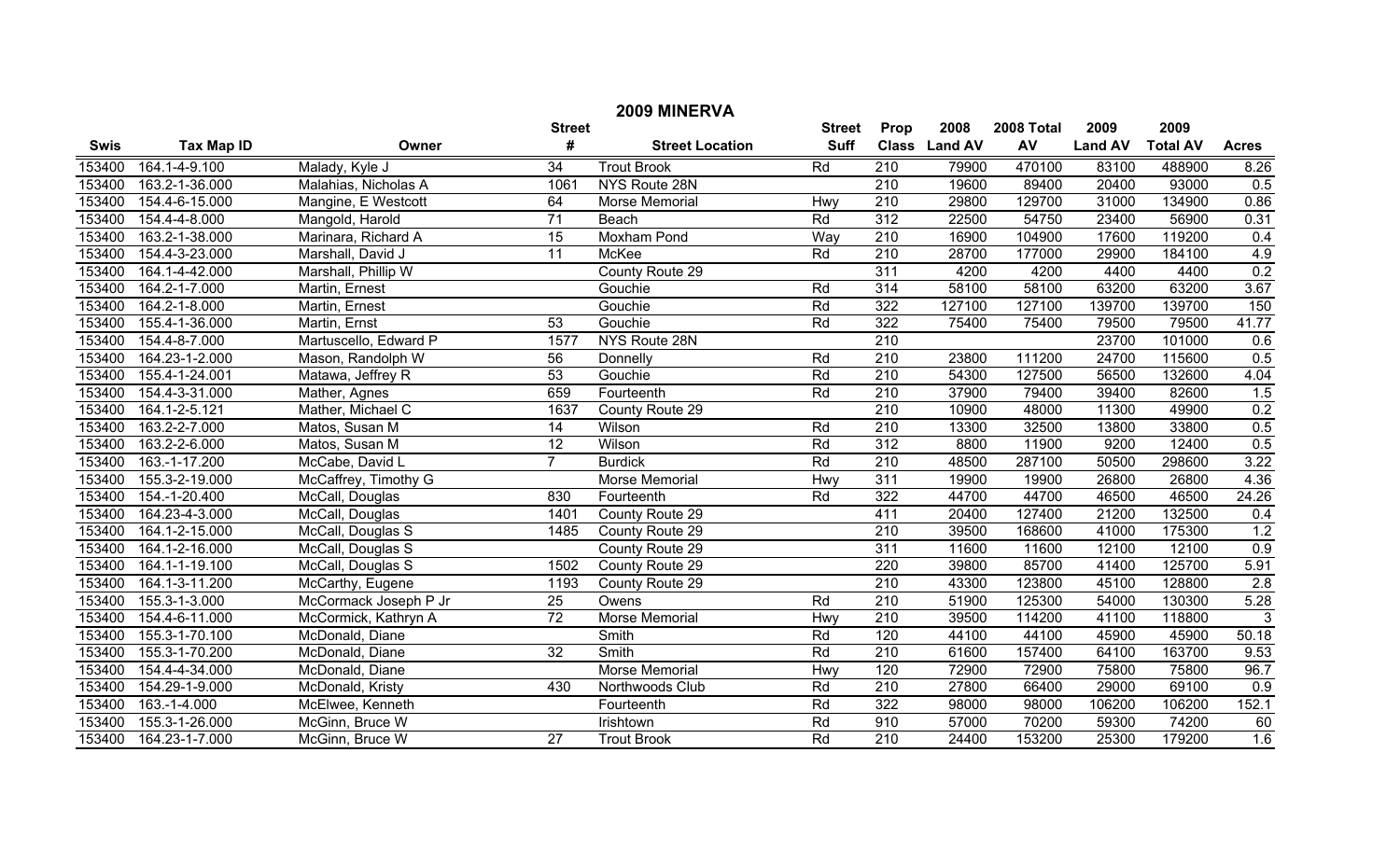|             | 2009 MINERVA      |                    |                 |                        |               |                  |               |            |                |                 |                  |  |
|-------------|-------------------|--------------------|-----------------|------------------------|---------------|------------------|---------------|------------|----------------|-----------------|------------------|--|
|             |                   |                    | <b>Street</b>   |                        | <b>Street</b> | Prop             | 2008          | 2008 Total | 2009           | 2009            |                  |  |
| <b>Swis</b> | <b>Tax Map ID</b> | Owner              | #               | <b>Street Location</b> | <b>Suff</b>   |                  | Class Land AV | AV         | <b>Land AV</b> | <b>Total AV</b> | <b>Acres</b>     |  |
| 153400      | 155.3-1-16.000    | McGinn, Bruce W    |                 | Irishtown              | Rd            | 910              | 67000         | 67000      | 70700          | 70700           | 150              |  |
| 153400      | 164.2-1-17.000    | McGraw, Daniel     |                 | County Route 29        |               | $\overline{314}$ | 27100         | 27100      | 28200          | 28200           | 0.7              |  |
| 153400      | 155.3-1-8.000     | McHugh, William    | 345             | Irishtown              | Rd            | 240              | 77000         | 107400     | 80100          | 111700          | 53.25            |  |
| 153400      | 154.4-6-20.000    | McLain, Chester L  | 1610            | NYS Route 28N          |               | $\overline{210}$ | 34000         | 163400     | 35300          | 169900          | 1.34             |  |
| 153400      | 164.23-3-16.000   | McNally, Andrew    | 1365            | County Route 29        |               | $\overline{312}$ | 1600          | 6300       | 1700           | 6600            | 0.3              |  |
| 153400      | 164.1-3-16.000    | McNally, Andrew R  | 1113            | County Route 29        |               | $\overline{210}$ | 39200         | 278700     | 39200          | 278700          | 4.52             |  |
| 153400      | 164.1-3-14.100    | McNally, Benjamin  | 1141            | County Route 29        |               | 210              | 53900         | 138700     | 56000          | 144200          | 6.8              |  |
| 153400      | 163.2-2-11.002    | McNally, Daniel    | 76              | Wilson                 | Rd            | 260              | 36900         | 72800      | 38400          | 75700           | 2.89             |  |
| 153400      | 163.2-2-14.000    | McNally, Daniel P  |                 | Wilson                 | Rd            | 311              | 900           | 900        | 900            | 900             | 1.2              |  |
| 153400      | 164.1-1-1.000     | McNally, Daniel P  |                 | NYS Route 28N          |               | 322              | 21400         | 21400      | 22300          | 22300           | 40               |  |
| 153400      | 164.1-1-3.000     | McNally, David T   | $\overline{20}$ | <b>Edward Ryan</b>     | Rd            | 240              | 78400         | 139600     | 81600          | 145200          | 107.58           |  |
| 153400      | 164.1-4-3.000     | McNally, David T   |                 | Morse Memorial         | Hwy           | 311              | 14200         | 14200      | 14800          | 14800           | 1.84             |  |
| 153400      | 154.4-4-10.000    | McNally, Francis   | 65              | Beach                  | Rd            | 260              | 15400         | 44700      | 16000          | 46500           | 0.29             |  |
| 153400      | 164.23-3-18.000   | McNally, James L   | 1368            | County Route 29        |               | 210              | 14800         | 78900      | 15400          | 82100           | 0.37             |  |
| 153400      | 155.3-1-64.001    | McNally, James L   | 6               | Owens                  | Rd            | 210              | 47900         | 142400     | 51800          | 152100          | 4.9              |  |
| 153400      | 164.23-3-15.000   | McNally, Leo       | 1362            | County Route 29        |               | $\overline{210}$ | 40500         | 107700     | 42100          | 112000          | 4.5              |  |
| 153400      | 164.23-5-1.000    | McNally, Stephen   | 1345            | County Route 29        |               | 210              | 23300         | 105600     | 24200          | 125600          | 1.05             |  |
| 153400      | 164.1-1-16.000    | McNally, Stephen R | 1434            | County Route 29        |               | 210              | 9500          | 63000      | 9900           | 65500           | 0.18             |  |
| 153400      | 164.23-1-9.100    | McNally, Thomas    | $\overline{11}$ | <b>Trout Brook</b>     | Rd            | 210              | 17700         | 92700      | 18400          | 96400           | 0.6              |  |
| 153400      | 164.1-3-18.002    | McNally, Thomas C  | 189             | West                   | Rd            | 240              | 47800         | 164200     | 49700          | 170800          | 13               |  |
| 153400      | 154.4-6-10.000    | McNally, Thomas D  | 1566            | NYS Route 28N          |               | 240              | 53300         | 189600     | 55400          | 197200          | 16.63            |  |
| 153400      | 164.23-1-5.002    | McNally, William   | $\overline{26}$ | Donnelly               | Rd            | 210              | 34200         | 102500     | 35600          | 106600          | 6.3              |  |
| 153400      | 163.2-1-17.000    | McSweeney, James M |                 | NYS Route 28N          |               | 314              | 29800         | 29800      | 31000          | 31000           | $\overline{3.7}$ |  |
| 153400      | 163.2-1-24.000    | McSweeney, James M | 1373            | NYS Route 28N          |               | 210              | 43700         | 115200     | 45400          | 119800          | 3.8              |  |
| 153400      | 164.1-3-12.111    | Mechanik, Richard  | $\overline{16}$ | <b>Mountain Vistas</b> |               | 210              | 78800         | 247300     | 82000          | 257200          | 7.5              |  |
| 153400      | 154.4-5-7.000     | Meehan Geraldine J | 668             | Fourteenth             | Rd            | 210              | 34300         | 93300      | 35600          | 97000           | 2.3              |  |
| 153400      | 154.4-6-7.000     | Meehan, Frank      |                 | <b>Town Shed</b>       | Rd            | 314              | 19300         | 19300      | 23500          | 23500           | 2.49             |  |
| 153400      | 163.2-1-11.100    | Meehan, John Jr    | 135             | McKee                  | Rd            | 210              | 38600         | 76300      | 40200          | 79400           | 8.87             |  |
| 153400      | 155.4-1-18.200    | Meehan, William F  | 31              | <b>Nurses</b>          | Rd            | 240              | 49200         | 200300     | 51200          | 208300          | 18.9             |  |
| 153400      | 163.2-1-9.010     | Meier, Gary L      | 79              | McKee                  | Rd            | 240              | 59100         | 123200     | 61400          | 128100          | 16.13            |  |
| 153400      | 154.4-3-17.000    | Melcon, Steven A   | 67              | Plumley                | Way           | $\overline{210}$ | 38200         | 117300     | 39700          | 122000          | 2.16             |  |
| 153400      | 144.1-1-18.100    | Melru Realty Inc   | 2823            | NYS Route 28N          |               | 581              | 368500        | 1386000    | 383200         | 1441400         | 16.74            |  |
| 153400      | 144.1-1-7.000     | Melru Realty Inc   |                 | NYS Route 28N          |               | 311              | 161400        | 161400     | 167900         | 167900          | 25.1             |  |
| 153400      | 154.4-2-14.000    | Merrithew, Robert  | 1533            | NYS Route 28N          |               | 270              | 33500         | 48000      | 34800          | 49900           | 1.1              |  |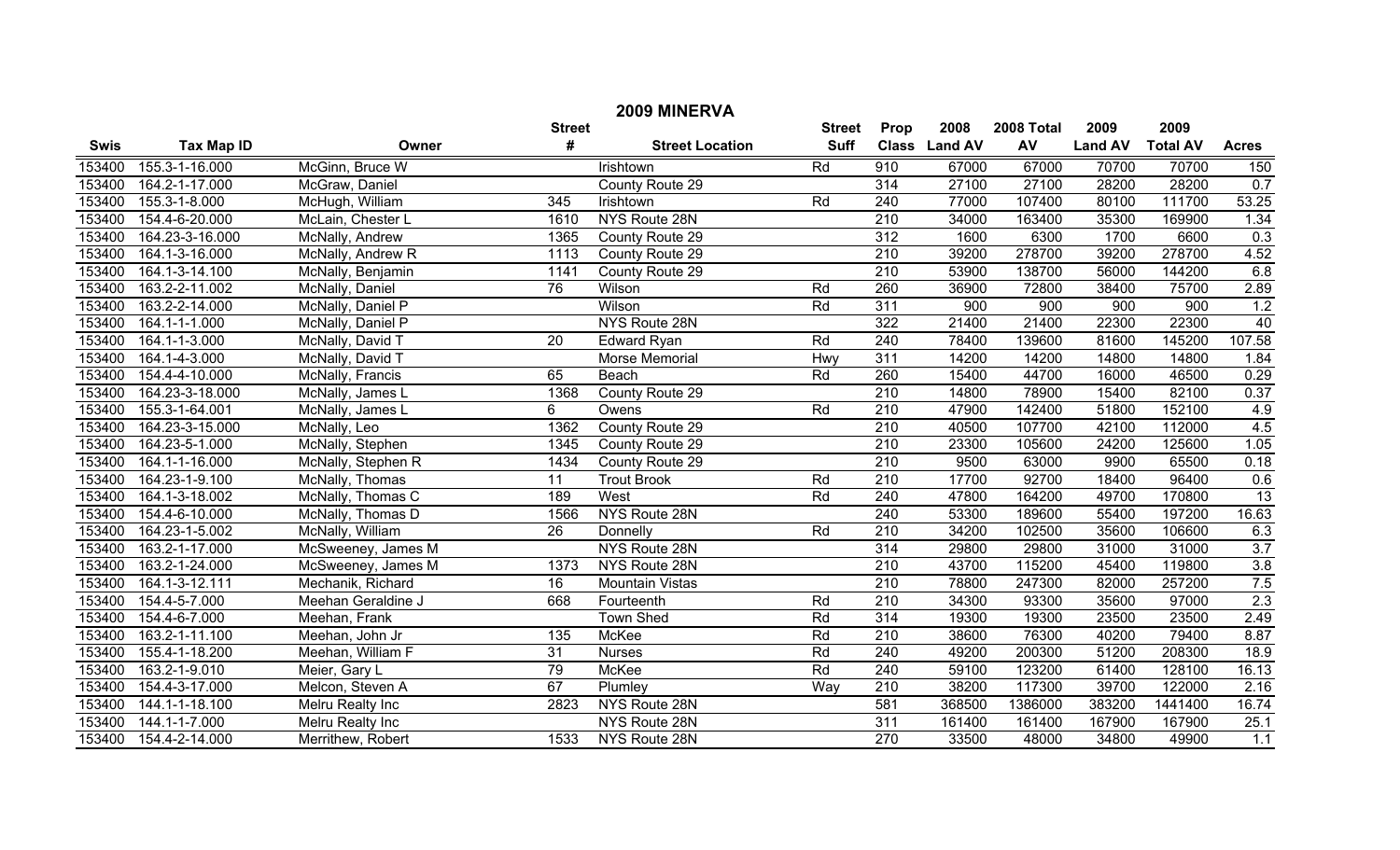| 2009 MINERVA |                   |                                   |               |                        |               |                  |                |            |                |                 |                 |
|--------------|-------------------|-----------------------------------|---------------|------------------------|---------------|------------------|----------------|------------|----------------|-----------------|-----------------|
|              |                   |                                   | <b>Street</b> |                        | <b>Street</b> | Prop             | 2008           | 2008 Total | 2009           | 2009            |                 |
| <b>Swis</b>  | <b>Tax Map ID</b> | Owner                             | #             | <b>Street Location</b> | <b>Suff</b>   | <b>Class</b>     | <b>Land AV</b> | AV         | <b>Land AV</b> | <b>Total AV</b> | <b>Acres</b>    |
| 153400       | 134.-2-4.000      | Metcalf, Helen                    |               | <b>Cheney Pond</b>     | Rd            | $\overline{314}$ | 17900          | 17900      | 18600          | 18600           | 0.7             |
| 153400       | 154.4-3-8.000     | Michelsen, Alan                   | 625           | Fourteenth             | Rd            | 270              | 36400          | 60400      | 37800          | 62800           | 1.01            |
| 153400       | 154.4-4-30.000    | Milford, Peter L                  | 14            | Healey                 | Rd            | 312              | 46800          | 57500      | 48700          | 59800           | 24.2            |
| 153400       | 154.15-5-9.000    | <b>Millington Karol</b>           | 1746          | NYS Route 28N          |               | $\overline{210}$ | 37600          | 85100      | 39100          | 88500           | 2.1             |
| 153400       | 155.3-2-11.000    | Minch, Joel E                     |               | Irishtown              | Rd            | 311              | 40700          | 40700      | 42300          | 42300           | 7.29            |
| 153400       | 164.1-1-18.000    | Minerva Central School            | 1466          | County Route 29        |               | 612              | 184700         | 3563900    | 192100         | 3706500         | 12.71           |
| 153400       | 155.1-1-26.001    | Minerva Historical Society        | 497           | ONeil                  | Rd            | 615              | 17100          | 25100      | 17800          | 26100           | 0.33            |
| 153400       | 164.23-3-21.000   | <b>Minerva Historical Society</b> | 1384          | County Route 29        |               | 615              | 6600           | 47600      | 6900           | 49500           | 0.22            |
| 153400       | 154.4-4-26.000    | Minerva Town Property             |               | Healey                 | Rd            | 963              | 59200          | 59200      | 61600          | 61600           | 62              |
| 153400       | 164.23-3-22.000   | Minerva Vol Fire Co Inc           | 1386          | County Route 29        |               | 662              | 2400           | 55400      | 2500           | 57600           | 0.08            |
| 153400       | 154.4-2-17.000    | Minerva Vol Fire Dept             | 1495          | NYS Route 28N          |               | 662              | 68500          | 291800     | 71300          | 303500          | 2.06            |
| 153400       | 155.3-2-35.000    | Mirabile, Geradine                | 56            | <b>Federal Flats</b>   | Rd            | 312              | 65400          | 70400      | 68000          | 73200           | 9.5             |
| 153400       | 134.-2-5.000      | Mitchell, Douglas L               |               | Cheney Pond            | Rd            | 312              | 13000          | 24100      | 13600          | 25100           | 0.3             |
| 153400       | 155.3-1-13.000    | Mitchell, Joseph D                |               | Irishtown              | Rd            | 322              | 98100          | 98100      | 112000         | 112000          | 100.7           |
| 153400       | 134.-2-3.000      | Mitchell, Michael T               |               | <b>Cheney Pond</b>     | Rd            | 312              | 36100          | 41900      | 37600          | 43600           | $\overline{14}$ |
| 153400       | 154.4-6-19.000    | Mitchell, Ralph                   |               | NYS Route 28N          |               | 311              | 14200          | 14200      | 14800          | 14800           | 0.5             |
| 153400       | 145.-1-13.000     | Mitchell, Timothy K               |               | <b>Cheney Pond</b>     | Rd            | 322              | 6500           | 6500       | 6800           | 6800            | 11.1            |
| 153400       | 145.-1-12.000     | Mitchell, Timothy K               | 306           | <b>Cheney Pond</b>     | Rd            | 240              | 114000         | 203000     | 118500         | 211100          | 163.1           |
| 153400       | 164.23-3-12.000   | Mix Barry E                       | 1314          | County Route 29        |               | $\overline{210}$ | 25300          | 137700     | 26300          | 143200          | 1.52            |
| 153400       | 164.23-2-2.000    | Mix, Barry E                      | 608           | Morse Memorial         | Hwy           | $\overline{210}$ | 20800          | 99700      | 20800          | 99700           | 0.9             |
| 153400       | 164.1-3-27.120    | Mohowski, Daniel                  | 791           | Church                 | Rd            | $\overline{210}$ | 43300          | 101600     | 45100          | 105700          | 2.8             |
| 153400       | 164.1-3-12.114    | Molinaro, Michael A               |               | <b>Mountain Vistas</b> |               | 322              | 91000          | 91000      | 94600          | 94600           | 10.89           |
| 153400       | 164.1-3-12.113    | Molinaro, Michael A               |               | <b>Mountain Vistas</b> |               | 322              | 91000          | 91000      | 94600          | 94600           | 10.89           |
| 153400       | 154.29-1-8.000    | Monach Rod & Gun Club             | 411           | Northwoods Club        | Rd            | 260              | 13100          | 21900      | 14900          | 26200           | 0.3             |
| 153400       | 164.23-3-8.000    | Monroe, Diane L                   | 1354          | County Route 29        |               | 210              | 21400          | 78300      | 22200          | 81400           | 1.51            |
| 153400       | 164.23-3-14.000   | Monroe, Jennifer L                | 1358          | County Route 29        |               | 210              | 15600          | 30300      | 16200          | 69100           | 1.17            |
| 153400       | 154.15-1-23.022   | Monroe, John                      | 1737          | NYS Route 28N          |               | $\overline{210}$ | 31400          | 124600     | 32700          | 129600          | 0.75            |
| 153400       | 154.15-5-13.000   | Monroe, Lewis J                   | 1732          | NYS Route 28N          |               | 411              | 30200          | 148600     | 31400          | 154500          | 0.35            |
| 153400       | 154.2-1-29.000    | Montgomery, James                 |               | NYS Route 28N          |               | 314              | 38400          | 38400      | 39900          | 39900           | 10              |
| 153400       | 154.4-6-8.000     | Monthony, Christopher L           | 41            | <b>Town Shed</b>       | Rd            | $\overline{215}$ | 39400          | 165200     | 41000          | 171800          | 1.55            |
| 153400       | 164.1-1-19.200    | Monthony, Kim M                   |               | County Route 29        |               | 314              | 35200          | 35200      | 36600          | 36600           | 5.56            |
| 153400       | 154.10-1-4.000    | Moody, William                    | 244           | Ridge                  | Rd            | 270              | 13200          | 25700      | 13700          | 26700           | 0.3             |
| 153400       | 132.-1-28.006     | Moose Pond Club Inc               | 830           | Moose Pond             | Way           | 920              | 911300         | 1192500    | 1042530        | 1294900         | 854             |
| 153400       | 164.1-2-2.001     | Mordawski, James E                |               | <b>Dell Culver</b>     | Rd            | 322              | 20700          | 20700      | 21500          | 21500           | 25.5            |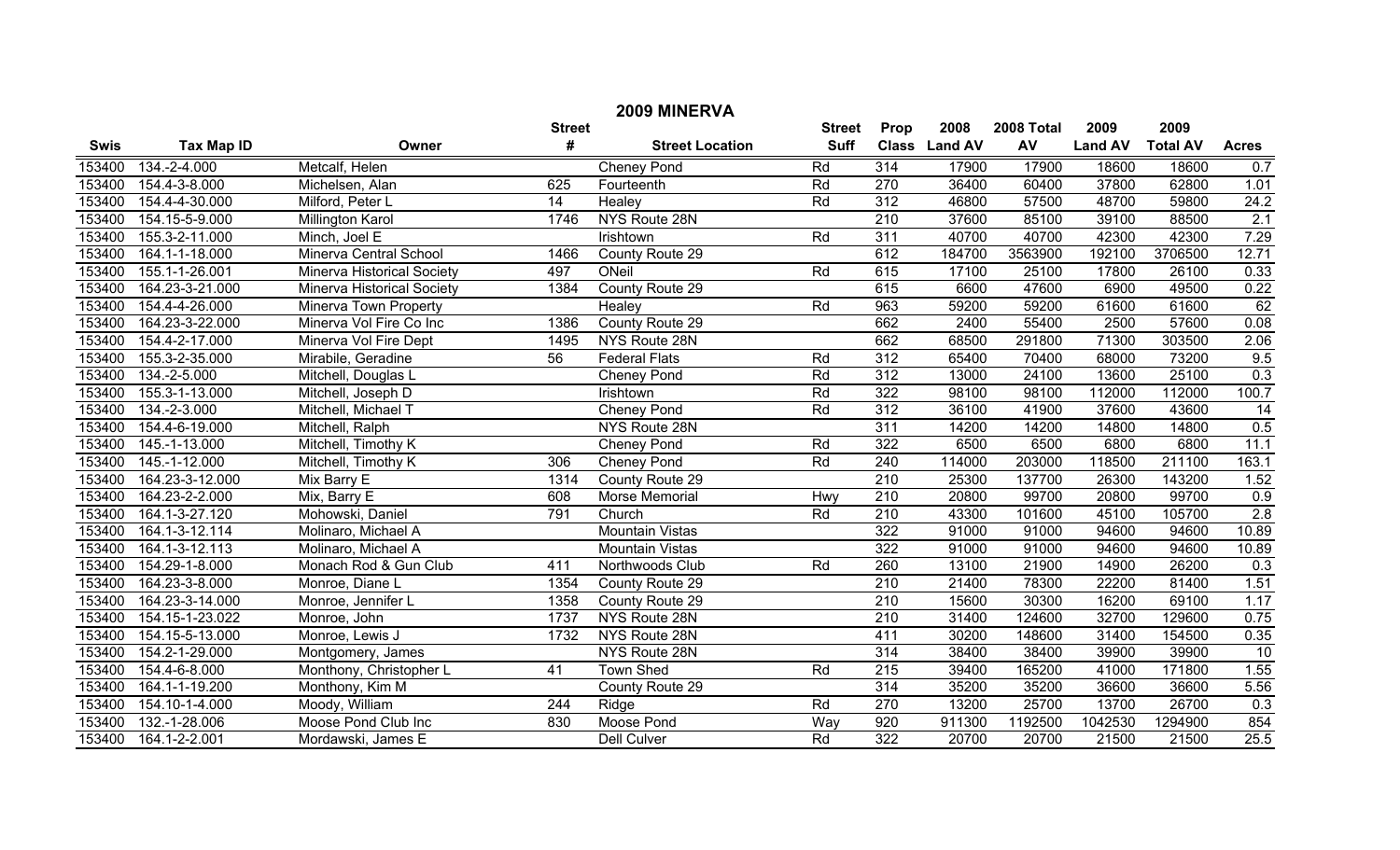|             | 2009 MINERVA      |                        |                 |                        |               |                  |               |            |                |                 |                 |  |
|-------------|-------------------|------------------------|-----------------|------------------------|---------------|------------------|---------------|------------|----------------|-----------------|-----------------|--|
|             |                   |                        | <b>Street</b>   |                        | <b>Street</b> | Prop             | 2008          | 2008 Total | 2009           | 2009            |                 |  |
| <b>Swis</b> | <b>Tax Map ID</b> | Owner                  | #               | <b>Street Location</b> | <b>Suff</b>   |                  | Class Land AV | AV         | <b>Land AV</b> | <b>Total AV</b> | <b>Acres</b>    |  |
| 153400      | 164.1-1-14.003    | Moriarty, Kevin        | 1428            | County Route 29        |               | $\overline{210}$ | 62100         | 131100     | 64500          | 136300          | 6.41            |  |
| 153400      | 144.1-1-15.110    | Morrison, Robert C     |                 | NYS Route 28N          |               | 322              | 39400         | 39400      | 41000          | 41000           | 20.59           |  |
| 153400      | 144.1-1-14.000    | Morrison, Robert C     |                 | NYS Route 28N          |               | 311              | 83900         | 83900      | 87300          | 87300           | 2.98            |  |
| 153400      | 164.23-2-4.000    | Morrison, Scott S      | 612             | Morse Memorial         | Hwy           | 280              | 21800         | 72400      | 22700          | 75300           | 1.4             |  |
| 153400      | 164.2-1-4.000     | Morse Construction Inc |                 | Gouchie                | Rd            | 322              | 102700        | 102700     | 108900         | 108900          | 53.52           |  |
| 153400      | 164.2-1-6.000     | Morse Construction Inc |                 | Gouchie                | Rd            | 322              | 186200        | 186200     | 197600         | 197600          | 160             |  |
| 153400      | 163.2-1-8.000     | Morse, Alan W          | 88              | McKee                  | Rd            | 312              | 76500         | 79100      | 79600          | 85700           | 44.3            |  |
| 153400      | 154.4-4-33.000    | Morse, Douglas E Sr    | 150             | Longs Hill             | Rd            | 270              | 54900         | 61800      | 57100          | 64300           | $\frac{30}{5}$  |  |
| 153400      | 163.2-1-21.003    | Morse, Frederick H     | 1393            | NYS Route 28N          |               | 210              | 42000         | 142200     | 43700          | 147900          |                 |  |
| 153400      | 154.-1-45.001     | Morse, Frederick H Sr  |                 | Fourteenth             | Rd            | 322              | 39500         | 39500      | 41100          | 41100           | 73              |  |
| 153400      | 154.4-4-41.000    | Morse, Frederick H Sr  | 151             | Morse Memorial         | Hwy           | $\overline{210}$ | 49200         | 88600      | 51100          | 92100           | 8.3             |  |
| 153400      | 154.4-3-10.000    | Moulton, Paul          | $\overline{28}$ | Plumley                | Way           | $\overline{210}$ | 33600         | 143000     | 34900          | 148700          | 5.48            |  |
| 153400      | 164.2-1-13.000    | Moyer, Otto A          | 236             | <b>Trout Brook</b>     | Rd            | 240              | 64700         | 110000     | 67300          | 114400          | 21.4            |  |
| 153400      | 164.23-1-8.000    | Mueller, Robert T      | 19              | <b>Trout Brook</b>     | Rd            | 210              | 23300         | 124700     | 24200          | 129700          | 1.4             |  |
| 153400      | 164.23-1-10.000   | Mueller, William       | 5               | <b>Trout Brook</b>     | Rd            | $\overline{210}$ | 5700          | 36100      | 5900           | 37500           | 0.1             |  |
| 153400      | 163.2-1-15.000    | Mule, Santo J          | 168             | <b>McKee</b>           | Rd            | 260              | 81600         | 91900      | 84900          | 95600           | 50              |  |
| 153400      | 155.1-1-34.000    | Mullin, Carol K        |                 | Irishtown              | Rd            | 314              | 32100         | 32100      | 33400          | 33400           | 2.09            |  |
| 153400      | 155.4-1-31.200    | Munoz, Eduardo         | 408             | <b>Trout Brook</b>     | Rd            | $\overline{210}$ | 49700         | 211500     | 51700          | 220000          | 6.21            |  |
| 153400      | 155.1-1-29.000    | Munroe, Joan           |                 | Irishtown              | Rd            | 322              | 53700         | 53700      | 55800          | 55800           | 73              |  |
| 153400      | 155.3-1-34.000    | Munroe, Mary D         |                 | Irishtown              | Rd            | 314              | 22800         | 22800      | 28600          | 28600           | $\overline{9}$  |  |
| 153400      | 155.3-1-37.000    | Munroe, Mary D         | 190             | Irishtown              | Rd            | 240              | 70800         | 134800     | 74900          | 145200          | 32.1            |  |
| 153400      | 154.15-1-27.000   | Murdie, Jeffrey        | 1715            | NYS Route 28N          |               | 433              | 16900         | 64300      | 17900          | 70200           | 0.3             |  |
| 153400      | 154.15-5-41.000   | Murdie, Lee K          |                 | NYS Route 28N          |               | 311              | 28100         | 28100      | 30200          | 30200           | $\overline{3}$  |  |
| 153400      | 154.15-5-40.000   | Murdie, Lee K          | 1688            | NYS Route 28N          |               | 483              | 20000         | 82800      | 20800          | 88100           | 0.5             |  |
| 153400      | 163.2-1-42.000    | Murdie, Lee K          |                 | McKee                  | Rd            | 312              | 32300         | 35600      | 33600          | 38400           | 25              |  |
| 153400      | 163.-1-24.000     | Murdie, Lee K          | $\overline{82}$ | <b>Bennett</b>         | Rd            | 240              | 145000        | 227000     | 150800         | 236100          | 149.8           |  |
| 153400      | 163.-1-25.000     | Murdie, Lee K          |                 | Fourteenth             | Rd            | 314              | 17900         | 17900      | 19600          | 19600           | 31.5            |  |
| 153400      | 133.-1-33.200     | Murphy, David E        |                 | NYS Route 28N          |               | 322              | 55800         | 55800      | 58000          | 58000           | 90.82           |  |
| 153400      | 164.1-3-26.001    | Murphy, James F        | 819             | Church                 | Rd            | 260              | 33200         | 64400      | 34600          | 67000           | 10.02           |  |
| 153400      | 155.3-1-56.300    | Murphy, John           |                 | <b>Federal Flats</b>   | Rd            | 322              | 2600          | 2600       | 2700           | 2700            | 16.9            |  |
| 153400      | 155.3-1-56.200    | Murphy, John           |                 | <b>Federal Flats</b>   | Rd            | 311              | 25100         | 25100      | 26100          | 26100           | 2.8             |  |
| 153400      | 154.2-1-21.000    | Murray, John           |                 | NYS Route 28N          |               | 322              | 32500         | 32500      | 33800          | 33800           | 50              |  |
| 153400      | 154.2-1-27.000    | Murray, John T         | 1868            | NYS Route 28N          |               | 240              | 40200         | 142400     | 41800          | 148100          | $\overline{26}$ |  |
| 153400      | 164.1-4-46.000    | Murray, Thomas R Jr    | $\overline{46}$ | Sullivan               | Way           | 312              | 20500         | 72800      | 21300          | 75700           | 0.3             |  |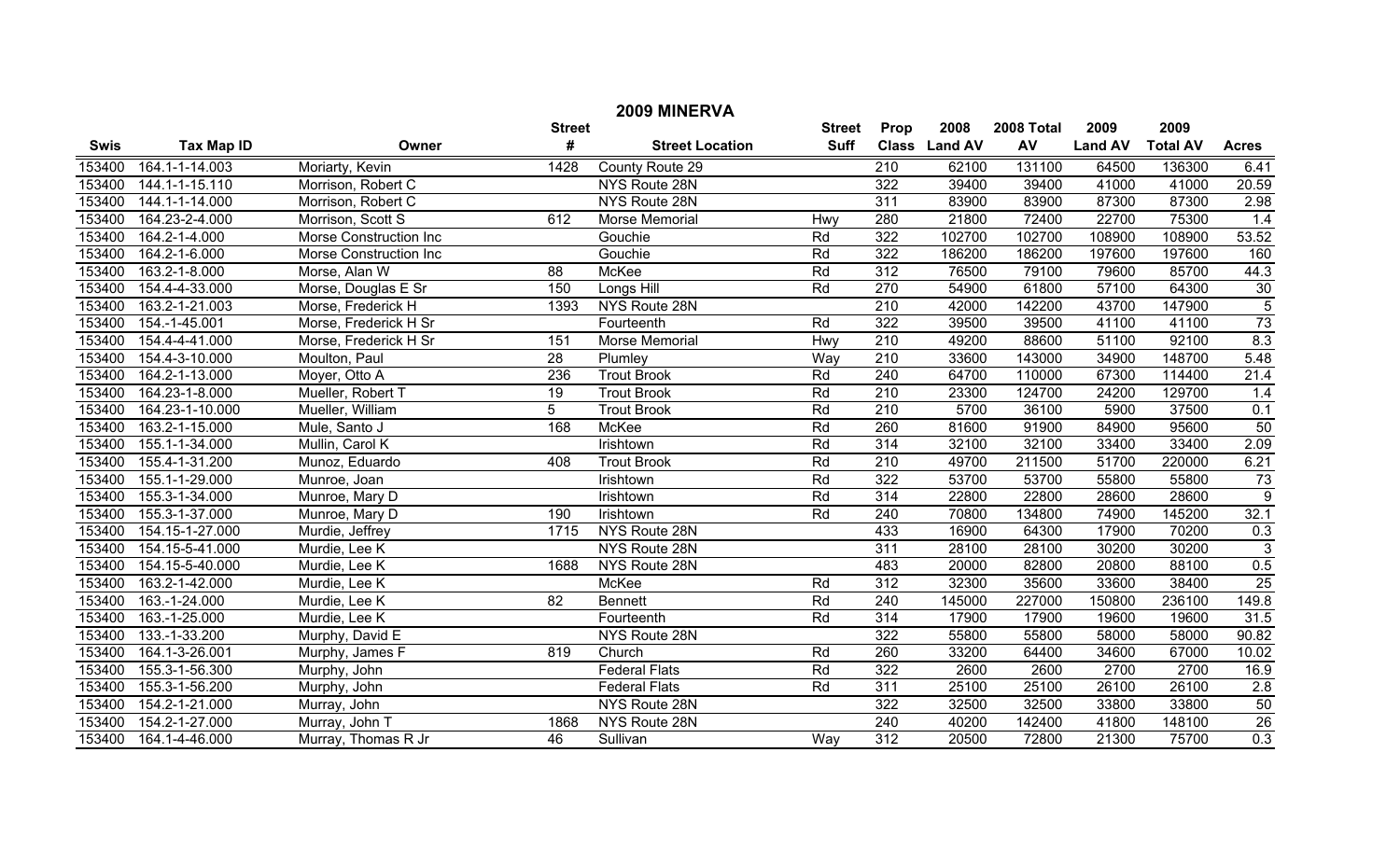| 2009 MINERVA |                        |                         |                 |                        |             |                  |               |         |                |                 |                |  |
|--------------|------------------------|-------------------------|-----------------|------------------------|-------------|------------------|---------------|---------|----------------|-----------------|----------------|--|
|              |                        |                         | <b>Street</b>   | <b>Street</b>          | Prop        | 2008             | 2008 Total    | 2009    | 2009           |                 |                |  |
| <b>Swis</b>  | <b>Tax Map ID</b>      | Owner                   | $\#$            | <b>Street Location</b> | <b>Suff</b> |                  | Class Land AV | AV      | <b>Land AV</b> | <b>Total AV</b> | <b>Acres</b>   |  |
| 153400       | 154.4-8-12.000         | Nadeau, Ronald          |                 | Stewart                | Rd          | 311              |               |         | 15000          | 15000           | 0.75           |  |
| 153400       | 154.4-8-4.000          | Nadeau, Ronald          |                 | <b>Stewart</b>         | Rd          | 311              |               |         | 20000          | 20000           | $\overline{1}$ |  |
| 153400       | 154.4-8-6.000          | Nadeau, Ronald          |                 | <b>NYS Route 28N</b>   |             | 311              |               |         | 31600          | 31600           | 5.03           |  |
| 153400       | 154.4-8-2.000          | Nadeau, Ronald          |                 | <b>Stewart</b>         | Rd          | 311              |               |         | 13000          | 13000           | 0.65           |  |
| 153400       | 154.4-8-14.000         | Nadeau, Ronald          |                 | Stewart                | Rd          | 311              |               |         | 11400          | 11400           | 0.57           |  |
| 153400       | 154.4-8-5.000          | Nadeau, Ronald          |                 | <b>Stewart</b>         | Rd          | 311              |               |         | 22500          | 22500           | 1.18           |  |
| 153400       | 154.4-8-18.000         | Nadeau, Ronald          |                 | Stewart                | Rd          | 311              |               |         | 15200          | 15200           | 0.83           |  |
| 153400       | 154.4-8-15.000         | Nadeau, Ronald          |                 | Stewart                | Rd          | 311              |               |         | 14600          | 14600           | 0.73           |  |
| 153400       | 154.4-8-13.000         | Nadeau, Ronald          |                 | <b>Stewart</b>         | Rd          | 311              |               |         | 12400          | 12400           | 0.62           |  |
| 153400       | 154.4-8-10.000         | Nadeau, Ronald          |                 | Fourteenth             | Rd          | 311              |               |         | 25800          | 25800           | 2.55           |  |
| 153400       | 154.4-8-3.000          | Nadeau, Ronald          |                 | Stewart                | Rd          | 311              |               |         | 13600          | 13600           | 0.68           |  |
| 153400       | 154.4-8-11.000         | Nadeau, Ronald          | 634             | Fourteenth             | Rd          | 311              |               |         | 19000          | 19000           | 1.3            |  |
| 153400       | 154.4-8-1.000          | Nadeau, Ronald          | 1585            | NYS Route 28N          |             | 311              |               |         | 22800          | 22800           | 1.97           |  |
| 153400       | 164.1-4-24.001         | Nakada, Deborah A       |                 | County Route 29        |             | 311              | 11200         | 11200   | 11600          | 11600           |                |  |
| 153400       | 164.1-1-7.000          | Nasert, Carl Myung Ja W | 460             | Morse Memorial         | <b>Hwy</b>  | 260              | 49200         | 92400   | 51200          | 96100           | 14.5           |  |
| 153400       | 634.-9999-132.350/1881 | <b>National Grid</b>    |                 | Total                  |             | 884              | $\mathbf 0$   | 379393  | $\mathbf 0$    | 437519          | $\mathbf 0$    |  |
| 153400       | 162.-1-8.002           | Nature Conservancy Inc  |                 | Fourteenth             | Rd          | 911              | 114400        | 114400  | 120200         | 120200          | 153.3          |  |
| 153400       | 119.-2-2.009           | Nature Conservancy Inc  |                 | NYS Route 28N          |             | 910              | 991300        | 1003200 | 1030900        | 1043300         | 1326.85        |  |
| 153400       | 130.-1-1.039           | Nature Conservancy Inc  |                 | NYS Route 28N          |             | 910              | 6418300       | 6418300 | 6675000        | 6675000         | 8553.38        |  |
| 153400       | 142.-2-3.002           | Nature Conservancy Inc  | 662             | <b>Chain Lakes</b>     | Rd          | 911              | 516500        | 595000  | 654500         | 654500          | 691.2          |  |
| 153400       | 164.1-1-5.000          | Neary, William          | 442             | Morse Memorial         | Hwy         | 240              | 55700         | 184600  | 57900          | 192000          | 11.2           |  |
| 153400       | 164.2-1-21.000         | Neaton, Ronald A        | $\overline{26}$ | Sullivan               | Way         | 312              | 21800         | 51800   | 22700          | 55300           | 0.3            |  |
| 153400       | 154.4-3-22.000         | Nicholson, Daniel J     | $\overline{37}$ | <b>McKee</b>           | Rd          | 312              | 16900         | 37300   | 17600          | 38800           | 0.5            |  |
| 153400       | 154.4-3-25.000         | Nicholson, Elizabeth    |                 | <b>McKee</b>           | Rd          | 311              | 23700         | 23700   | 24600          | 24600           | 0.9            |  |
| 153400       | 164.1-3-29.000         | Nicholson, Richard      |                 | Church                 | Rd          | 311              | 12100         | 12100   | 12600          | 12600           | 0.5            |  |
| 153400       | 155.4-1-30.000         | No-See-Um Corp          |                 | <b>Trout Brook</b>     | Rd          | 322              | 51800         | 51800   | 53900          | 53900           | 24.06          |  |
| 153400       | 155.4-1-9.000          | No-See-Um Corp          | 204             | Ramsey                 | Rd          | 260              | 73900         | 168100  | 76800          | 174800          | 6.28           |  |
| 153400       | 155.4-1-5.000          | No-See-Um Corp          |                 | <b>Trout Brook</b>     | Rd          | 322              | 60100         | 138500  | 62500          | 62500           | 100            |  |
| 153400       | 142.-2-13.001          | Northwoods Club         | 1567            | Northwoods Club        | Rd          | 553              | 83500         | 223500  | 86800          | 232400          |                |  |
| 153400       | 142.12-1-12.000        | Northwoods Club         |                 | Northwoods Club        | Rd          | 311              | 25600         | 25600   | 26600          | 26600           | 0.5            |  |
| 153400       | 142.12-1-20.000        | Northwoods Club         |                 | Ridge                  | Rd          | 311              | 23100         | 23100   | 24000          | 24000           | 0.4            |  |
| 153400       | 142.-2-14.006          | Northwoods Club         | 1567            | Northwoods Club        | Rd          | 912              | 3511400       | 3511400 | 3812500        | 3812500         | 4700.4         |  |
| 153400       | 142.12-1-1.000         | Northwoods Club         |                 | Balsam                 | Rd          | 311              | 38500         | 38500   | 40000          | 40000           |                |  |
| 153400       | 142.-2-4.001           | Northwoods Club         | 1567            | Northwoods Club        | Rd          | $\overline{210}$ | 50100         | 128400  | 52100          | 133500          | $\mathbf{1}$   |  |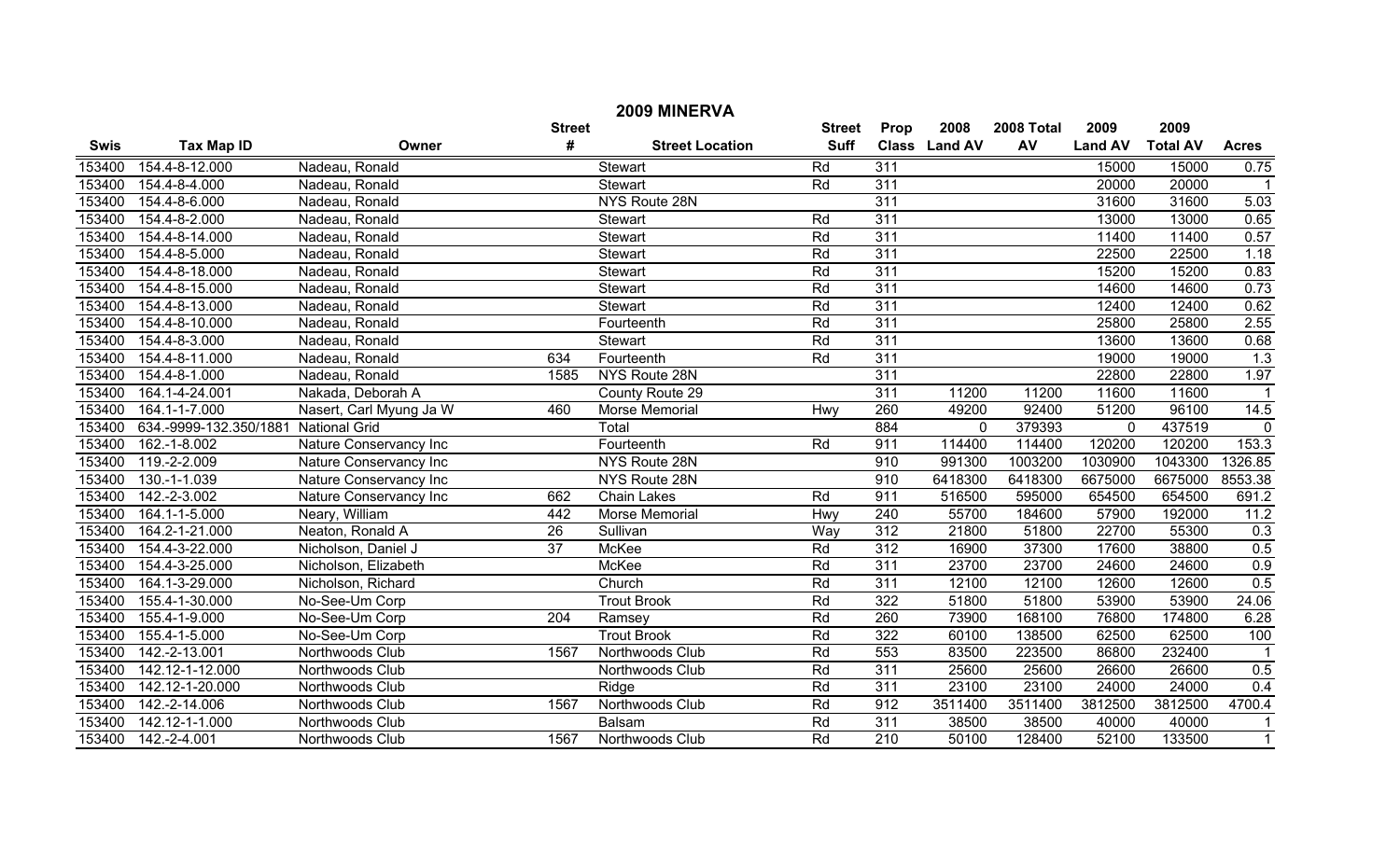| 2009 MINERVA |                   |                                |                  |                        |             |                  |               |        |                |                 |                  |
|--------------|-------------------|--------------------------------|------------------|------------------------|-------------|------------------|---------------|--------|----------------|-----------------|------------------|
|              |                   | <b>Street</b>                  | <b>Street</b>    | Prop                   | 2008        | 2008 Total       | 2009          | 2009   |                |                 |                  |
| <b>Swis</b>  | <b>Tax Map ID</b> | Owner                          | #                | <b>Street Location</b> | <b>Suff</b> |                  | Class Land AV | AV     | <b>Land AV</b> | <b>Total AV</b> | <b>Acres</b>     |
| 153400       | 142.12-1-13.000   | Northwoods Club                |                  | Northwoods Club        | Rd          | $\overline{311}$ | 25600         | 25600  | 26600          | 26600           | 0.5              |
| 153400       | 154.-1-8.000      | Northwoods Cottage Inc         | $\overline{206}$ | Northwoods Club        | Rd          | 240              | 73900         | 174400 | 76900          | 181400          | 46.1             |
| 153400       | 154.-1-9.000      | Northwoods Cottage Inc         |                  | Northwoods Club        | Rd          | 311              | 24100         | 24100  | 25100          | 25100           | 3.8              |
| 153400       | 154.4-4-48.000    | Norton, Jacob D                | 186              | Morse Memorial         | Hwy         | 210              | 59400         | 139800 | 61800          | 145400          | 8.6              |
| 153400       | 154.15-5-26.000   | OBrien, Dennis L               | 87               | Shore                  | Way         | 210              | 89600         | 416700 | 93200          | 433400          | 1.5              |
| 153400       | 154.4-4-42.120    | OBrien, Ellen L                | 136              | Longs Hill             | Rd          | 210              | 31200         | 131200 | 32400          | 131200          | 2.91             |
| 153400       | 154.-1-52.000     | OBrien, Marie H                |                  | Ridge                  | Rd          | 314              | 3300          | 3300   | 3400           | 3400            |                  |
| 153400       | 163.2-1-4.000     | OBrien, Patricia B             | 839              | Fourteenth             | Rd          | 240              | 65100         | 181300 | 67800          | 188600          | 16.2             |
| 153400       | 163.2-1-3.000     | OBrien, Patricia B             |                  | Fourteenth             | Rd          | 312              | 5300          | 11700  | 5500           | 12200           | 0.8              |
| 153400       | 154.-1-62.000     | OBrien, Timothy                |                  | NYS Route 28N          |             | 322              | 70300         | 70300  | 73100          | 73100           | 105.1            |
| 153400       | 154.10-1-8.000    | OBrien, Timothy                | 203              | Ridge                  | Rd          | 240              | 82900         | 277900 | 86200          | 289000          | 48.8             |
| 153400       | 164.23-4-5.200    | Ochsie, Patricia H             | 625              | Church                 | Rd          | $\overline{210}$ | 17800         | 107000 | 18500          | 111300          | 0.47             |
| 153400       | 154.15-5-32.300   | OConnor, Brian                 | 1718             | NYS Route 28N          |             | 210              | 29300         | 92100  | 30500          | 95800           | 0.85             |
| 153400       | 164.2-1-1.120     | OConnor, Michael A             | 206              | <b>Trout Brook</b>     | Rd          | 322              | 99200         | 99200  | 103200         | 103200          | 75.63            |
| 153400       | 163.2-1-20.001    | ODonnell, Brian J              |                  | Fourteenth             | Rd          | 322              | 62500         | 62500  | 65000          | 65000           | 85.8             |
| 153400       | 164.1-2-26.000    | <b>Old Gore Cemetery</b>       | $\overline{716}$ | Church                 | Rd          | 695              | 14800         | 14800  | 15400          | 15400           | 0.3              |
| 153400       | 154.4-3-2.000     | Olden, Arnold L                | 647              | Fourteenth             | Rd          | 210              | 34400         | 91600  | 35800          | 95300           | 1.1              |
| 153400       | 164.1-3-19.000    | Olden, Carl B                  | 171              | West                   | Rd          | 210              | 33300         | 185400 | 34600          | 192800          |                  |
| 153400       | 154.10-1-6.001    | Olmstead, Alan B               | 259              | Ridge                  | Rd          | $\overline{210}$ | 44000         | 106700 | 45800          | 111000          | 4.4              |
| 153400       | 155.3-1-54.200    | <b>Olmstedville Water Dist</b> | 437              | <b>Morse Memorial</b>  | Hwy         | 822              | 27000         | 29500  | 28100          | 30700           | 2.7              |
| 153400       | 155.2-1-7.000     | Olsen, Paul W                  | 702              | <b>Trout Brook</b>     | Rd          | 312              | 52700         | 59100  | 37400          | 44000           | 47.9             |
| 153400       | 142.-2-11.113     | Olson, John E                  | 1567             | Northwoods Club        | Rd          | 260              | 23400         | 137900 | 24300          | 143400          | 0.61             |
| 153400       | 164.23-3-20.000   | OMalley, Kathleen M            | 1378             | County Route 29        |             | $\overline{210}$ | 28500         | 82200  | 29700          | 86900           | 1.98             |
| 153400       | 154.15-5-32.400   | ONeil, Kevin                   |                  | Minerva Lake           | Rd          | 311              | 25400         | 25400  | 27600          | 27600           | 0.93             |
| 153400       | 133.-1-14.000     | Open Space Conservancy Inc     |                  | NYS Route 28N          |             | 910              | 51300         | 51300  | 56400          | 56400           | 68.66            |
| 153400       | 133.-1-16.000     | Open Space Conservancy Inc     |                  | NYS Route 28N          |             | 910              | 89800         | 89800  | 98800          | 98800           | 132.96           |
| 153400       | 144.-1-6.000      | Open Space Conservancy Inc     |                  | NYS Route 28N          |             | 911              | 87400         | 87400  | 90900          | 90900           | 116.8            |
| 153400       | 155.1-1-35.200    | Orlik, Joseph                  | 747              | Irishtown              | Rd          | 312              | 56000         | 136800 | 58300          | 142300          | 11.2             |
| 153400       | 154.4-2-10.200    | Orta Manuel S                  |                  | Fourteenth             | Rd          | 311              | 11300         | 11300  | 11800          | 11800           | 0.39             |
| 153400       | 155.3-1-21.000    | Owen, Jacquelyn                | 188              | <b>Trout Brook</b>     | Rd          | $\overline{312}$ | 42500         | 45800  | 44200          | 47600           | 3                |
| 153400       | 155.4-1-37.100    | Owen, Jane J                   | $\overline{348}$ | <b>Trout Brook</b>     | Rd          | 240              | 75700         | 132900 | 78700          | 164800          | 17               |
| 153400       | 154.4-4-42.190    | Paisley, William               | $\overline{11}$  | Woodlot                | Rd          | 210              | 45300         | 140200 | 47100          | 145800          | 2.81             |
| 153400       | 154.10-1-5.000    | Palmateer, Michael K           | 174              | Ridge                  | Rd          | $\overline{312}$ | 33500         | 42200  | 34900          | 43900           | $\overline{1.2}$ |
| 153400       | 164.1-4-8.100     | Palmatier, Jeffrey R           | 53               | <b>Trout Brook</b>     | Rd          | $\overline{240}$ | 69500         | 268700 | 72200          | 279400          | 50.94            |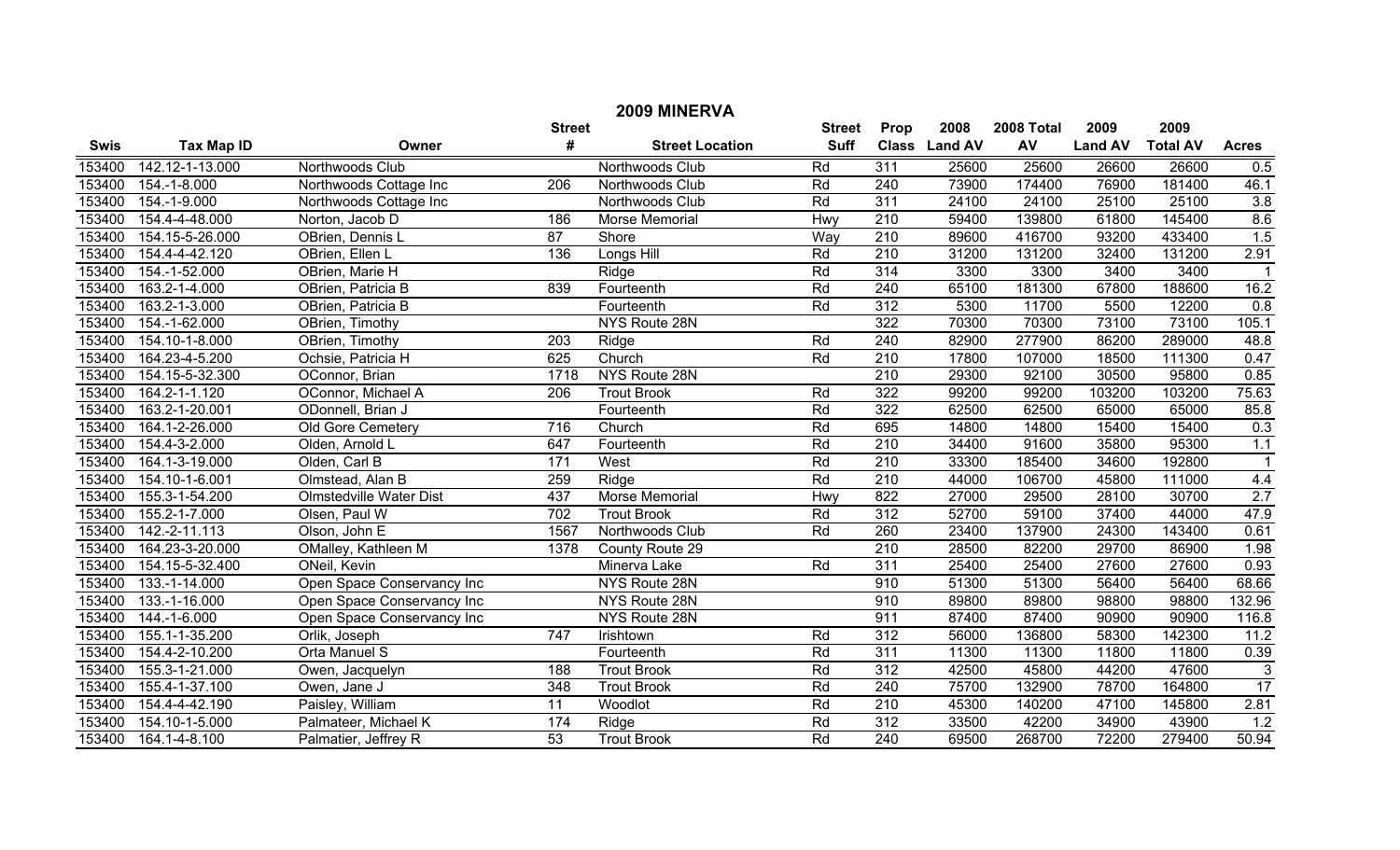| 2009 MINERVA |                   |                         |                  |                        |               |                  |               |            |                |                 |                  |
|--------------|-------------------|-------------------------|------------------|------------------------|---------------|------------------|---------------|------------|----------------|-----------------|------------------|
|              |                   |                         | <b>Street</b>    |                        | <b>Street</b> | Prop             | 2008          | 2008 Total | 2009           | 2009            |                  |
| <b>Swis</b>  | <b>Tax Map ID</b> | Owner                   | #                | <b>Street Location</b> | <b>Suff</b>   |                  | Class Land AV | AV         | <b>Land AV</b> | <b>Total AV</b> | <b>Acres</b>     |
| 153400       | 164.1-3-21.000    | Palmer, Chester         | 167              | West                   | Rd            | 210              | 41600         | 114100     | 43300          | 118700          | 3.2              |
| 153400       | 154.4-4-3.000     | Palmer, Daniel L        | 85               | <b>Morse Memorial</b>  | Hwy           | $\overline{210}$ | 29400         | 174300     | 30600          | 181300          | 0.8              |
| 153400       | 154.15-5-37.000   | Palmer, Keith R         | 1702             | NYS Route 28N          |               | 210              | 14500         | 73600      | 15000          | 76500           | 0.3              |
| 153400       | 154.15-5-38.000   | Palmer, Keith R         |                  | NYS Route 28N          |               | 311              | 24900         | 24900      | 25900          | 25900           | 1.6              |
| 153400       | 164.1-1-11.000    | Palmer, Paul            | 562              | Morse Memorial         | Hwy           | $\overline{210}$ | 57200         | 148700     | 59400          | 174400          | 1.63             |
| 153400       | 164.1-4-11.200    | Palmer, Roy R           | 1206             | County Route 29        |               | $\overline{210}$ | 46500         | 126100     | 48300          | 131100          | $\overline{3.7}$ |
| 153400       | 164.23-4-10.000   | Palumbo, Francis G      | $\overline{10}$  | Decker                 | Way           | 210              | 8400          | 100800     | 8700           | 104800          | 0.3              |
| 153400       | 155.3-2-6.000     | Paolina, Joseph R       | 108              | <b>Federal Flats</b>   | Rd            | 210              | 42900         | 144300     | 47200          | 158700          | 4.03             |
| 153400       | 163.2-1-30.000    | Papa, Maria M           | 44               | Ken Mason              | Way           | 210              | 24000         | 104300     | 25000          | 108500          | 0.5              |
| 153400       | 163.-1-21.100     | Paradis, Frances D      | 974              | Fourteenth             | Rd            | 210              | 47800         | 136500     | 49800          | 142000          | 4.9              |
| 153400       | 163.-1-44.000     | Paradis, John           | 980              | Fourteenth             | Rd            | $\overline{210}$ | 38400         | 147200     | 39900          | 153100          | 1.9              |
| 153400       | 163.-1-20.000     | Paradis, John P         | 948              | Fourteenth             | Rd            | 210              | 56700         | 138300     | 58900          | 143800          | 7.7              |
| 153400       | 164.23-4-13.000   | Parish House            | 639              | Church                 | Rd            | $\overline{210}$ | 17100         | 132600     | 17800          | 137900          | 1.33             |
| 153400       | 164.1-4-38.000    | Parker, Raymon P        | $\overline{48}$  | Sullivan               | Way           | 260              | 50000         | 82700      | 52000          | 86000           | 1.28             |
| 153400       | 164.1-4-22.001    | Parker, Raymon P        |                  | County Route 29        |               | 311              | 11600         | 11600      | 12100          | 12100           | 0.81             |
| 153400       | 155.3-2-25.000    | Paruolo, Penny          | $\overline{12}$  | Lafond                 | Way           | 270              | 13100         | 22900      | 13600          | 23800           | 0.28             |
| 153400       | 164.1-4-31.100    | Pastore, Louis          | 1234             | County Route 29        |               | 210              | 54900         | 116800     | 57100          | 124900          | 3.2              |
| 153400       | 163.-1-5.000      | Paul, Thomas            | 1979             | Fourteenth             | Rd            | $\overline{312}$ | 125500        | 144100     | 131700         | 152800          | 105.4            |
| 153400       | 163.-1-7.000      | Paul, Thomas            |                  | Fourteenth             | Rd            | 314              | 22800         | 22800      | 23700          | 23700           | $\overline{1}$   |
| 153400       | 164.2-1-18.000    | Perkins, Jeffrey        |                  | County Route 29        |               | 311              | 19200         | 19200      | 20000          | 20000           | 0.3              |
| 153400       | 164.1-3-10.000    | Persons, Norman M       | 1205             | County Route 29        |               | 280              | 63200         | 262000     | 65700          | 272500          | 9.1              |
| 153400       | 164.1-3-9.100     | Persons, Norman M       | 1219             | County Route 29        |               | 240              | 56700         | 102700     | 59000          | 106800          | 26.77            |
| 153400       | 154.4-4-55.000    | Persons, Todd           | 6                | <b>Town Shed</b>       | Rd            | 210              | 32600         | 89600      | 33900          | 93200           | 0.9              |
| 153400       | 142.12-1-3.000    | Peters, Richard C       | 1567             | Northwoods Club        | Rd            | 260              | 34100         | 113500     | 35400          | 118000          | 0.5              |
| 153400       | 154.29-1-4.000    | Peterson, Thomas W      | 395              | Northwoods Club        | Rd            | 312              | 37200         | 51200      | 38600          | 53200           | 2.6              |
| 153400       | 155.1-1-21.110    | Petronella, Alexander J | 176              | John Brannon           | Rd            | 240              | 56400         | 257500     | 58700          | 267800          | 37.9             |
| 153400       | 163.2-2-18.000    | Pfirman, Wesley         | 1262             | NYS Route 28N          |               | $\overline{312}$ | 45600         | 56700      | 47500          | 62800           | 23.18            |
| 153400       | 154.4-2-16.000    | Picone, Thomas R        | 1499             | NYS Route 28N          |               | 270              | 16500         | 36700      | 17200          | 38200           | 0.4              |
| 153400       | 162.-1-3.000      | Pierson, Thomas D       | 1996             | Fourteenth             | Rd            | 312              | 98300         | 115300     | 102200         | 119900          | 89.5             |
| 153400       | 163.-1-17.100     | Piper, Eric D           | 31               | <b>Burdick</b>         | Rd            | $\overline{210}$ | 57600         | 368000     | 59900          | 382700          | 5.16             |
| 153400       | 164.1-4-19.000    | Pless, Gary             | $\overline{3}$   | Stillwater             | Way           | $\overline{210}$ | 14300         | 51300      | 14900          | 53400           | 0.4              |
| 153400       | 154.4-2-8.000     | Plumley, Donald T       | 619              | Fourteenth             | Rd            | 210              | 36800         | 97000      | 40300          | 120100          | 1.1              |
| 153400       | 154.4-3-32.000    | Plumley, Donald T       | 17               | Plumley                | Way           | 240              | 53200         | 151800     | 55400          | 167900          | 49.57            |
| 153400       | 164.1-2-6.000     | Poulin, Dennis J        | $\overline{531}$ | Hardscrabble           | Rd            | 270              | 33400         | 42600      | 34700          | 44300           | 1.1              |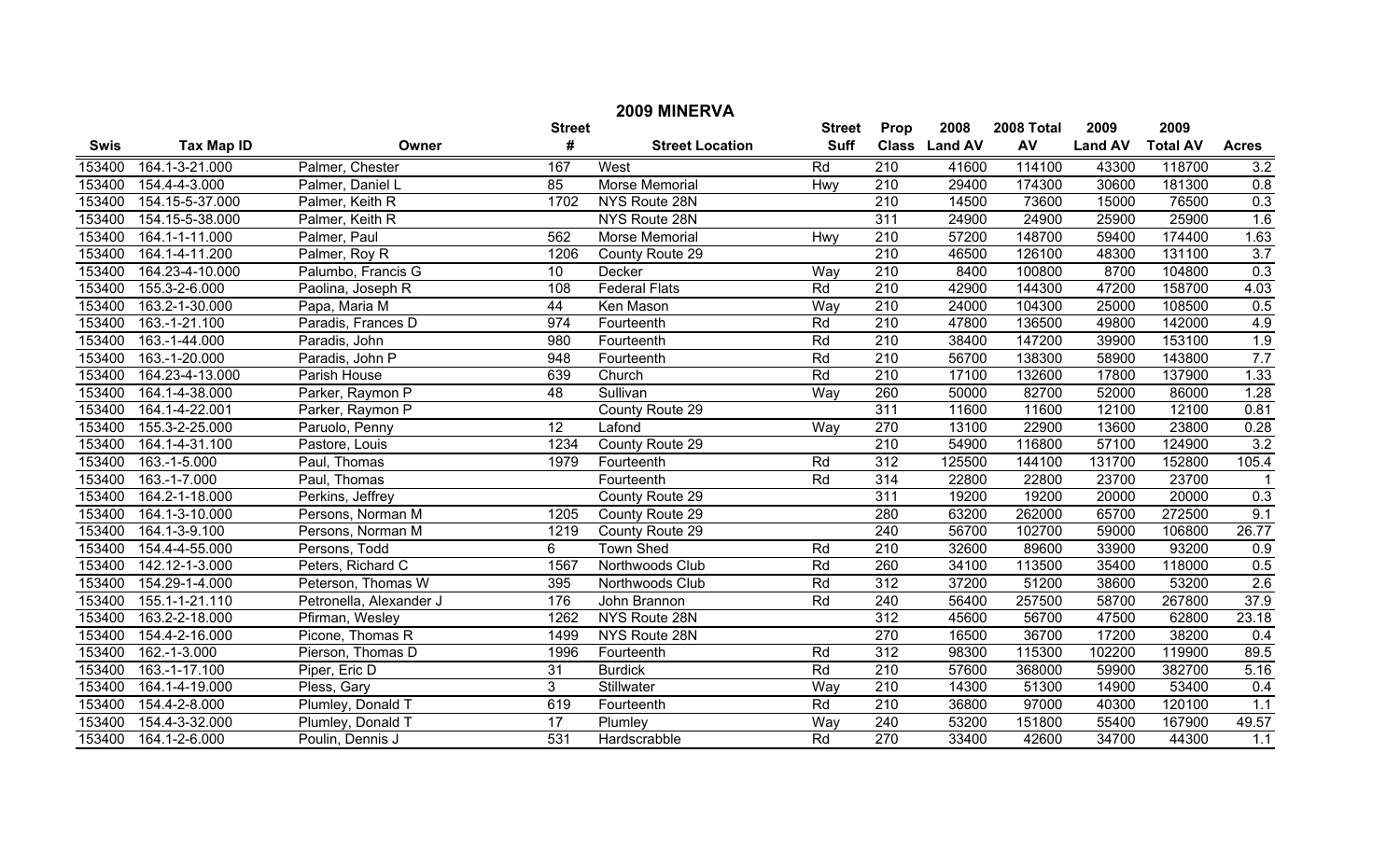| 2009 MINERVA |                   |                              |                  |                        |               |                  |               |            |                |                 |                         |
|--------------|-------------------|------------------------------|------------------|------------------------|---------------|------------------|---------------|------------|----------------|-----------------|-------------------------|
|              |                   |                              | <b>Street</b>    |                        | <b>Street</b> | Prop             | 2008          | 2008 Total | 2009           | 2009            |                         |
| <b>Swis</b>  | <b>Tax Map ID</b> | Owner                        | #                | <b>Street Location</b> | <b>Suff</b>   |                  | Class Land AV | AV         | <b>Land AV</b> | <b>Total AV</b> | <b>Acres</b>            |
| 153400       | 144.1-1-25.000    | Powe-Dopwell Joan M          |                  | NYS Route 28N          |               | 314              | 21000         | 21000      | 21800          | 21800           |                         |
| 153400       | 164.1-2-22.000    | Pratt, Anson D               | 660              | Church                 | Rd            | $\overline{210}$ | 17200         | 40600      | 17900          | 42200           | 0.44                    |
| 153400       | 163.-1-22.200     | Pratt, Daniel G              | 959              | Fourteenth             | Rd            | $\overline{210}$ | 43900         | 116700     | 45700          | 121400          | 3.85                    |
| 153400       | 164.23-3-11.110   | Pratt, Lawrence G Jr         |                  | Donnelly               | Rd            | 311              | 19900         | 19900      | 23700          | 23700           | $\overline{2}$          |
| 153400       | 164.23-3-11.210   | Pratt, Lawrence G Jr         | 1326             | County Route 29        |               | 312              | 29700         | 107400     | 30900          | 111700          | 4.9                     |
| 153400       | 163.2-1-19.200    | Pratt, Lawrence G Jr         |                  | NYS Route 28N          |               | 240              | 58100         | 292000     | 60400          | 303700          | 30.87                   |
| 153400       | 163.2-1-19.100    | Pratt, Lawrence G Jr         | 1413             | NYS Route 28N          |               | 210              | 42600         | 131800     | 44300          | 137100          | 5.47                    |
| 153400       | 154.4-5-2.000     | Pratt, Ronnie N              | $\overline{17}$  | Stewart                | Rd            | 270              | 27600         | 85100      | 28700          | 88500           | 0.8                     |
| 153400       | 154.4-1-9.000     | Pribish, Marilyn R           |                  | NYS Route 28N          |               | 311              | 40900         | 40900      | 42500          | 42500           | 4.6                     |
| 153400       | 164.1-3-24.000    | Price, Philip M              |                  | West                   | Rd            | 322              | 23300         | 23300      | 24200          | 24200           | 10.7                    |
| 153400       | 164.1-4-15.100    | Printy, Leah                 | 1128             | County Route 29        |               | 270              | 32400         | 46300      | 33700          | 48200           | 11.8                    |
| 153400       | 164.23-3-17.000   | Printy, Richard P            | 1366             | County Route 29        |               | 210              | 5800          | 53900      | 6100           | 56100           | 0.06                    |
| 153400       | 163.2-1-34.000    | Prokopowicz, Anthony S       |                  | NYS Route 28N          |               | 322              | 134200        | 134200     | 143200         | 143200          | 178.94                  |
| 153400       | 154.4-4-42.180    | Radulovic Marc X             |                  | Longs Hill             | Rd            | 311              | 40700         | 40700      | 42300          | 42300           | 7.3                     |
| 153400       | 144.1-1-24.100    | Ranz, John                   |                  | NYS Route 28N          |               | 322              | 44200         | 44200      | 46000          | 46000           | 39.78                   |
| 153400       | 144.1-1-24.200    | Ranz, John                   | 2711             | NYS Route 28N          |               | 210              | 49400         | 105700     | 51300          | 109900          | 9.31                    |
| 153400       | 144.1-1-24.300    | Ranz, John                   |                  | NYS Route 28N          |               | 314              | 18800         | 18800      | 19600          | 19600           | 0.9                     |
| 153400       | 154.4-2-10.100    | Ratigan, John P              | 1557             | NYS Route 28N          |               | $\overline{210}$ | 17100         | 54400      | 17800          | 56600           | 0.49                    |
| 153400       | 164.2-1-15.002    | Raymond, Daniel J            | 1068             | County Route 29        |               | 270              | 44400         | 60400      | 46200          | 62800           | 27.33                   |
| 153400       | 164.2-1-15.200    | Raymond, Madeline            | 1084             | County Route 29        |               | 220              | 50600         | 122000     | 52600          | 126900          | 17.95                   |
| 153400       | 154.15-1-15.000   | Raymond, Marcia M            | 1779             | NYS Route 28N          |               | $\overline{210}$ | 34000         | 73700      | 35300          | 76600           | $\overline{1}$          |
| 153400       | 144.1-1-15.603    | Raymond, Richard A           | 2893             | NYS Route 28N          |               | 210              | 145700        | 364800     | 151500         | 379400          | 4.95                    |
| 153400       | 155.4-1-7.000     | Reagan, Robert R             | 188              | Ramsey                 | Rd            | $\overline{240}$ | 113100        | 181700     | 117700         | 189000          | 79.41                   |
| 153400       | 155.4-1-11.000    | Reagan, Robert R             |                  | <b>Trout Brook</b>     | Rd            | 322              | 69000         | 69000      | 71800          | 71800           | 42.38                   |
| 153400       | 155.1-1-18.000    | Reicherter, James A          |                  | John Brannon           | Rd            | 314              | 30300         | 30300      | 31500          | 31500           | 1.67                    |
| 153400       | 164.1-4-43.001    | Rentz, Robert C              | 40               | Sullivan               | Way           | $\overline{210}$ | 21100         | 85500      | 21900          | 88900           | 0.3                     |
| 153400       | 164.1-4-47.000    | Rentz, Robert C              |                  | County Route 29        |               | 311              | 11600         | 11600      | 12100          | 12100           | 0.4                     |
| 153400       | 155.3-1-12.000    | Ricketson, Duane             | 30               | Ricketson              | Rd            | 240              | 77100         | 124200     | 80200          | 129200          | 12.5                    |
| 153400       | 154.-1-6.000      | Ridge Runners Hntng Club Inc | 2261             | NYS Route 28N          |               | 260              | 58600         | 92900      | 60900          | 96600           | 50                      |
| 153400       | 164.1-2-30.000    | Rigney, Michael T            |                  | Church                 | Rd            | 311              | 7800          | 7800       | 8100           | 8100            | 6.9                     |
| 153400       | 154.4-4-37.000    | Rinaldi, Maureen             | $\overline{243}$ | <b>Morse Memorial</b>  | Hwy           | 210              | 42700         | 133900     | 44500          | 139300          | $\overline{\mathbf{4}}$ |
| 153400       | 155.3-2-22.000    | Riviello, Innocenzo          | 519              | Morse Memorial         | Hwy           | 270              | 28700         | 47300      | 29900          | 49200           | 0.72                    |
| 153400       | 154.4-4-51.100    | Roberts, Michele L           | 1454             | NYS Route 28N          |               | $\overline{210}$ | 47400         | 125700     | 49300          | 130700          | 8.33                    |
| 153400       | 164.23-3-6.000    | Robinson, Ruth A             | 79               | Donnelly               | Rd            | $\overline{210}$ | 30700         | 87800      | 31900          | 91300           | $\mathbf{1}$            |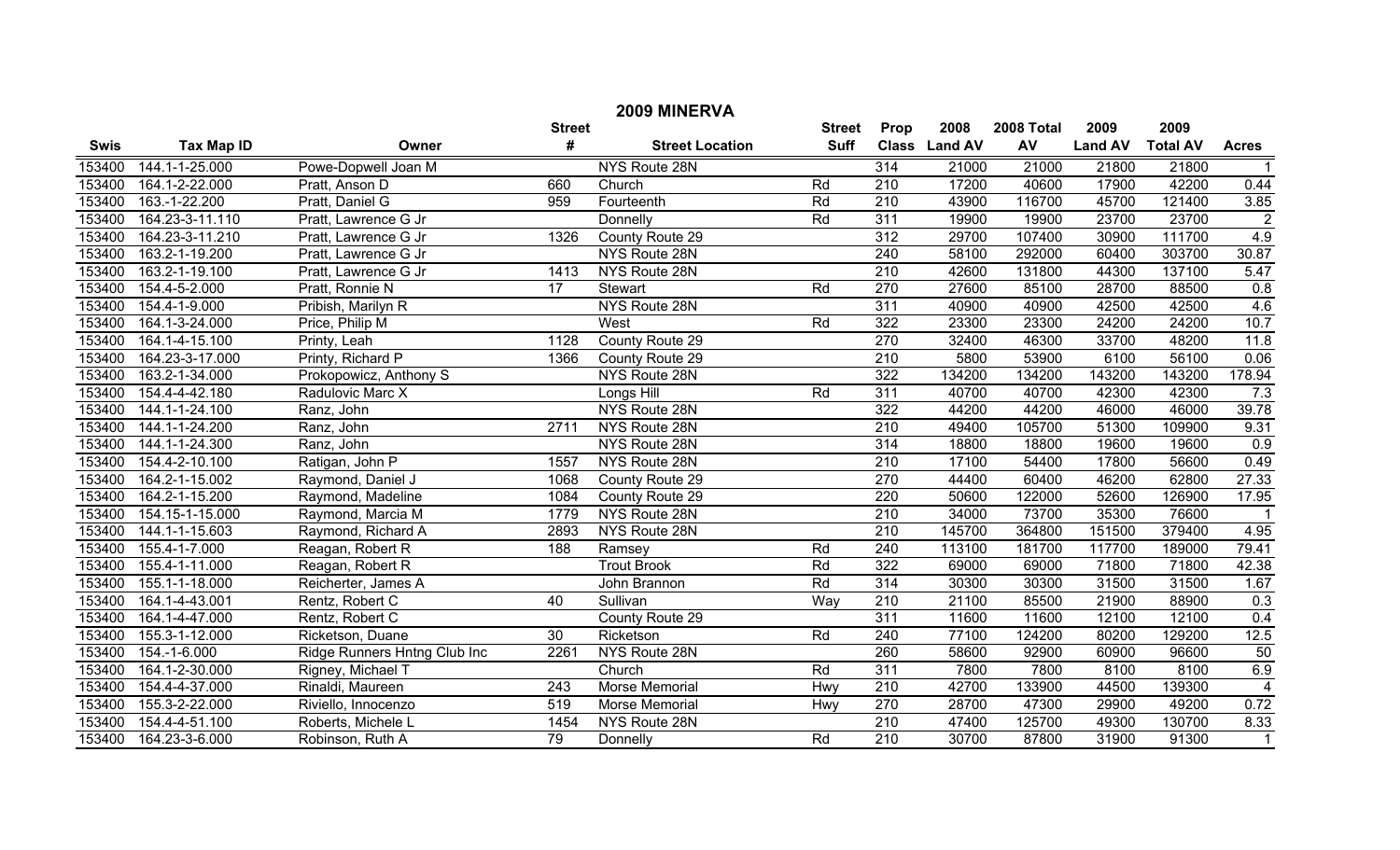| 2009 MINERVA |                   |                       |                  |                        |               |                  |               |            |                |                 |                 |
|--------------|-------------------|-----------------------|------------------|------------------------|---------------|------------------|---------------|------------|----------------|-----------------|-----------------|
|              |                   |                       | <b>Street</b>    |                        | <b>Street</b> | Prop             | 2008          | 2008 Total | 2009           | 2009            |                 |
| <b>Swis</b>  | <b>Tax Map ID</b> | Owner                 | #                | <b>Street Location</b> | <b>Suff</b>   |                  | Class Land AV | AV         | <b>Land AV</b> | <b>Total AV</b> | <b>Acres</b>    |
| 153400       | 154.-1-42.000     | Roden, Andrew J       |                  | NYS Route 28N          |               | 314              | 5300          | 5300       | 5500           | 5500            | 1.5             |
| 153400       | 164.1-3-20.000    | Rodgers Alan          | 165              | West                   | Rd            | $\overline{210}$ | 24900         | 102900     | 24900          | 102900          | 0.65            |
| 153400       | 164.23-4-12.000   | Roman Catholic Church | 635              | Church                 | Rd            | 620              | 10700         | 228600     | 11100          | 237700          | 0.46            |
| 153400       | 154.-1-60.003     | Rook, Robert E        | 359              | Ridge                  | Rd            | 910              | 141900        | 205300     | 147600         | 213500          | 155.76          |
| 153400       | 164.1-2-11.000    | Rudnick, Joseph       | 1541             | County Route 29        |               | 240              | 62300         | 211500     | 64800          | 256000          | 31.15           |
| 153400       | 144.-1-28.000     | Rutz, Doris           |                  | NYS Route 28N          |               | 280              | 110300        | 203800     | 114800         | 212000          | 85.9            |
| 153400       | 155.3-1-60.000    | Ruzbacki, Toni        | 393              | Morse Memorial         | Hwy           | 210              | 74400         | 143000     | 77400          | 148700          | 8.6             |
| 153400       | 164.1-2-10.000    | Ryan, Kathleen        | 1563             | County Route 29        |               | 240              | 70200         | 259500     | 73000          | 280900          | 66.3            |
| 153400       | 154.-1-12.000     | Rywelski, Joseph      |                  | Northwoods Club        | Rd            | 322              | 43800         | 43800      | 45600          | 45600           | 45.53           |
| 153400       | 163.-1-23.000     | Sackaris, Anastasios  | 23               | <b>Bennett</b>         | Rd            | 210              | 60000         | 134200     | 62400          | 139600          | 8.7             |
| 153400       | 154.15-5-16.111   | Salamon, Kenneth J    | 12               | Shore                  | Way           | $\overline{210}$ | 55600         | 275500     | 57800          | 286500          | 0.9             |
| 153400       | 155.3-2-29.000    | Salon, Michel         |                  | Lafond                 | Way           | 311              | 22200         | 22200      | 23100          | 23100           | 1.5             |
| 153400       | 155.3-2-20.000    | Sanalitro, Ronald G   | 527              | <b>Morse Memorial</b>  | Hwy           | 270              | 41300         | 55300      | 42900          | 57500           | 1.13            |
| 153400       | 154.15-1-26.000   | Sanders Donna J       | 1723             | NYS Route 28N          |               | 425              | 67100         | 294800     | 69800          | 306600          | $\overline{26}$ |
| 153400       | 154.15-2-1.000    | Sanders, Donna J      | 1697             | NYS Route 28N          |               | $\overline{210}$ | 28400         | 157200     | 29500          | 163500          | 0.82            |
| 153400       | 163.2-1-5.000     | Sauer, Charles A      | $\overline{25}$  | Sauers                 | Way           | 240              | 206600        | 502000     | 214900         | 522100          | 94.6            |
| 153400       | 142.12-1-4.000    | Savage, William H     | 1567             | Northwoods Club        | Rd            | 260              | 35200         | 169000     | 36600          | 175800          | 0.5             |
| 153400       | 164.1-2-14.002    | Savarie, Robert L     | 1447             | County Route 29        |               | 240              | 82300         | 176100     | 85500          | 183100          | 40.74           |
| 153400       | 155.3-1-7.000     | Savarie, Thomas       |                  | <b>Federal Flats</b>   | Rd            | 322              | 29300         | 29300      | 20745          | 20745           | 46.1            |
| 153400       | 155.3-1-6.500     | Savarie, Thomas       | 386              | Longs Hill             | Rd            | 240              | 51800         | 170200     | 43240          | 167440          | 32.8            |
| 153400       | 155.1-1-33.000    | Schaffner, Constance  |                  | Irishtown              | Rd            | 314              | 51400         | 51400      | 53500          | 53500           | 7.5             |
| 153400       | 142.12-1-7.001    | Scherr, Edward P      | 1567             | Northwoods Club        | Rd            | $\overline{210}$ | 28400         | 138300     | 29500          | 143800          | 0.51            |
| 153400       | 154.4-2-12.000    | Schulz, Leonard       |                  | Fourteenth             | Rd            | 311              | 11600         | 11600      | 12100          | 12100           | 1.1             |
| 153400       | 154.4-2-7.110     | Schulz, Leonard       | 611              | Fourteenth             | Rd            | 260              | 44500         | 54000      | 46300          | 84700           | 3.6             |
| 153400       | 133.4-1-10.020    | Scully, Sarah I       | 122              | <b>Hewitt</b>          | Rd            | 280              | 152500        | 424500     | 158600         | 441500          | 2.61            |
| 153400       | 142.12-2-1.000    | Seagears, Murray W    | 1567             | Northwoods Club        | Rd            | 260              | 51800         | 152600     | 53900          | 158700          | 1.8             |
| 153400       | 154.-1-5.200      | Sharrow, Edward       | $\overline{277}$ | Northwoods Club        | Rd            | 240              | 44100         | 137600     | 45900          | 143100          | 12.78           |
| 153400       | 164.1-2-18.000    | Shaw, Nancy W         | 1465             | County Route 29        |               | $\overline{210}$ | 35000         | 69200      | 36400          | 72000           | 1.4             |
| 153400       | 154.15-5-18.000   | Shaw, Ronald A        | 40               | Shore                  | <b>Way</b>    | 210              | 75700         | 220100     | 78700          | 228900          | 0.5             |
| 153400       | 154.4-3-1.000     | Shea, Mark            |                  | Fourteenth             | Rd            | 312              | 17100         | 17500      | 17800          | 18200           | 0.65            |
| 153400       | 155.4-1-16.000    | Shear, Kenneth        | 46               | <b>Nurses</b>          | Rd            | 210              | 47000         | 154300     | 48900          | 160500          | 1.88            |
| 153400       | 155.4-1-17.002    | Shear, Kenneth        |                  | Wamsley                | Rd            | 314              | 25100         | 25100      | 27300          | 27300           | 1.68            |
| 153400       | 154.15-2-4.000    | Sheehan, John B       | 1679             | NYS Route 28N          |               | 210              | 34600         | 95300      | 36000          | 99100           | 1.1             |
| 153400       | 164.23-3-13.000   | Sheehan, Timothy J    | 1352             | County Route 29        |               | $\overline{210}$ | 23500         | 95300      | 24400          | 99100           | 1.6             |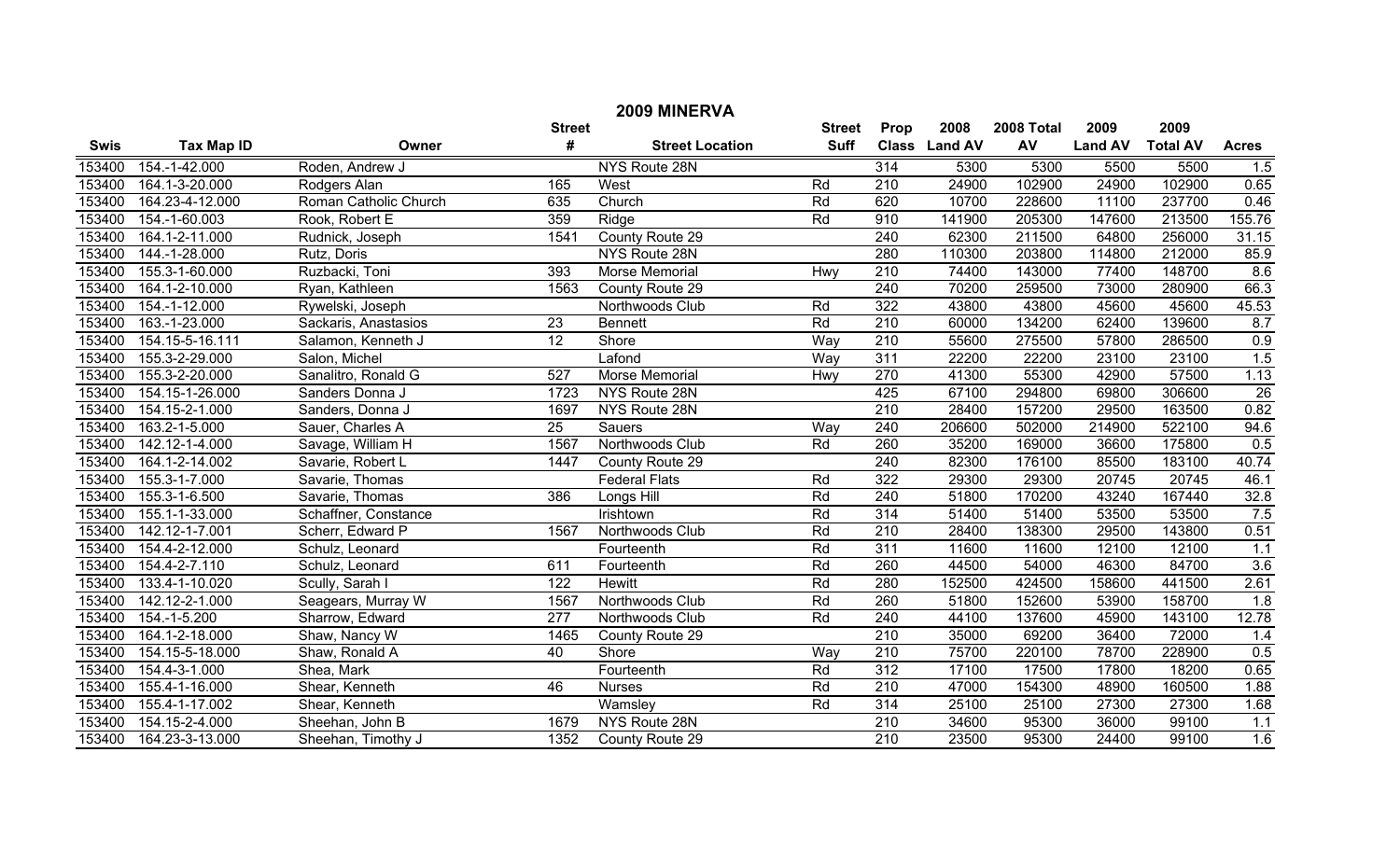| 2009 MINERVA |                   |                          |                  |                        |             |                  |               |        |                |                 |                |
|--------------|-------------------|--------------------------|------------------|------------------------|-------------|------------------|---------------|--------|----------------|-----------------|----------------|
|              |                   |                          | <b>Street</b>    | <b>Street</b>          | Prop        | 2008             | 2008 Total    | 2009   | 2009           |                 |                |
| <b>Swis</b>  | <b>Tax Map ID</b> | Owner                    | #                | <b>Street Location</b> | <b>Suff</b> |                  | Class Land AV | AV     | <b>Land AV</b> | <b>Total AV</b> | <b>Acres</b>   |
| 153400       | 154.4-5-13.000    | Sheldon, Michael J       |                  | Fourteenth             | Rd          | $\overline{311}$ | 41900         | 41900  | 43600          | 43600           | 4.82           |
| 153400       | 154.4-3-27.000    | Sheldon, Michael J       |                  | <b>McKee</b>           | Rd          | 311              | 9800          | 9800   | 10200          | 10200           | 0.23           |
| 153400       | 154.15-5-7.000    | Sheridan, Philip         |                  | NYS Route 28N          |             | 311              | 24100         | 24100  | 25100          | 25100           | 1.4            |
| 153400       | 154.4-4-11.000    | Sigler, James            | 61               | Beach                  | Rd          | 260              | 15100         | 100375 | 15700          | 104400          | 0.3            |
| 153400       | 144.1-1-17.182    | Silver, Ronnie           | 2873             | NYS Route 28N          |             | $\overline{210}$ | 172700        | 415200 | 179600         | 431800          | 7.78           |
| 153400       | 154.15-5-23.120   | Slater, Donald M         | 75               | Shore                  | Way         | $\overline{210}$ | 83600         | 181300 | 87000          | 188600          | 0.53           |
| 153400       | 155.3-1-71.000    | Smith, Bethany           | $\overline{18}$  | Owens                  | Rd          | 210              | 48800         | 115200 | 50700          | 119800          | 4.37           |
| 153400       | 155.3-1-10.000    | Smith, James A           | 358              | Irishtown              | Rd          | $\overline{312}$ | 50000         | 63400  | 52000          | 65900           | $\overline{5}$ |
| 153400       | 154.15-1-24.000   | Smith, Kenneth W Jr      | 10               | Frazier                | Way         | 210              | 10100         | 29700  | 10500          | 30900           | 0.22           |
| 153400       | 155.3-2-24.000    | Smith, Kimberly          | 497              | Morse Memorial         | Hwy         | 270              | 37000         | 57200  | 38500          | 59500           | 1.3            |
| 153400       | 164.1-4-36.000    | Smith, Philip            |                  | County Route 29        |             | 311              | 17000         | 17000  | 17700          | 17700           | 0.62           |
| 153400       | 154.4-4-28.000    | Smith, Vernon H          | $\overline{132}$ | Healey                 | Rd          | $\overline{312}$ | 27000         | 30900  | 28000          | 32100           | $\overline{2}$ |
| 153400       | 154.15-1-28.000   | Smith, Vernon H Sr       | 1713             | NYS Route 28N          |             | 210              | 24400         | 87400  | 25400          | 87400           | 0.8            |
| 153400       | 154.4-6-21.000    | Smith, William C         | 38               | Morse Memorial         | Hwy         | 210              | 35100         | 167600 | 36500          | 174300          | 1.7            |
| 153400       | 154.4-5-14.000    | Soloski Mark             |                  | Fourteenth             | Rd          | 311              | 38400         | 38400  | 39900          | 39900           | 4.82           |
| 153400       | 154.15-5-24.000   | Spuehler, Walter         |                  | Shore                  | Way         | 311              | 73900         | 73900  | 76900          | 76900           | 0.6            |
| 153400       | 163.-1-8.000      | Spyro, Katherine         | 1872             | Fourteenth             | Rd          | 312              | 110800        | 115000 | 115200         | 119600          | 83.9           |
| 153400       | 154.-1-56.000     | Spyro, Katherine         |                  | Northwoods Club        | Rd          | 322              | 108400        | 108400 | 112700         | 112700          | 170.1          |
| 153400       | 155.1-1-42.400    | St Josephs RC Cemetery   | 479              | ONeil                  | Rd          | 620              | 46300         | 94300  | 48200          | 98100           | 1.31           |
| 153400       | 155.3-1-6.200     | St Josephs RC Church     |                  | ONeil                  | Rd          | 695              | 29000         | 29000  | 30200          | 30200           |                |
| 153400       | 155.1-1-23.001    | St Josephs RC Church     |                  | ONeil                  | Rd          | 695              | 22600         | 22600  | 23500          | 23500           | 0.51           |
| 153400       | 155.1-1-27.000    | Stacy, Katherine A       | 634              | Irishtown              | Rd          | $\overline{210}$ | 43700         | 90600  | 45400          | 94200           | 4              |
| 153400       | 154.4-7-1.000     | Stafford, John           | 109              | Morse Memorial         | Hwy         | 210              | 36200         | 213700 | 37600          | 222200          | 1.07           |
| 153400       | 154.15-5-5.000    | Stanton, Sandra A        |                  | NYS Route 28N          |             | 311              | 32900         | 32900  | 34200          | 34200           | 3.9            |
| 153400       | 163.-1-19.000     | Staples, Scott D         | 932              | Fourteenth             | Rd          | 210              | 55500         | 130700 | 57700          | 135900          | 6.2            |
| 153400       | 154.-1-64.000     | Staten Island Outdrs Inc | 283              | Ridge                  | Rd          | $\overline{312}$ | 58100         | 70200  | 60400          | 73000           | 35.8           |
| 153400       | 154.15-5-34.210   | Stavracos, Steve         | $\overline{3}$   | <b>Lake View</b>       | Way         | 411              | 84300         | 164200 | 87700          | 170800          | 2.06           |
| 153400       | 154.4-1-12.000    | Stavracos, Steve         | 1595             | NYS Route 28N          |             | 220              | 24900         | 102300 | 25900          | 106400          | 0.7            |
| 153400       | 155.3-2-36.000    | Steuart, Charles         | $\overline{14}$  | Irishtown              | Rd          | 270              | 33300         | 65600  | 34600          | 68200           | 1.2            |
| 153400       | 154.4-5-15.000    | Stevens, Sara            |                  | Fourteenth             | Rd          | 311              | 49200         | 49200  | 51200          | 51200           | 8.86           |
| 153400       | 154.4-5-10.000    | Stevens, Sara            |                  | Fourteenth             | Rd          | 311              | 33800         | 33800  | 35200          | 35200           | 8.4            |
| 153400       | 154.4-3-21.000    | Stevens, Sara            |                  | McKee                  | Rd          | 311              | 33400         | 33400  | 34700          | 34700           | 17.63          |
| 153400       | 154.4-5-12.000    | Stevens, Sara T          |                  | Fourteenth             | Rd          | 311              | 25600         | 25600  | 26600          | 26600           | 4.3            |
| 153400       | 154.4-3-29.000    | Stevens, William E       | 673              | Fourteenth             | Rd          | $\overline{312}$ | 57600         | 67600  | 59900          | 70300           | 9.2            |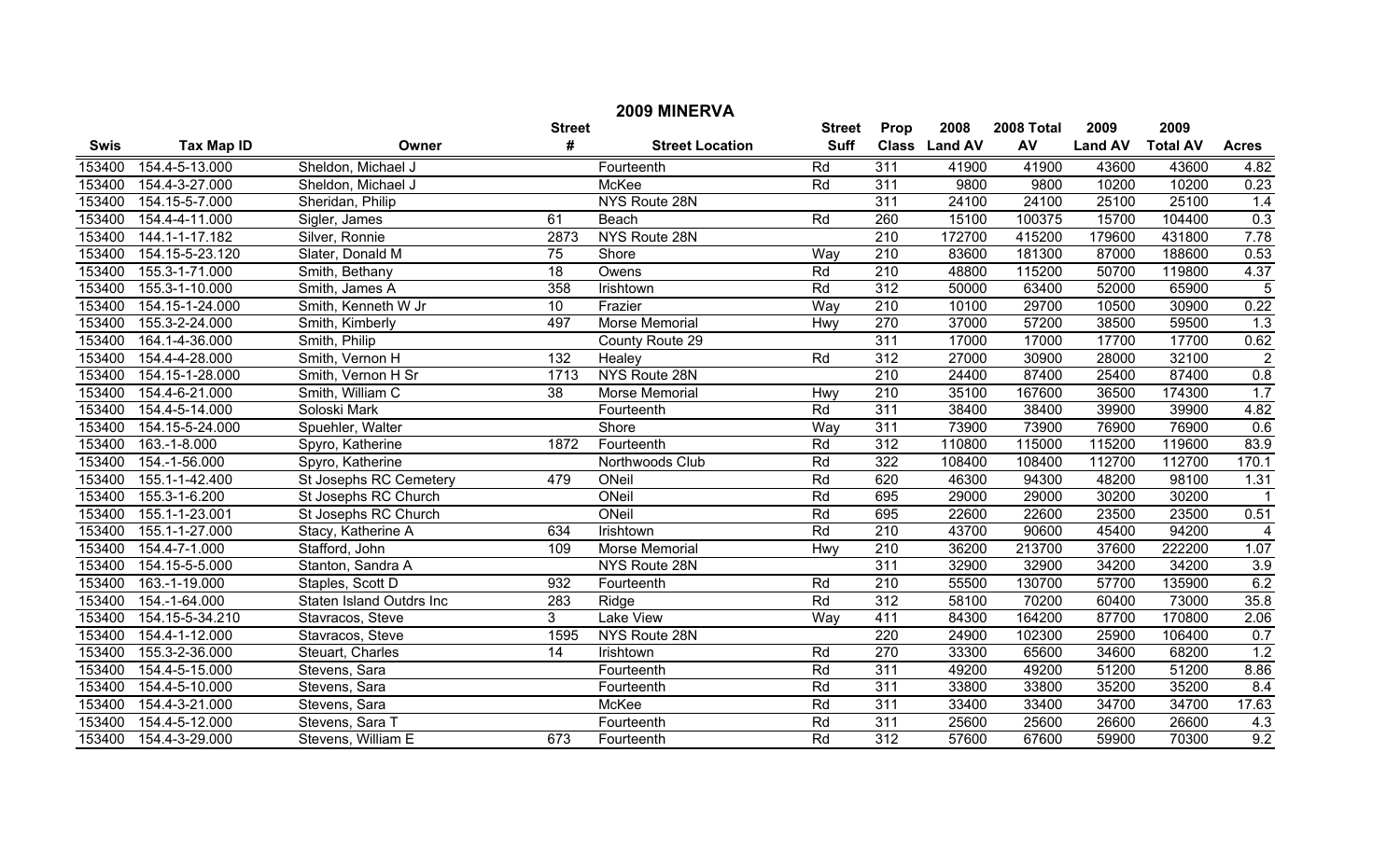| 2009 MINERVA |                   |                        |                  |                        |               |                  |                |            |                |                 |              |
|--------------|-------------------|------------------------|------------------|------------------------|---------------|------------------|----------------|------------|----------------|-----------------|--------------|
|              |                   |                        | <b>Street</b>    |                        | <b>Street</b> | Prop             | 2008           | 2008 Total | 2009           | 2009            |              |
| <b>Swis</b>  | <b>Tax Map ID</b> | Owner                  | #                | <b>Street Location</b> | <b>Suff</b>   | <b>Class</b>     | <b>Land AV</b> | AV         | <b>Land AV</b> | <b>Total AV</b> | <b>Acres</b> |
| 153400       | 133.4-1-17.000    | Stewart, Gustav L III  | 122              | <b>Hewitt</b>          | Rd            | 210              | 132100         | 316100     | 137300         | 328700          | 1.24         |
| 153400       | 133.4-1-4.000     | Stewart, Gustav L III  | 122              | Hewitt                 | Rd            | $\overline{210}$ | 41200          | 101800     | 42900          | 105900          | 0.87         |
| 153400       | 133.4-1-1.001     | Stewart, Gustav L III  |                  | NYS Route 28N          |               | 311              | 32100          | 32100      | 33400          | 33400           | 0.87         |
| 153400       | 133.4-1-9.000     | Stewart, John C        | $\overline{122}$ | Hewitt                 | Rd            | $\overline{210}$ | 150100         | 329400     | 156100         | 342600          | 2.2          |
| 153400       | 154.4-4-22.000    | Stott, Hugh R          | 13               | Beach                  | Rd            | 312              | 21800          | 52300      | 22700          | 54400           | 0.6          |
| 153400       | 164.23-5-2.000    | Strohmeyer, Clifford T | 1351             | County Route 29        |               | 210              | 28700          | 105900     | 29800          | 110100          | 4.97         |
| 153400       | 155.4-1-35.000    | Strohmeyer, James R    |                  | <b>Trout Brook</b>     | Rd            | 322              | 60200          | 60200      | 62600          | 62600           | 80.5         |
| 153400       | 155.4-1-12.100    | Strohmeyer, James R    | 454              | <b>Trout Brook</b>     | Rd            | 240              | 171600         | 301200     | 178400         | 313200          | 164.18       |
| 153400       | 164.23-5-5.000    | Strohmeyer, Nancy      | 1325             | County Route 29        |               | 210              | 20900          | 107100     | 21800          | 111400          | 0.7          |
| 153400       | 154.4-7-2.000     | Strohmeyer, Patrick C  | 137              | Morse Memorial         | Hwy           | 240              | 48700          | 225000     | 50600          | 253200          | 12.02        |
| 153400       | 164.1-4-12.002    | Sullivan, Brian        | 66               | Sullivan               | Way           | 312              | 77700          | 85100      | 80800          | 88500           | 38.3         |
| 153400       | 164.1-4-29.000    | Sullivan, Brian E      | 1192             | County Route 29        |               | $\overline{210}$ | 22900          | 135400     | 23800          | 140800          | 0.5          |
| 153400       | 164.1-3-4.000     | Sullivan, Brian E      | 1359             | County Route 29        |               | 240              | 65500          | 120500     | 68100          | 125300          | 31.2         |
| 153400       | 154.15-5-33.000   | Sullivan, Patricia A   | 1716             | NYS Route 28N          |               | 210              | 16500          | 75900      | 17100          | 78900           | 0.43         |
| 153400       | 164.1-4-41.001    | Sutton, Jay E          | $\overline{35}$  | Sullivan               | Way           | 312              | 22200          | 37800      | 23100          | 39300           | 0.4          |
| 153400       | 145.-1-15.400     | Syvarth, Edward        | 191              | <b>Cheney Pond</b>     | Rd            | 312              | 34400          | 37500      | 35800          | 39000           | 23.3         |
| 153400       | 145.-1-14.400     | Syvarth, Edward        |                  | Cheney Pond            | Rd            | 322              | 26300          | 26300      | 27400          | 27400           | 25.5         |
| 153400       | 163.-1-10.000     | Szukalewicz, Thomas    |                  | Fourteenth             | Rd            | 322              | 70200          | 70200      | 74800          | 74800           | 75           |
| 153400       | 154.4-8-16.000    | Taylor, Peter          |                  | Stewart                | Rd            | 311              |                |            | 13200          | 13200           | 0.66         |
| 153400       | 154.4-3-7.000     | Taylor, Scott          | 633              | Fourteenth             | Rd            | 270              | 13000          | 63600      | 13500          | 66100           | 0.31         |
| 153400       | 155.3-2-27.000    | TenEyck, Bradley       | $\overline{20}$  | Lafond                 | Way           | 270              | 31100          | 68100      | 31100          | 68100           | 3.95         |
| 153400       | 155.1-1-24.000    | Teneyck, Richard B     | 549              | Irishtown              | Rd            | 240              | 119600         | 150400     | 124400         | 156400          | 124          |
| 153400       | 142.12-1-11.000   | Thacher, Frances T     | 1567             | Northwoods Club        | Rd            | 260              | 46500          | 158800     | 48400          | 165200          | 0.6          |
| 153400       | 164.2-1-19.000    | Thomas, Alica          | 18               | Sullivan               | Way           | 270              | 21800          | 25500      | 22700          | 26500           | 0.4          |
| 153400       | 154.15-5-17.000   | Thul, Mary L           | $\overline{38}$  | Shore                  | Way           | 210              | 77100          | 241700     | 80200          | 271300          | 0.6          |
| 153400       | 154.2-1-23.000    | Thul, Robert R         | 1780             | NYS Route 28N          |               | 240              | 95500          | 261700     | 99400          | 324700          | 109.06       |
| 153400       | 142.12-1-6.000    | Tilgner, David         |                  | Balsam                 | Rd            | 314              | 25600          | 25600      | 26600          | 26600           | 0.5          |
| 153400       | 142.12-1-5.000    | Tilgner, David         | 1567             | Northwoods Club        | Rd            | 210              | 34100          | 112900     | 35400          | 117400          | 0.5          |
| 153400       | 155.4-1-25.001    | Torborg, John C        | 46               | Gouchie                | Rd            | $\overline{210}$ | 52300          | 152900     | 54400          | 159000          | 9.66         |
| 153400       | 154.15-5-29.000   | <b>Town Of Minerva</b> |                  | Shore                  | Way           | 311              | 71000          | 71000      | 73800          | 73800           | 0.5          |
| 153400       | 154.15-5-44.200   | <b>Town Of Minerva</b> |                  | NYS Route 28N          |               | 330              | 1800           | 1800       | 1900           | 1900            | 0.61         |
| 153400       | 155.1-1-8.001     | Town Of Minerva        | 437              | ONeil                  | Rd            | 852              | 48800          | 67900      | 50700          | 70600           | 27.52        |
| 153400       | 164.23-4-5.100    | Town Of Minerva        | 1393             | County Route 29        |               | 963              | 13900          | 18700      | 14400          | 19400           | 0.69         |
| 153400       | 164.23-2-6.003    | Town Of Minerva        | 582              | Morse Memorial         | Hwy           | $\overline{963}$ | 133600         | 133600     | 138900         | 138900          | 0.5          |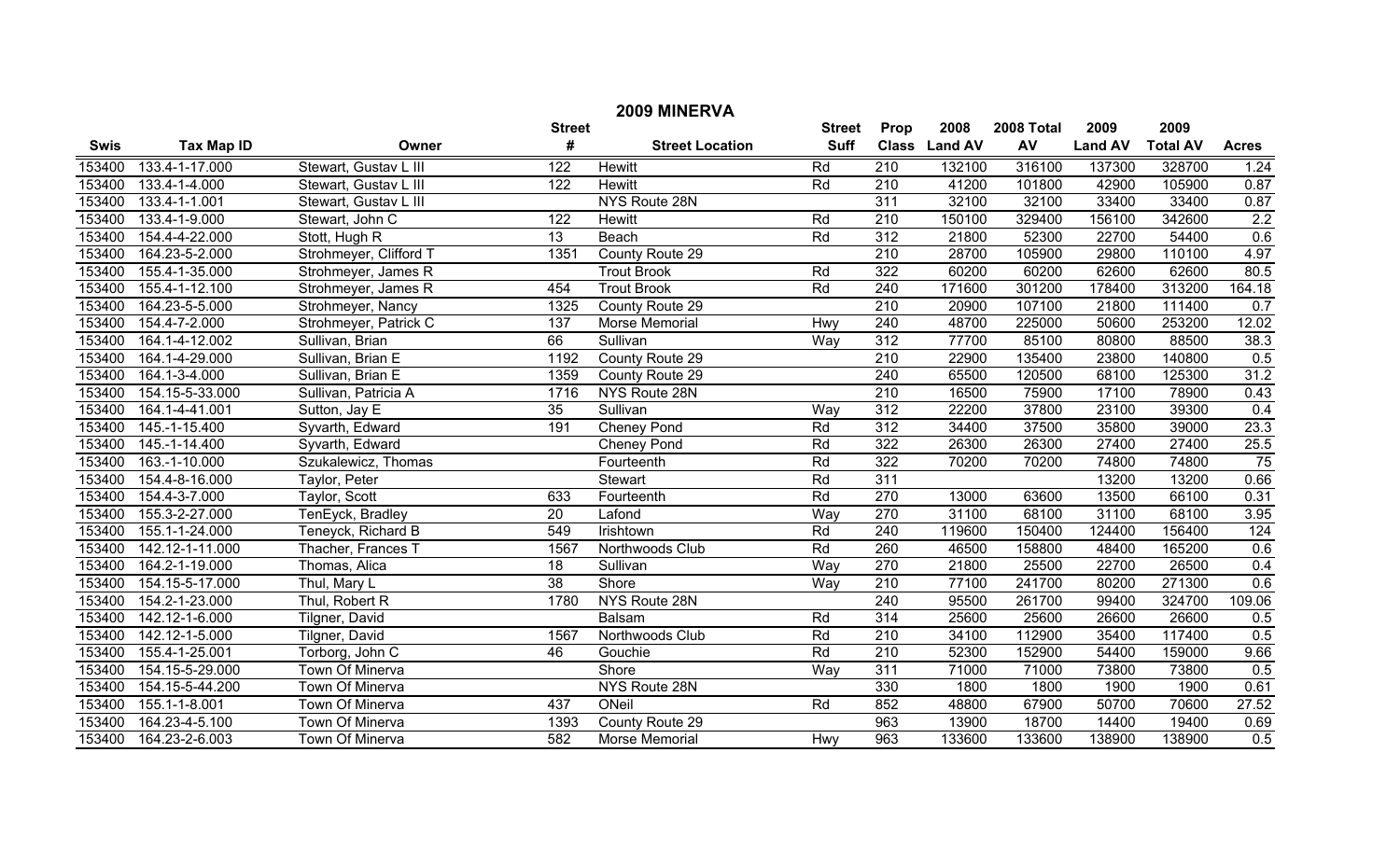| 2009 MINERVA |                   |                                   |                  |                        |             |                  |               |        |                |                 |                 |
|--------------|-------------------|-----------------------------------|------------------|------------------------|-------------|------------------|---------------|--------|----------------|-----------------|-----------------|
|              |                   | <b>Street</b>                     | <b>Street</b>    | Prop                   | 2008        | 2008 Total       | 2009          | 2009   |                |                 |                 |
| <b>Swis</b>  | <b>Tax Map ID</b> | Owner                             | #                | <b>Street Location</b> | <b>Suff</b> |                  | Class Land AV | AV     | <b>Land AV</b> | <b>Total AV</b> | <b>Acres</b>    |
| 153400       | 154.2-1-33.000    | <b>Town Of Minerva</b>            | 8                | Ridge                  | Rd          | 822              | 32000         | 35000  | 33300          | 36400           |                 |
| 153400       | 164.23-3-4.029    | Town Of Minerva                   |                  | Donnelly               | Rd          | 330              | 2400          | 2400   | 2500           | 2500            | 1.29            |
| 153400       | 155.3-1-6.100     | <b>Town Of Minerva</b>            | 498              | ONeil                  | Rd          | 592              | 35900         | 35900  | 37300          | 37300           | 3.4             |
| 153400       | 154.4-4-25.000    | <b>Town Of Minerva</b>            | 109              | Longs Hill             | Rd          | 651              | 57300         | 660400 | 59600          | 686800          | 120.5           |
| 153400       | 154.2-1-34.200    | <b>Town Of Minerva</b>            | 61               | Ridge                  | Rd          | 822              | 35900         | 63800  | 37400          | 66400           | 1.1             |
| 153400       | 154.4-6-2.000     | Town Of Minerva                   |                  | <b>Morse Memorial</b>  | Hwy         | 330              | 31000         | 31000  | 32200          | 32200           | 0.82            |
| 153400       | 164.1-3-25.001    | Town Of Minerva                   | 827              | Church                 | Rd          | 822              | 39900         | 164400 | 41500          | 171000          | 25.38           |
| 153400       | 154.15-5-10.001   | <b>Town Of Minerva</b>            | $\overline{5}$   | <b>Morse Memorial</b>  | Hwy         | 652              | 31400         | 287400 | 32700          | 298900          | 0.6             |
| 153400       | 154.4-6-6.000     | Town Of Minerva                   |                  | <b>Town Shed</b>       | Rd          | 963              | 3300          | 3300   | 3400           | 3400            | 0.1             |
| 153400       | 164.2-1-9.000     | Trails End Lodge Inc              | 306              | <b>Alder Brook</b>     | Rd          | 260              | 120600        | 158700 | 125400         | 165000          | 129.84          |
| 153400       | 164.2-1-10.000    | <b>Trails End Lodge Inc</b>       |                  | <b>Alder Brook</b>     | Rd          | 322              | 12200         | 12200  | 12700          | 12700           | 38.35           |
| 153400       | 164.2-1-20.000    | Trapper, Ralph P                  | $\overline{24}$  | Sullivan               | Way         | 210              | 23300         | 69700  | 24200          | 72500           | 0.4             |
| 153400       | 164.2-1-11.200    | Tribie, Charles                   | 245              | <b>Alder Brook</b>     | Rd          | 240              | 225300        | 562600 | 234300         | 585100          | 260             |
| 153400       | 164.2-1-11.100    | Tribie, Charles                   |                  | Alder Brook            | Rd          | 322              | 46300         | 46300  | 48200          | 48200           | $\overline{20}$ |
| 153400       | 154.-1-22.000     | Trimirka, Peter                   | $\overline{29}$  | Bacon                  | Rd          | 240              | 68700         | 107000 | 71500          | 111300          | 44              |
| 153400       | 154.-1-41.001     | Trimirka, Peter                   |                  | NYS Route 28N          |             | 312              | 81200         | 84900  | 84500          | 88300           | 100             |
| 153400       | 154.15-1-10.000   | Trimirka, Phyllis                 |                  | NYS Route 28N          |             | 311              | 1800          | 1800   | 1900           | 1900            | 21.5            |
| 153400       | 154.15-1-1.000    | Trimirka, Phyllis                 |                  | NYS Route 28N          |             | 311              | 31800         | 31800  | 33100          | 33100           | 33.3            |
| 153400       | 154.15-1-11.000   | Trimirka, Phyllis                 |                  | NYS Route 28N          |             | 322              | 11900         | 11900  | 12400          | 12400           | 27.6            |
| 153400       | 164.23-3-10.000   | Trombly, George O                 | $\overline{25}$  | Donnelly               | Rd          | $\overline{210}$ | 17500         | 88700  | 18200          | 95700           | 0.6             |
| 153400       | 164.2-1-12.000    | <b>Trout Brook Properties LLC</b> |                  | Alder Brook            | Rd          | 322              | 46500         | 46500  | 52400          | 52400           | 113.82          |
| 153400       | 154.4-2-18.000    | Tucker, Keith                     | 1481             | NYS Route 28N          |             | 210              | 35900         | 95500  | 37300          | 99300           | 1.54            |
| 153400       | 154.4-1-11.002    | Tucker, Rodney J                  | 1599             | NYS Route 28N          |             | $\overline{210}$ | 33000         | 98700  | 34300          | 102600          | 0.96            |
| 153400       | 164.1-3-12.112    | Tuffey, Thomas J                  | 32               | <b>Mountain Vistas</b> |             | 314              | 72000         | 72000  | 74900          | 74900           | 7.66            |
| 153400       | 154.15-5-23.110   | Tuffey, Thomas J                  | 64               | Shore                  | Way         | 260              | 92500         | 179000 | 96200          | 186200          | 1.2             |
| 153400       | 164.1-3-12.120    | Tuffey, Thomas J                  |                  | County Route 29        |             | 311              | 41500         | 41500  | 43200          | 43200           | 2.8             |
| 153400       | 154.2-1-31.000    | Turcotte, Daniel E                | 1878             | NYS Route 28N          |             | $\overline{210}$ | 25700         | 100300 | 26700          | 104300          | 0.68            |
| 153400       | 163.2-2-13.000    | Turner, Courtney                  | 88               | Wilson                 | Rd          | 210              | 48700         | 109100 | 50700          | 113500          | 7.9             |
| 153400       | 154.-1-63.000     | Tyler, Roger I                    |                  | NYS Route 28N          |             | 322              | 28600         | 28600  | 29700          | 29700           | 30              |
| 153400       | 164.1-2-21.000    | Tyrell, Margaret                  | 644              | Church                 | Rd          | $\overline{210}$ | 36400         | 81100  | 37800          | 87300           | $\overline{1}$  |
| 153400       | 145.-1-24.000     | <b>Ullmann, Thomas</b>            | $\overline{117}$ | <b>Cheney Pond</b>     | Rd          | 260              | 194700        | 266100 | 202400         | 276700          | 160             |
| 153400       | 155.1-1-32.000    | <b>Ullmann, Thomas</b>            |                  | Irishtown              | Rd          | 314              | 32000         | 32000  | 33300          | 33300           | 2.06            |
| 153400       | 155.1-1-30.000    | Ullmann, Thomas                   |                  | Irishtown              | Rd          | 322              | 45200         | 45200  | 47000          | 47000           | 20.4            |
| 153400       | 145.-1-16.000     | Ullmann, Thomas                   |                  | <b>Cheney Pond</b>     | Rd          | 322              | 17500         | 17500  | 18200          | 18200           | $\overline{18}$ |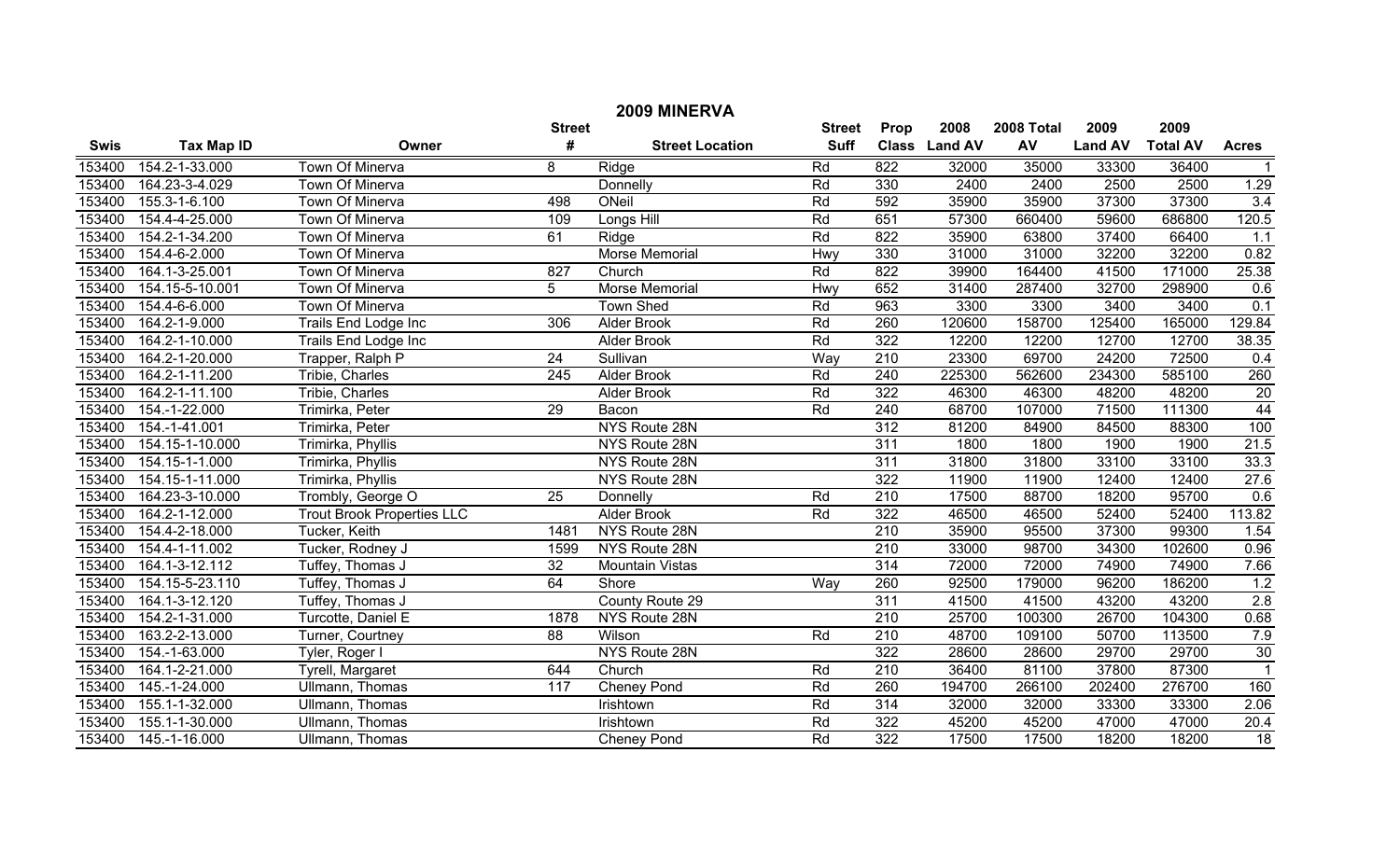| 2009 MINERVA |                       |                         |                   |                        |               |                  |               |            |                |                 |                |
|--------------|-----------------------|-------------------------|-------------------|------------------------|---------------|------------------|---------------|------------|----------------|-----------------|----------------|
|              |                       |                         | <b>Street</b>     |                        | <b>Street</b> | <b>Prop</b>      | 2008          | 2008 Total | 2009           | 2009            |                |
| <b>Swis</b>  | <b>Tax Map ID</b>     | Owner                   | #                 | <b>Street Location</b> | <b>Suff</b>   |                  | Class Land AV | AV         | <b>Land AV</b> | <b>Total AV</b> | <b>Acres</b>   |
| 153400       | 154.2-1-35.100        | Underwood, Jack L       | 2008              | NYS Route 28N          |               | $\overline{210}$ | 40400         | 172600     | 42000          | 179500          | 8.26           |
| 153400       | 155.3-2-30.000        | Valine, Sarah C         | $\overline{12}$   | <b>Federal Flats</b>   | Rd            | $\overline{210}$ | 37000         | 118400     | 38400          | 126700          | 1.7            |
| 153400       | 154.15-5-25.002       | VanderKooi, Nicholas    | 83                | Shore                  | Way           | 312              | 112900        | 146100     | 117400         | 151900          | 1.35           |
| 153400       | 154.4-4-42.220        | VanderWalker, Randy M   | 120               | <b>Morse Memorial</b>  | Hwy           | 270              | 26100         | 34200      | 27200          | 35600           | 1.96           |
| 153400       | 154.15-5-34.220       | VanDewal, Arthur J      |                   | Minerva Lake           | Rd            | 311              | 16100         | 16100      | 17800          | 17800           | 1.54           |
| 153400       | 154.15-5-31.000       | VanDewal, Arthur J      | $\overline{22}$   | Minerva Lake           | Rd            | 260              | 24900         | 57500      | 25900          | 62300           | 0.68           |
| 153400       | 155.3-1-9.000         | VanNess, James          | $\overline{7}$    | Ricketson              | Rd            | 312              | 52200         | 63400      | 54300          | 65900           | 16.66          |
| 153400       | 155.3-1-62.000        | VanVoorhis, Katherine E |                   | <b>Morse Memorial</b>  | Hwy           | 311              | 19900         | 19900      | 20700          | 20700           | $\overline{2}$ |
| 153400       | 155.3-1-56.100        | Varcasio, William J     | $\overline{33}$   | <b>Federal Flats</b>   | Rd            | 270              | 43000         | 50800      | 44700          | 52800           | 3.1            |
| 153400       | 154.31-1-4.000        | Varney, Lee P           | 142               | Northwoods Club        | Rd            | 312              | 45100         | 54900      | 46900          | 57100           | 5.76           |
| 153400       | 154.15-1-2.000        | Vaughan, Gabrielle G    |                   | NYS Route 28N          |               | 312              | 45900         | 84900      | 47700          | 88300           | 8.33           |
| 153400       | 154.31-1-1.001        | Vaughan, James P        | $\overline{131}$  | Northwoods Club        | Rd            | $\overline{210}$ | 57500         | 108800     | 59800          | 113200          | 8.2            |
| 153400       | 164.1-3-7.000         | Vener, David            |                   | County Route 29        |               | 311              | 11200         | 11200      | 11600          | 11600           | 0.49           |
| 153400       | 164.1-3-8.000         | Vener, David            | 1241              | County Route 29        |               | 210              | 24400         | 170000     | 25400          | 176800          | 0.61           |
| 153400       | 154.10-1-1.000        | Verderber, Joseph J     | 248               | Ridge                  | Rd            | 312              | 80700         | 114700     | 83900          | 119300          | 15.4           |
| 153400       | 133.4-1-5.000         | Vicario, David S        |                   | NYS Route 28N          |               | 312              | 145900        | 160400     | 151700         | 166800          | 9.3            |
| 153400       | 133.4-1-8.000         | Vicario, David S        | 122               | Hewitt                 | Rd            | 280              | 124700        | 336800     | 129700         | 350300          |                |
| 153400       | 164.1-4-16.200        | Viele, Deborah A        | 1092              | County Route 29        |               | 270              | 22500         | 65500      | 23400          | 70200           | 0.6            |
| 153400       | 154.4-8-9.000         | Vignola, Christopher P  | 614               | Fourteenth             | Rd            | $\overline{312}$ |               |            | 33200          | 68400           | 1.39           |
| 153400       | 154.4-6-9.000         | Villeneuve, Margaret    | 33                | <b>Town Shed</b>       | Rd            | $\overline{210}$ | 29500         | 119000     | 30700          | 123800          | 0.9            |
| 153400       | 155.1-1-3.000         | Vitkauskas, Richard     | $\frac{112}{112}$ | John Brannon           | Rd            | 270              | 26800         | 34600      | 27900          | 36000           | 5.8            |
| 153400       | 155.3-1-59.110        | Volpe-Flynn, Patricia   |                   | Morse Memorial         | Hwy           | 270              | 44500         | 56400      | 46300          | 58700           | 27.62          |
| 153400       | 163.-1-42.000         | Vorbach, Charles        |                   | Fourteenth             | Rd            | $\overline{312}$ | 47600         | 50200      | 49500          | 52200           | 10             |
| 153400       | 164.23-2-7.000        | Waddell, William        |                   | County Route 29        |               | 311              | 17600         | 17600      | 22000          | 22000           | 1.5            |
| 153400       | 154.4-6-26.000        | Wade, Thomas N          | 52                | Morse Memorial         | Hwy           | 210              | 29800         | 167400     | 31000          | 174100          | 0.81           |
| 153400       | 154.15-5-6.000        | Walker, John C          | 1772              | NYS Route 28N          |               | $\overline{210}$ | 17600         | 69000      | 18300          | 71800           | 0.5            |
| 153400       | 155.4-1-32.000        | Walker, Robert          | 384               | <b>Trout Brook</b>     | Rd            | 260              | 53700         | 79300      | 55900          | 82500           |                |
| 153400       | 155.4-1-33.000        | Walker, Robert          |                   | <b>Trout Brook</b>     | Rd            | 314              | 65500         | 65500      | 68100          | 68100           | 10.96          |
| 153400       | 154.15-5-8.000        | Wallace, Anthony CM     | 1752              | NYS Route 28N          |               | $\overline{210}$ | 37400         | 69000      | 38900          | 71800           | 2.2            |
| 153400       | 154.2-1-20.000        | Wallace, Daniel D       | $\overline{12}$   | Sawmill                | Way           | 240              | 120500        | 130800     | 125300         | 136000          | 100.2          |
| 153400       | 154.15-1-18.200       | Wallace, Daniel DS      |                   | NYS Route 28N          |               | 311              | 32700         | 32700      | 34000          | 34000           | 12.38          |
| 153400       | 154.15-1-18.120       | Wallace, Daniel DS      |                   | NYS Route 28N          |               | 311              | 28600         | 28600      | 29700          | 29700           | 15.28          |
| 153400       | 164.1-1-20.002        | Wamsley, Kathleen B     | 1540              | County Route 29        |               | 270              | 41600         | 73000      | 41600          | 73000           | 5.84           |
|              | 153400 155.4-1-23.200 | Wamsley, Scott M        |                   | Wamsley                | Rd            | $\overline{314}$ | 47100         | 47100      | 49000          | 49000           | 6.3            |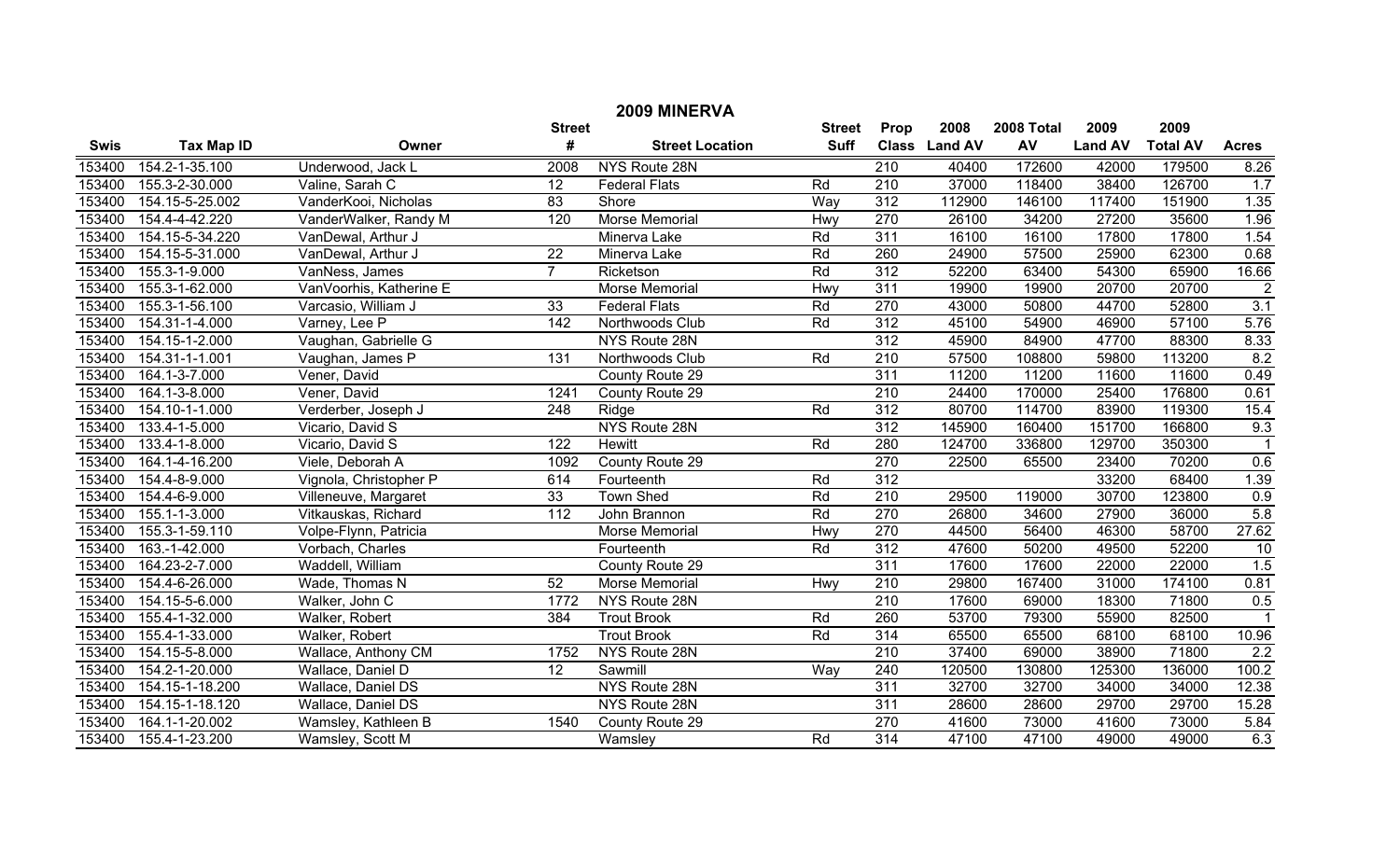| 2009 MINERVA |                    |                           |                  |                        |             |                  |               |            |                |                 |                |
|--------------|--------------------|---------------------------|------------------|------------------------|-------------|------------------|---------------|------------|----------------|-----------------|----------------|
|              | <b>Street</b>      |                           |                  |                        |             | Prop             | 2008          | 2008 Total | 2009           | 2009            |                |
| <b>Swis</b>  | <b>Tax Map ID</b>  | Owner                     | #                | <b>Street Location</b> | <b>Suff</b> |                  | Class Land AV | AV         | <b>Land AV</b> | <b>Total AV</b> | <b>Acres</b>   |
| 153400       | 154.15-5-22.000    | Wanamaker, Philip A       | 62               | Shore                  | Way         | 312              | 75300         | 85500      | 78300          | 88900           | 0.6            |
| 153400       | 155.1-1-21.300     | Wander, Philip S          |                  | John Brannon           | Rd          | 323              | 2300          | 2300       | 4500           | 4500            | 15.6           |
| 153400       | 164.1-4-2.000      | Ware, Shirley             | 571              | Morse Memorial         | Hwy         | 210              | 37400         | 98100      | 38900          | 102000          | $\overline{2}$ |
| 153400       | 155.3-1-54.100     | Ware, Shirley             | 457              | Morse Memorial         | Hwy         | 240              | 76800         | 163200     | 79800          | 169700          | 12             |
| 153400       | 164.2-1-3.002      | Warnecke, Robert D        | 232              | <b>Trout Brook</b>     | Rd          | 240              | 51500         | 174200     | 53600          | 181200          | 23             |
| 153400       | 164.23-1-11.000    | Warrington, Patricia      | $\overline{8}$   | <b>Trout Brook</b>     | Rd          | 220              | 25200         | 115800     | 26200          | 120400          | 3.1            |
| 153400       | 163.2-1-16.000     | Welsh, Thomas C           | 56               | Ken Mason Way          |             | 311              | 82000         | 82000      | 85300          | 85300           | 33.9           |
| 153400       | 163.2-1-31.000     | Welsh, Thomas C           |                  | NYS Route 28N          |             | 322              | 63500         | 63500      | 66000          | 66000           | 83.2           |
| 153400       | 164.1-3-23.000     | West, Gary                |                  | West                   | Rd          | 311              | 17700         | 17700      | 18400          | 18400           | 8.3            |
| 153400       | 164.1-3-22.000     | West, Gary                |                  | West                   | Rd          | 322              | 38700         | 38700      | 40200          | 40200           | 16.9           |
| 153400       | 164.23-4-11.000    | West, Philip E Sr         | 631              | Church                 | Rd          | 311              | 10800         | 10800      | 11200          | 11200           | 0.3            |
| 153400       | 164.1-3-30.000     | West, William H Sr        | 1229             | County Route 29        |             | $\overline{210}$ | 38800         | 88000      | 40300          | 91500           | 2.5            |
| 153400       | 155.3-1-69.110     | Whipple, Eleanor          | $\overline{341}$ | Morse Memorial         | Hwy         | 240              | 51200         | 135500     | 53200          | 140900          | 43.79          |
| 153400       | 155.3-1-68.000     | Whipple, Kimberly M       | 315              | Morse Memorial         | Hwy         | 210              | 34400         | 96100      | 35700          | 99900           | 1.1            |
| 153400       | 155.3-1-69.200     | Whipple, Kimberly M       |                  | Morse Memorial         | Hwy         | 311              | 1400          | 1400       | 1500           | 1500            | 1.01           |
| 153400       | 154.4-6-16.000     | Whipple, Kurt             | $\overline{58}$  | Morse Memorial         | Hwy         | 210              | 18000         | 98100      | 18700          | 102000          | 0.42           |
| 153400       | 142.-2-11.120      | Whitcraft, Edward T       | 1567             | Northwoods Club        | Rd          | 260              | 29400         | 122700     | 30600          | 127600          | 0.46           |
| 153400       | 155.4-1-21.000     | Whitehead, Thomas P       |                  | Wamsley                | Rd          | 314              | 17000         | 17000      | 17700          | 17700           | 0.6            |
| 153400       | 155.3-1-15.000     | Whitford, James D         |                  | Irishtown              | Rd          | 910              | 28400         | 28400      | 31500          | 31500           | 50             |
| 153400       | 155.1-1-20.000     | Whitney, James            |                  | John Brannon           | Rd          | 314              | 42800         | 42800      | 44500          | 44500           | 7.39           |
| 153400       | 155.1-1-19.000     | Whitney, James            |                  | John Brannon           | Rd          | 314              | 25100         | 25100      | 26100          | 26100           | 1.71           |
| 153400       | 163.2-1-43.000     | Whittemore, Clinton A Jr  |                  | McKee                  | Rd          | 322              | 28100         | 28100      | 29200          | 29200           | 25             |
| 153400       | 142.-2-11.114      | Wickersham, Theodore S    | 1567             | Northwoods Club        | Rd          | $\overline{210}$ | 27100         | 192400     | 28200          | 200100          | 0.46           |
| 153400       | 142.-2-11.200      | Wickersham, Wendell C III | 1567             | Northwoods Club        | Rd          | 210              | 50400         | 144600     | 52400          | 150400          | 0.9            |
| 153400       | 164.1-4-31.200     | Wicks, Michael A          |                  | County Route 29        |             | 311              | 33200         | 33200      | 34500          | 34500           | 4.3            |
| 153400       | 154.15-1-16.000    | Wildes, Stanley E         | 1773             | NYS Route 28N          |             | 210              | 29600         | 95800      | 30800          | 99600           | 0.9            |
| 153400       | 154.2-1-36.000     | Wilkins, Edwin S          | 2012             | NYS Route 28N          |             | $\overline{312}$ | 21400         | 24900      | 22300          | 25900           | 0.8            |
| 153400       | 164.2-1-5.000      | Williams, Charles D       | 94               | Gouchie                | Rd          | 312              | 61600         | 67100      | 64100          | 69800           | 29.13          |
| 153400       | 164.1-4-8.200      | Williams, Gregory K       | 54               | <b>Trout Brook</b>     | Rd          | 240              | 75400         | 203000     | 78400          | 211100          | 29.46          |
| 153400       | 164.23-1-3.000     | Williams, John            | 54               | Donnelly               | Rd          | 210              | 28400         | 62400      | 29500          | 64900           | 1.4            |
| 153400       | 164.1-4-33.000     | Williams, John L Jr       | 1262             | County Route 29        |             | $\overline{210}$ | 26100         | 133100     | 27100          | 138400          | 4.1            |
| 153400       | 155.3-1-4.100      | Williams, John L Sr       | 254              | Longs Hill             | Rd          | 322              | 40400         | 40400      | 42000          | 42000           | 14.81          |
| 153400       | $162. - 1 - 9.000$ | Williams, Thomas J        |                  | Fourteenth             | Rd          | 314              | 16600         | 16600      | 17300          | 17300           | 6.8            |
| 153400       | 164.23-4-1.000     | Wilson, Phillip R         | 1409             | County Route 29        |             | $\overline{210}$ | 16000         | 66200      | 16600          | 68800           | 0.6            |